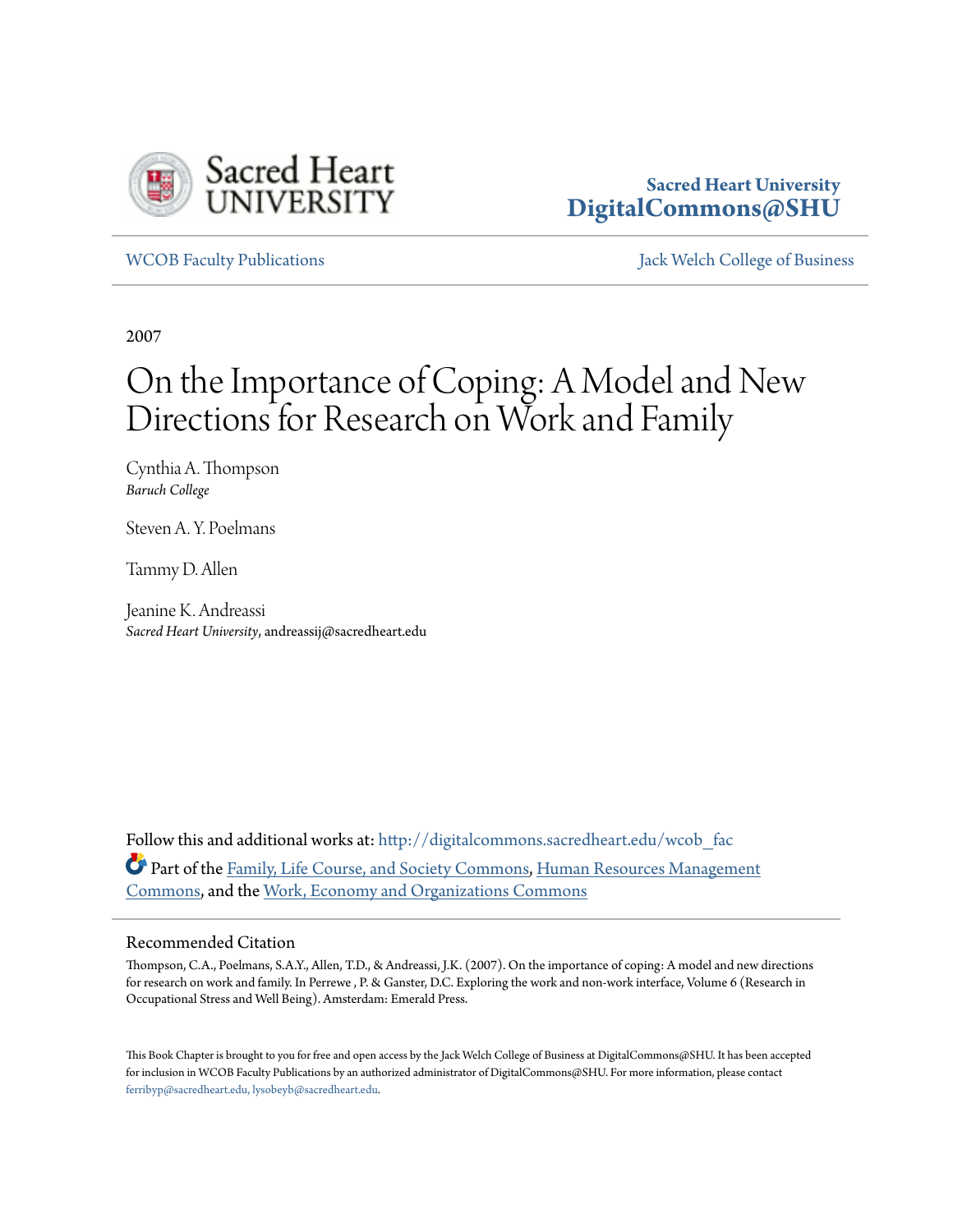## ON THE IMPORTANCE OF COPING: A MODEL AND NEW DIRECTIONS FOR RESEARCH ON WORK AND FAMILY

Cynthia A. Thompson, Steven A. Y. Poelmans, Tammy D. Allen and Jeanine K. Andreassi

## **ABSTRACT**

In this chapter, we review empirical research evidence regarding coping and work–family conflict. Limitations and gaps associated with the existing literature are discussed. Of special note is the finding that there is little systematic research that examines the process of coping with work– family conflict. Building on the general stress and coping literature, we present a theoretical model that is specifically focused on the process of coping with work–family conflict, and highlight presumed personal and situational antecedents. Finally, the chapter concludes with an agenda for future research.

Research on work and family has grown exponentially over the last twenty years. Much of this research focuses on situational characteristics in the

Copyright  $\odot$  2007 by Elsevier Ltd.

All rights of reproduction in any form reserved

ISSN: 1479-3555/doi:10.1016/S1479-3555(06)06003-3

Exploring the Work and Non-Work Interface

Research in Occupational Stress and Well Being, Volume 6, 73–113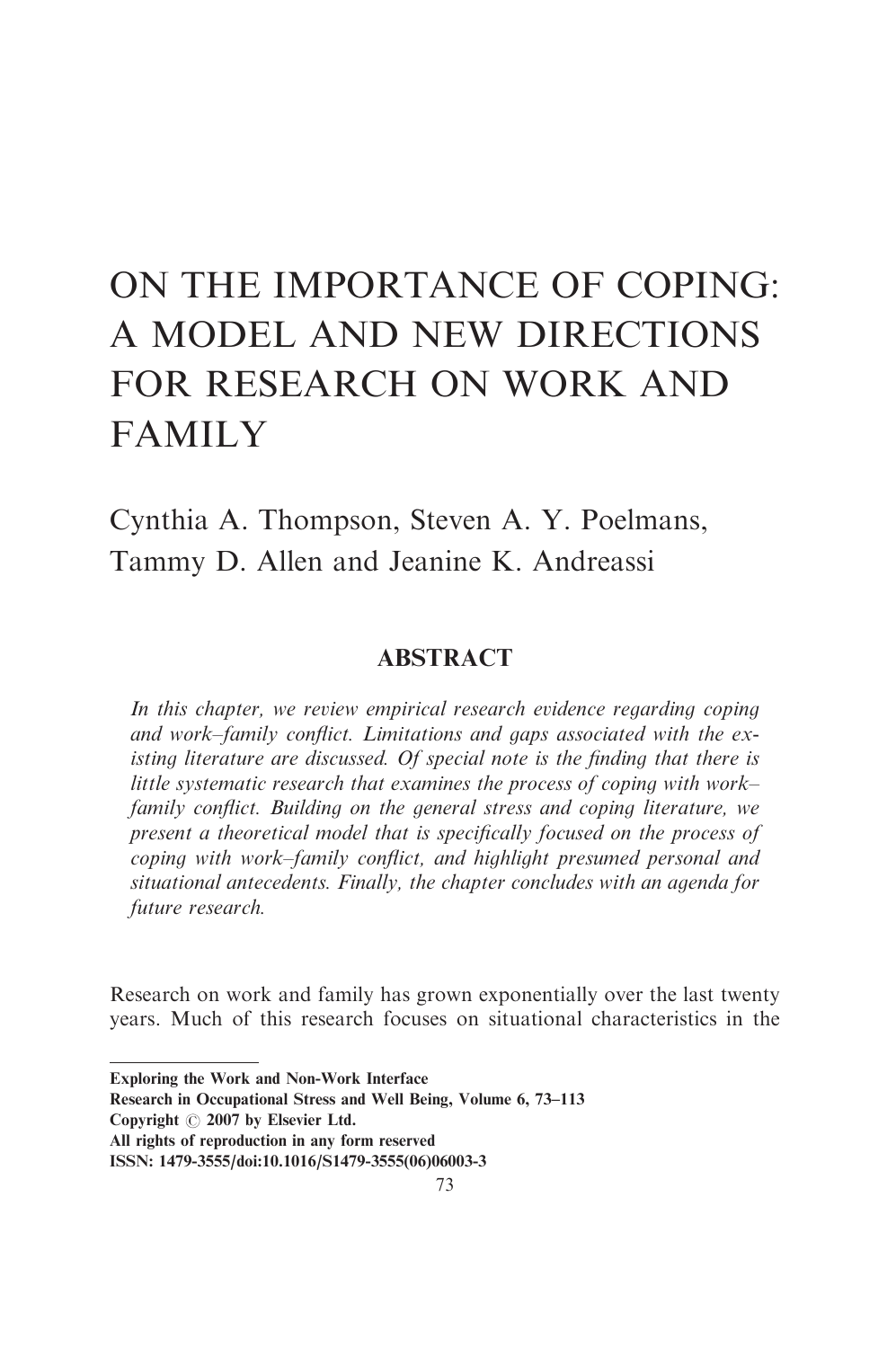workplace (e.g., role ambiguity, role overload) and at home (e.g., number of dependents, spouse work demands) that affect the level of stress and work– family conflict (WFC) experienced by employees, and more recently, on the factors that enhance or detract from the potential benefits of balancing multiple roles (Eby, Casper, Lockwood, Bordeaux, & Brinley, 2005). Additionally, work–family researchers have examined what organizations can do, in terms of offering supportive policies and practices, to help their employees manage competing work and family demands (Allen, 2001; Thompson, Beauvais, & Lyness, 1999). This research underscores the notion that the organization is a significant source of the problem and that the organization should be a significant part of the solution.

Unfortunately, not all organizations offer supportive work–life policies, provide a supportive environment for taking advantage of these policies, re-design jobs to be more conducive to having a life outside work, or train supervisors to be more understanding of employees' work–life needs. For employees who work in these kinds of non-supportive environments, a better understanding of how to cope with competing work–family demands and conflicts would be most beneficial to them personally as well as professionally. Unfortunately, while there is a large body of research on coping in the stress literature (see Folkman & Moskowitz, 2004, for a recent review), research that examines coping in the specific context of work and family is limited and fragmented. In their comprehensive overview of the field of work and family, Eby et al., (2005) found that less than 1% of research examined coping as a predictor of work–family conflict. And while there may be an overlap between general styles of coping and specific styles of coping with work–family conflict, researchers have yet to determine whether this is the case. Perhaps more importantly, general models of stress do not reveal the specific characteristics of a stressful episode and its resolution: what happened, how the situation was perceived, what type of coping was used, and the extent to which the coping method was effective (Elfering et al., 2005). As such, we believe that there is a need for a more comprehensive, yet specifically focused, model of coping with work–family conflict than has been examined to date.

In the following sections, we will provide a brief overview of coping as historically and currently viewed in the stress literature, define work–family conflict and describe the current state of research on coping with work– family conflict, and describe the limitations of this research. We will then present a model of the coping process as it relates to work and family, incorporating relevant antecedents from general models of stress and coping, and tailoring them to a situation-specific stressor: work–family conflict.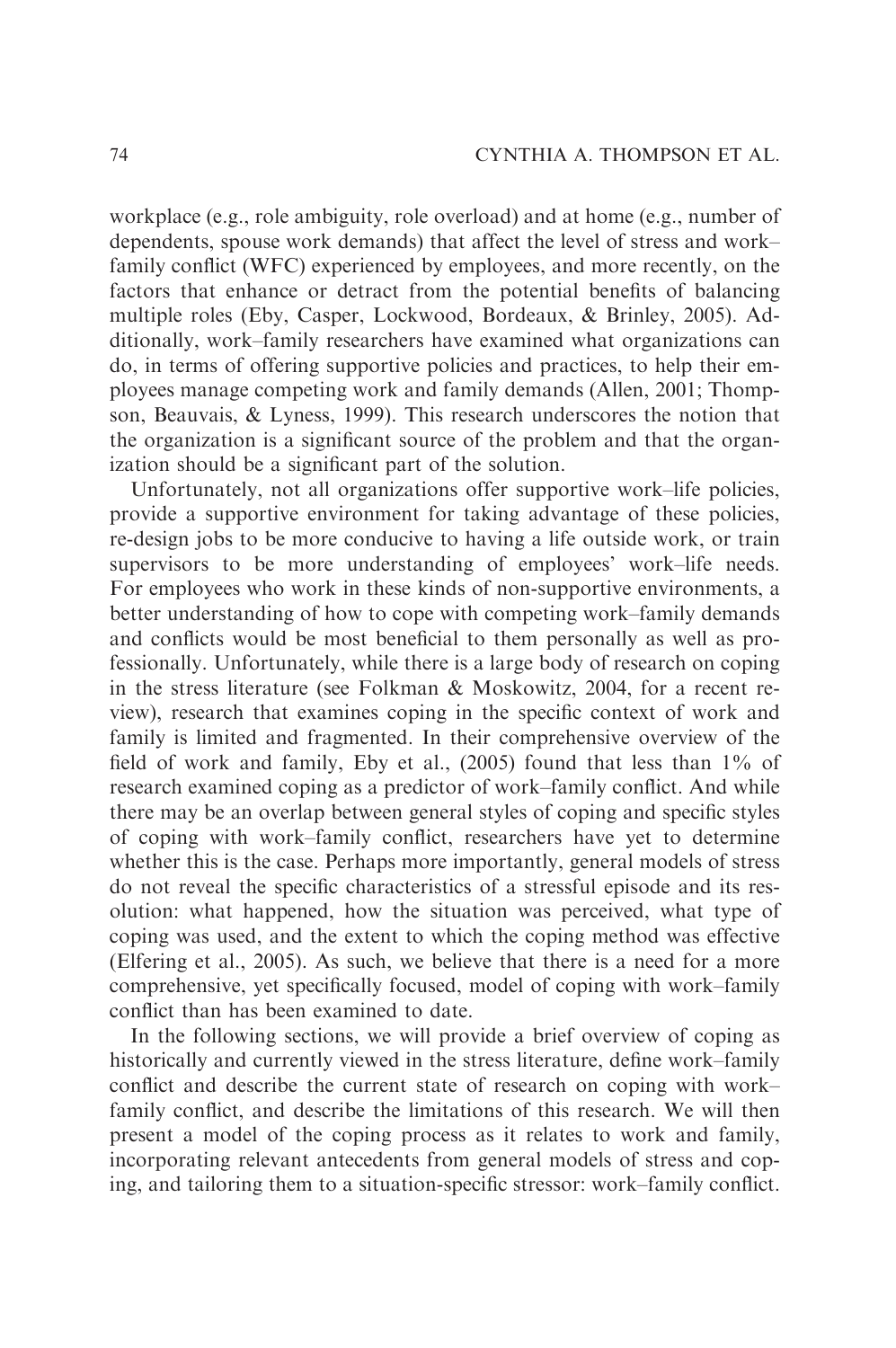## COPING: THE CONSTRUCT AND ITS HISTORY

According to Folkman and Lazarus, ''coping consists of cognitive and behavioral efforts to manage specific external and/or internal demands that are appraised as taxing or exceeding the resources of the person" (Folkman  $\&$ Lazarus, 1991, p. 210). Our understanding of coping can be enhanced by briefly reviewing the history of coping research because the context in which the research took place over the years has had an impact on its definition and conceptualization. Coping research has gone through several schools of thought, beginning with an emphasis on stable traits, moving toward a more transactional perspective, and most recently, a reconsideration of the role of dispositions in the coping process.

## Psychodynamic Perspective

In 1937, Freud argued that coping was a defense mechanism, which included dissociation, repression, and isolation. The researchers during this time focused on coping as relatively stable, consisting of both adaptive (e.g., rational action) and maladaptive (e.g., hostile reactions) mechanisms (e.g., Goldstein, 1973). This approach lost popularity in the 1960s, in part because at the time, personality was thought to be a poor predictor of behavior (Mischel, 1968, as cited in Costa, Somerfield, & McCrae, 1996).

## Transactional Approach

The transactional approach was the dominant approach from the 1960s through the early 1980s. It was promoted by Folkman and Lazarus, who maintained that coping was a transactional process, or exchange, between individuals and their surroundings (Lazarus & Folkman, 1984; Suls, David, & Harvey, 1996). They conceptualized coping as consisting of two types: emotion-focused and problem-focused coping. Whereas problem-focused coping is directly aimed at the source of one's distress, emotion-focused coping is directed at managing emotions that arise from the stressor (Folkman & Lazarus, 1980). According to this approach, cognitive appraisal of the situation, consisting of primary and secondary appraisals, affects coping. In the primary appraisal stage, the person asks ''What do I have at stake in this encounter?'' and in the secondary appraisal, asks ''What are my coping options and how will the environment respond to the action I take?''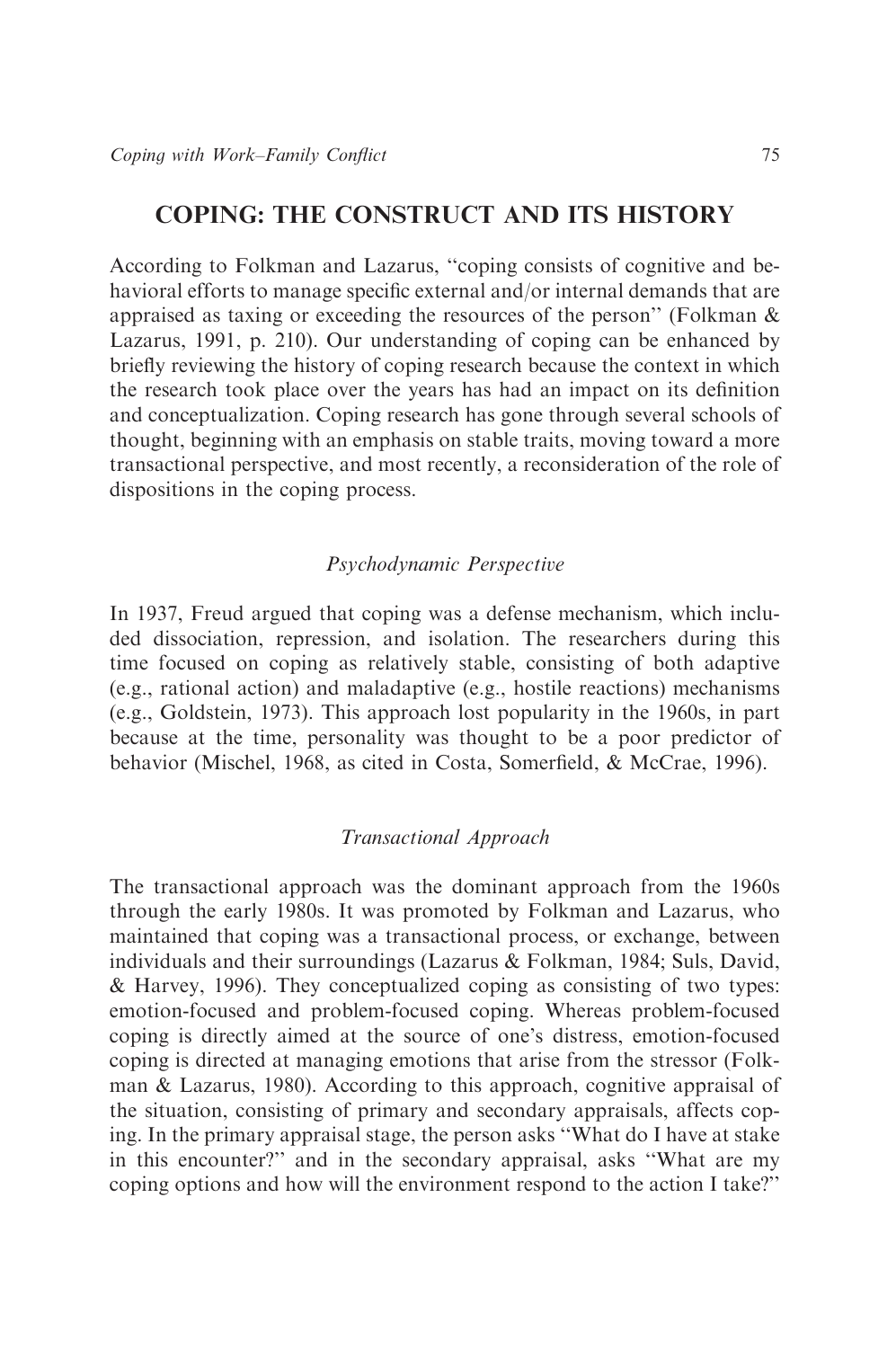The answer to the secondary appraisal influences coping: problem-focused coping is used if the situation is perceived as changeable, and emotionfocused coping is used in situations viewed as unchangeable (Folkman & Lazarus, 1991). For example, under the assumptions of this model, an employed mother who has a sick child but who also has a supportive parent living nearby, might actively solve the problem by asking her mother to provide back-up care. However, if her mother is unavailable, she might perceive this situation as uncontrollable, decide to stay home with her child, and call her good friend to vent her frustration (emotion-focused coping).

#### Current Approach: Personality and Situation

The current research approach (1980s to the present) has re-considered the role of personality in the coping process. It is very different from coping research during the transactional era, which for the most part, ignored the role of dispositions. According to Suls et al. (1996), there are two reasons for the renewed interest in the role of dispositions in the coping process. The first is the growing evidence that personality has a strong relationship with behavior (e.g., see Parker, Williams, & Turner, 2006). Second, the development of the Big Five by Costa and McCrae (1985) has enabled a more comprehensive approach to understanding the role of personality in coping (Suls et al., 1996). As a result of these developments, current research focuses on the role of both the situation and the person in the coping process. As noted by Costa et al. (1996, p. 47), ''for some hardy individuals, all life's problems are taken in stride; for very vulnerable individuals, even minor disturbances of daily routine can be traumatic.''

Despite the current focus on the person and the situation in understanding coping, there is an on-going debate about the degree to which coping is dependent on the situation versus dependent on personality. In support of the transactional approach to coping, which emphasized that coping involves an interaction between individuals and their surroundings, some research suggests that coping is dependent on the situation. For example, Folkman and Lazarus (1980) conducted a 12-month longitudinal study on occupational stress, coping, and emotions. Each participant described, on average, 15 stressful episodes; each of these was coded for coping style used. Consistency in coping pattern was calculated as the proportion of coping style repetitions within each person. The proportions ranged from 0.073 to 1.00, with a mean of 0.265. The authors concluded that there was more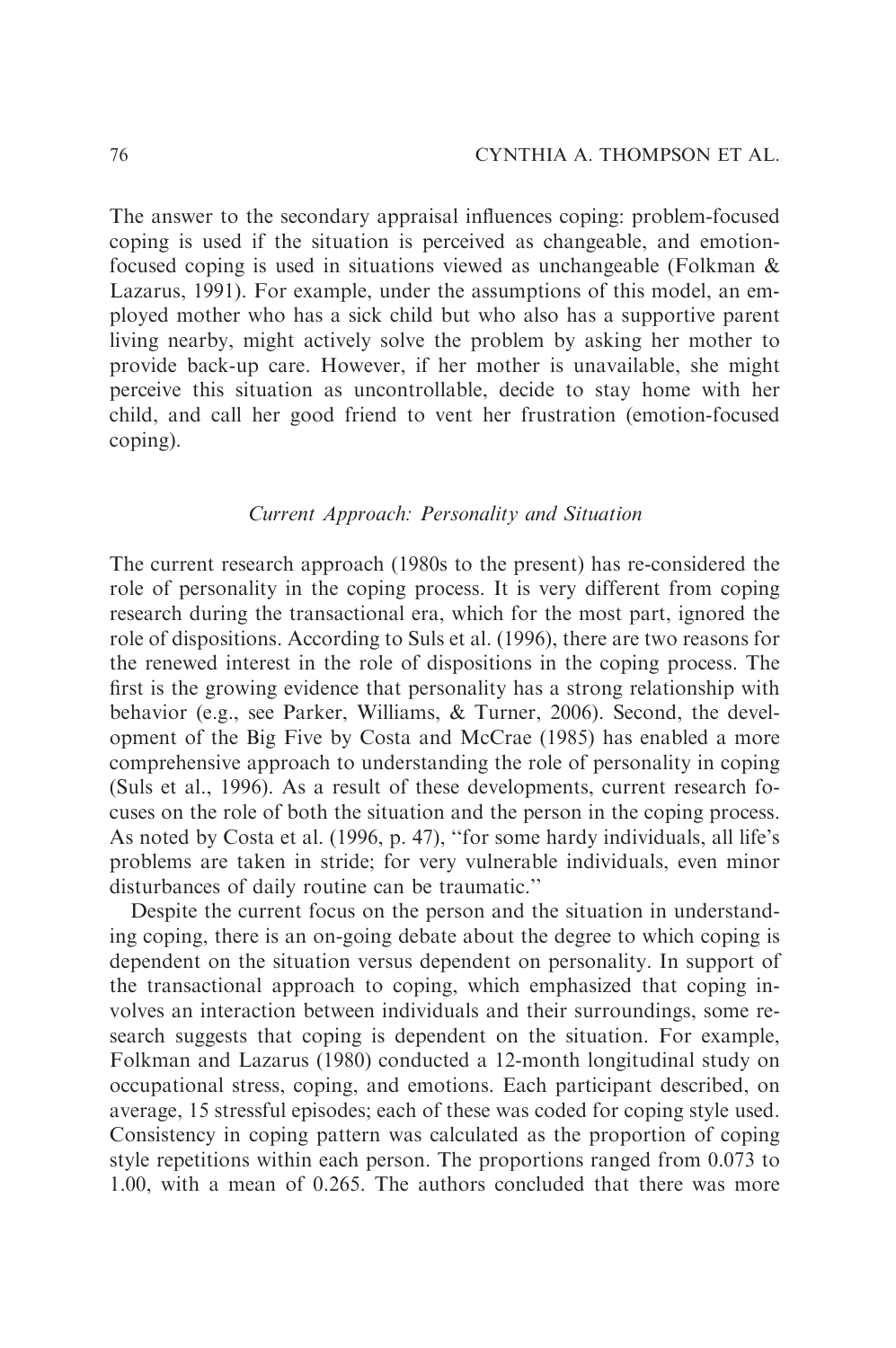variability across situations than there was consistency, supporting the situational influence on coping.

There is also research supporting the conceptualization of coping as influenced by personality. For example, Amirkhan, Risinger, and Swickert (1995) looked at the influence of extraversion, optimism, and pessimism on coping. In a study of psychology students at a southern university, each student was randomly assigned to one of four stressor conditions. They were asked to describe a personal stressor that had occurred within the last six months (e.g., personal relationship, difficulty with a school assignment), and indicate how they coped with it. Individuals high on extraversion and optimism were significantly more likely to seek support and less likely to use avoidance coping. Conversely, those who scored high on pessimism used less problem solving and more avoidance types of coping. The type of situation did not change the degree to which personality related to coping mechanisms, supporting the notion that coping is dispositional in nature.

Cross-situational consistency was also found in a study of married couples who were asked to keep a diary for 21 consecutive days indicating problems encountered and coping method used (Stone & Neale, 1984). In general, they found that when the same problem was encountered on multiple occasions, subjects were consistent in their coping style.

Nevertheless, in a recent comprehensive review of coping research, Folkman and Moskowitz (2004, p. 747) argued that ''coping is a complex, multidimensional process that is sensitive both to the environment, and its demands and resources, and to personality dispositions that influence the appraisal process of stress and resources for coping.'' They further argued that the success of coping efforts needs to be evaluated in the specific context creating the stress, as what is effective in one stressful situation might not be effective in another. Building on this line of thought, we will focus the remainder of the chapter on developing an understanding of the coping process as it relates to managing a specific stressor situation, that of conflict between work and family.

#### Coping and Work–Family Conflict

Work–family conflict has been defined as the extent to which experiences in work and family roles are mutually incompatible (Greenhaus & Beutell, 1985). Recent meta-analytic research supports the conceptualization of work– family conflict as bi-directional, that is, family can interfere with work (FIW) and work can interfere with family (WIF) (Mesmer-Magnus & Viswesvaran,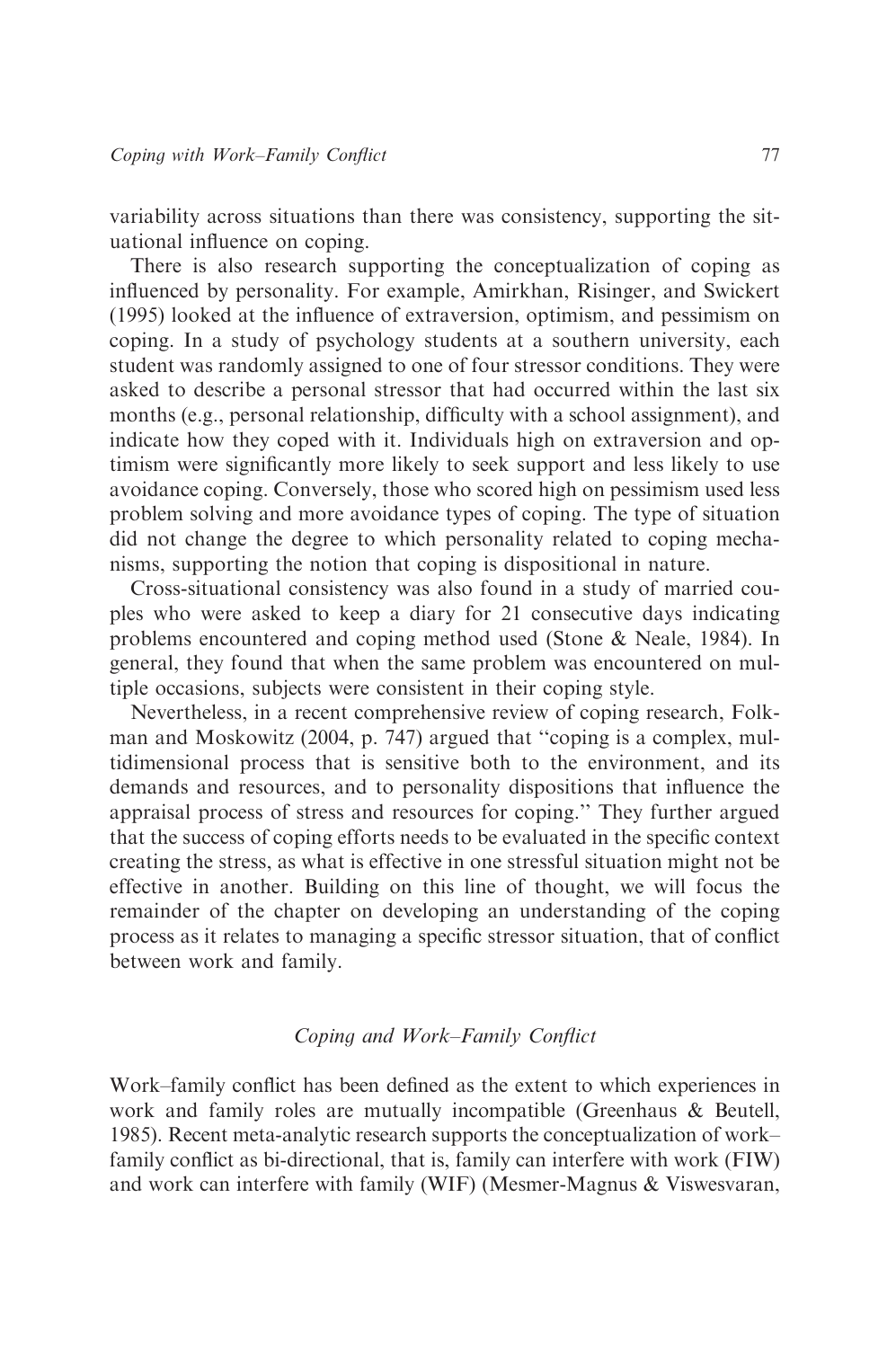2005). Some authors have suggested that for work–family conflict to occur there must be cross-role interference in performance (Edwards & Rothbard, 2000). However, we view work–family conflict as a situation in which demands from one role make it difficult, but not necessarily impossible, to meet requirements in the other role. That is, an episode of work–family conflict may or may not result in a performance decrement. Indeed, we suggest that it is the way in which an individual responds to a particular work–family conflict, what we refer to as *episodic coping*, that contributes to whether a decrement in performance occurs. That is, some conflicts may be resolved without impacting performance in either role. For example, an employee's manager asks an employee to work on a Saturday to meet a deadline. That Saturday is also the day the employee is hosting an 80th birthday party for his mother. Thus, the employee is faced with a situation in which work interferes with family. To resolve the conflict, the employee could negotiate with his boss so that he works late each weekday night prior to that Saturday in order to meet the deadline but also be home for the Saturday birthday party. In this case, a work–family conflict occurs, but through an active coping strategy of negotiating with his manager, the employee is able to avoid any decrement in performance in the work or home domain.

In addition to situation-specific episodic coping, individuals might also engage in longer-term, preventive coping. That is, individuals may engage in actions or make decisions that serve to increase or decrease the opportunity for work–family conflict to occur. For example, the employee who turns down a promotion that would require extensive travel because she does not want to spend that much time away from the family is engaging in a preventive coping strategy. Previous research (Nippert-Eng, 1995; Kossek, Noe, & DeMarr, 1999; Ashforth, Kreiner, & Fugate, 2000) has shown that individuals proactively manage multiple roles using boundary management strategies tailored to their individual needs for more or less role spillover. These consciously planned strategies can be situated on a continuum ranging from segmentation (i.e., clearly keeping work and family roles separated) to integration (i.e., blurring boundaries between roles in order to be more flexible and available for whatever demands may arise). Thus, we can think of coping in terms of proactive or preventive strategies that individuals take to avoid future work–family conflict as well as more reactive strategies that focus on an immediate conflict (e.g., as when an employee getting ready to leave for work gets a call that the babysitter is sick). Clearly, regardless of the preventive strategies used, some experiences of work–family conflict are likely to take place for individuals engaged in multiple roles, and as a result, a more immediate, reactive form of coping is needed.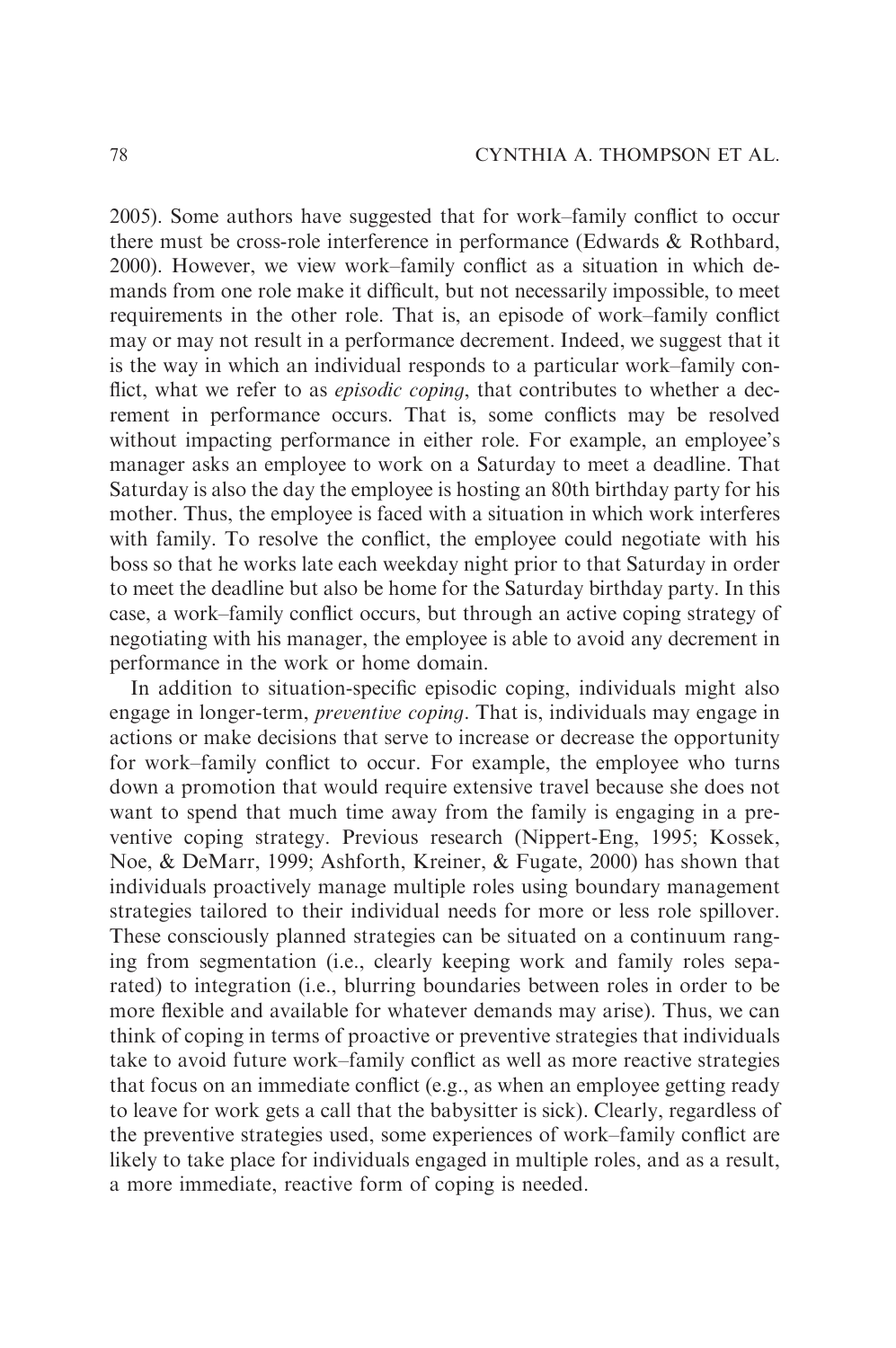Research on coping with work–family conflict has spanned over 30 years (see Table 1 for a summary of this research). It began with Hall (1972), who developed a typology of coping based on the role process theory by Levinson (1959). Levinson's theory included three components: (1) structurally given demands (i.e., norms, expectations, and pressures that guide, impede, or support the functioning of a person in a specific position or role), (2) personal role conception (i.e., the person's ''inner definition'' of what someone in his or her position is supposed to think and do), and (3) role behavior (i.e., the ways in which a person acts in relation to organizational norms). Based on these three components, Hall derived coping strategies that could intervene at each level to handle the multiple demands of working parents. Type I coping, or structural role redefinition, involves altering structurally imposed expectations held by others about appropriate behavior. It is considered active coping because the individual is directly attacking the source, or root, of the problem, and is attempting to modify or change the situation (e.g., changing a spouse's expectations). Research suggests that structural role redefinition is the most effective way of managing work–family conflict (e.g., Kaitz, 1985).

Type II coping, personal role redefinition, involves changing one's attitudes and perceptions of role demands rather than attempting to change the demands themselves. With this strategy, individuals modify the meaning of the situation by changing their personal concept of role requirements or by changing self-expectations for career and family. This might involve setting priorities (e.g., work supports the family so it comes first), changing one's perception of what it takes to be ''successful'' at work or at home (e.g., ignoring social pressures to bake cookies from scratch for the school bake sale), and keeping things in perspective (e.g., focusing on the positive aspects of one's life).

Hall's third type of coping, reactive role behavior, involves trying to meet everyone's expectations. Instead of trying to confront the source of the stress or change the meaning of the stressful situation, individuals try to plan or schedule better, work harder to meet everyone's expectations, or use no conscious strategy at all. Most research suggests that this third style of coping is not very effective as it does nothing to change the source of the stress (e.g., Gray, 1983; Hall, 1972).

Much of the research on coping with work–family conflict has used Hall's typology to conceptualize coping (e.g., Amatea & Fong-Beyette, 1987; Beutell & Greenhaus, 1982; Kirchmeyer, 1993; Matsui, Ohsawa, & Onglatco,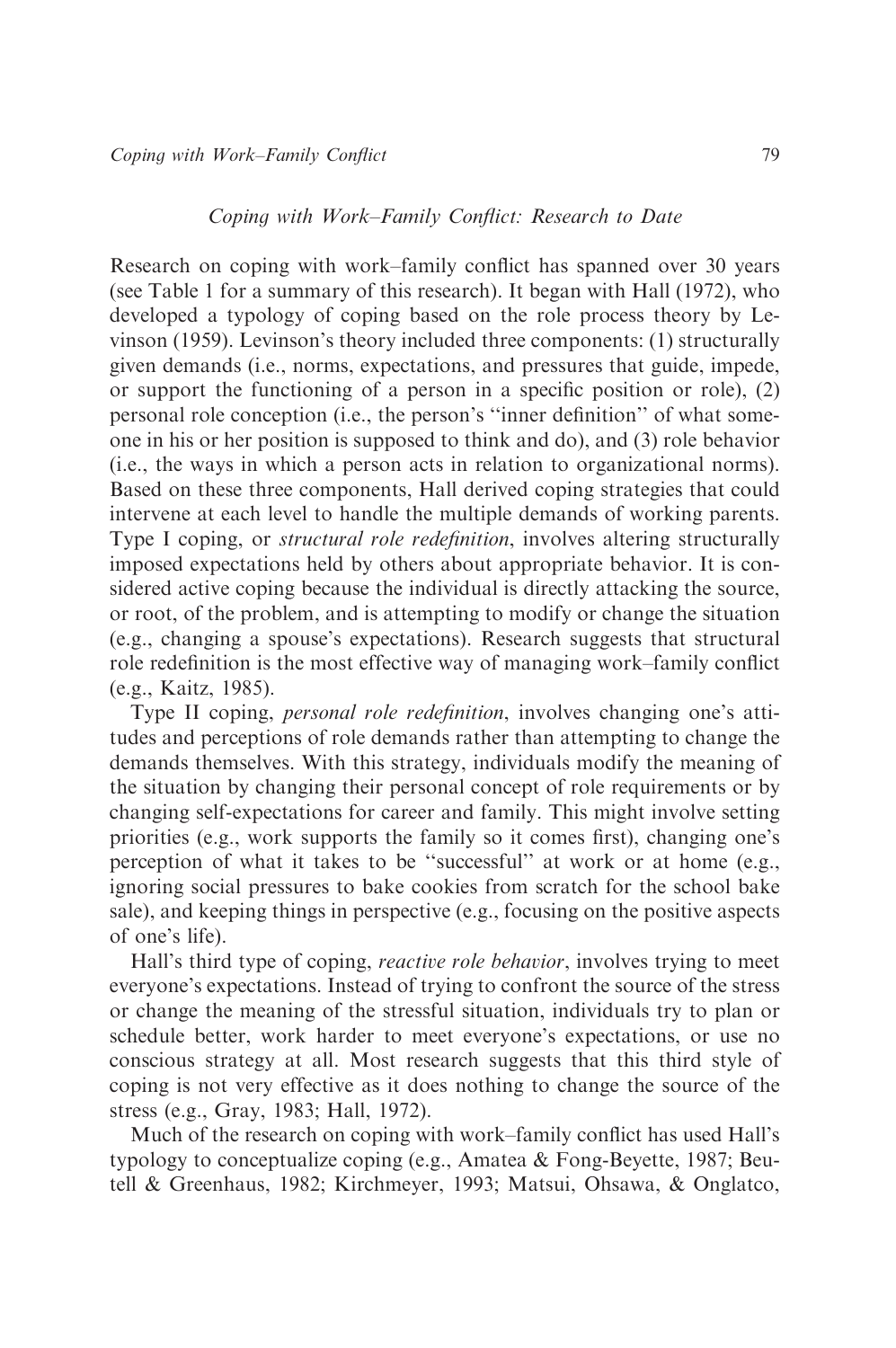|                                      | Table 1.                                                                                                                     | Studies Examining Coping with Work-Family Conflict.                                                                                                                                                                                         |                                                                                                                                                                                            |                                                                                                                                                                                                                                                               |
|--------------------------------------|------------------------------------------------------------------------------------------------------------------------------|---------------------------------------------------------------------------------------------------------------------------------------------------------------------------------------------------------------------------------------------|--------------------------------------------------------------------------------------------------------------------------------------------------------------------------------------------|---------------------------------------------------------------------------------------------------------------------------------------------------------------------------------------------------------------------------------------------------------------|
| Author(s) and<br>Date                | Sample                                                                                                                       | operationalization of WFC<br>Method, including<br>and coping                                                                                                                                                                                | Research Question or<br>Hypotheses                                                                                                                                                         | Findings                                                                                                                                                                                                                                                      |
| Adams and Jex<br>(1999)              | $n = 522$ working adults<br>enrolled as part-time<br>response rate); 64%<br>universities (52%<br>students in three<br>female | measuring WIF and FIW;<br>33-item scale measuring<br>behaviors (setting goals,<br>Survey; used 4-item scale<br>management, having a<br>time-management<br>engaging in time<br>preference for<br>organization)                               | relationships with WFC?<br>Do the three types of time<br>have direct and indirect<br>management behavior                                                                                   | Some of the time management<br>with WIF, but only indirect<br>(through perceived control)<br>behaviors had both direct<br>and indirect relationships<br>relationships with FIW.                                                                               |
| Fong-Beyette<br>Amatea and<br>(1987) | women employed at a<br>southern university<br>$n = 135$ professional                                                         | responses were categorized<br>mode (active or passive)<br>question asking them to<br>describe a role conflict<br>Survey; used open-ended<br>situation and how she<br>by focus (problem- or<br>emotion-focused) and<br>coped with it; coping | How do professional<br>women cope with<br>interrole conflict?                                                                                                                              | The women were more likely to<br>use problem-focused coping<br>planful role behavior) vs.<br>emotion-focused coping<br>strategies (e.g., increase<br>(e.g., tension reduction)                                                                                |
| Andreassi (2006)                     | ranged from $19-72\%$ );<br>settings (response rate<br>$n = 291$ employees in<br>diverse industry<br>68% female              | item scale measuring active<br>On-line survey; used 12-item<br>and time-based WFC; 12-<br>directions of strain-based<br>and passive coping styles<br>scale measuring both                                                                   | related to lower levels of<br>family conflict and which<br>the relationship between<br>Is coping the mediator of<br>personality and work-<br>work-family conflict?<br>coping style is most | Active Coping was unrelated<br>and time, in both directions);<br>neuroticism and strain-based<br>higher levels of WFC (strain<br>Passive coping was related to<br>to WFC. Passive coping<br>mediated the positive<br>relationship between<br>conflict and FIW |

## 80 CYNTHIA A. THOMPSON ET AL.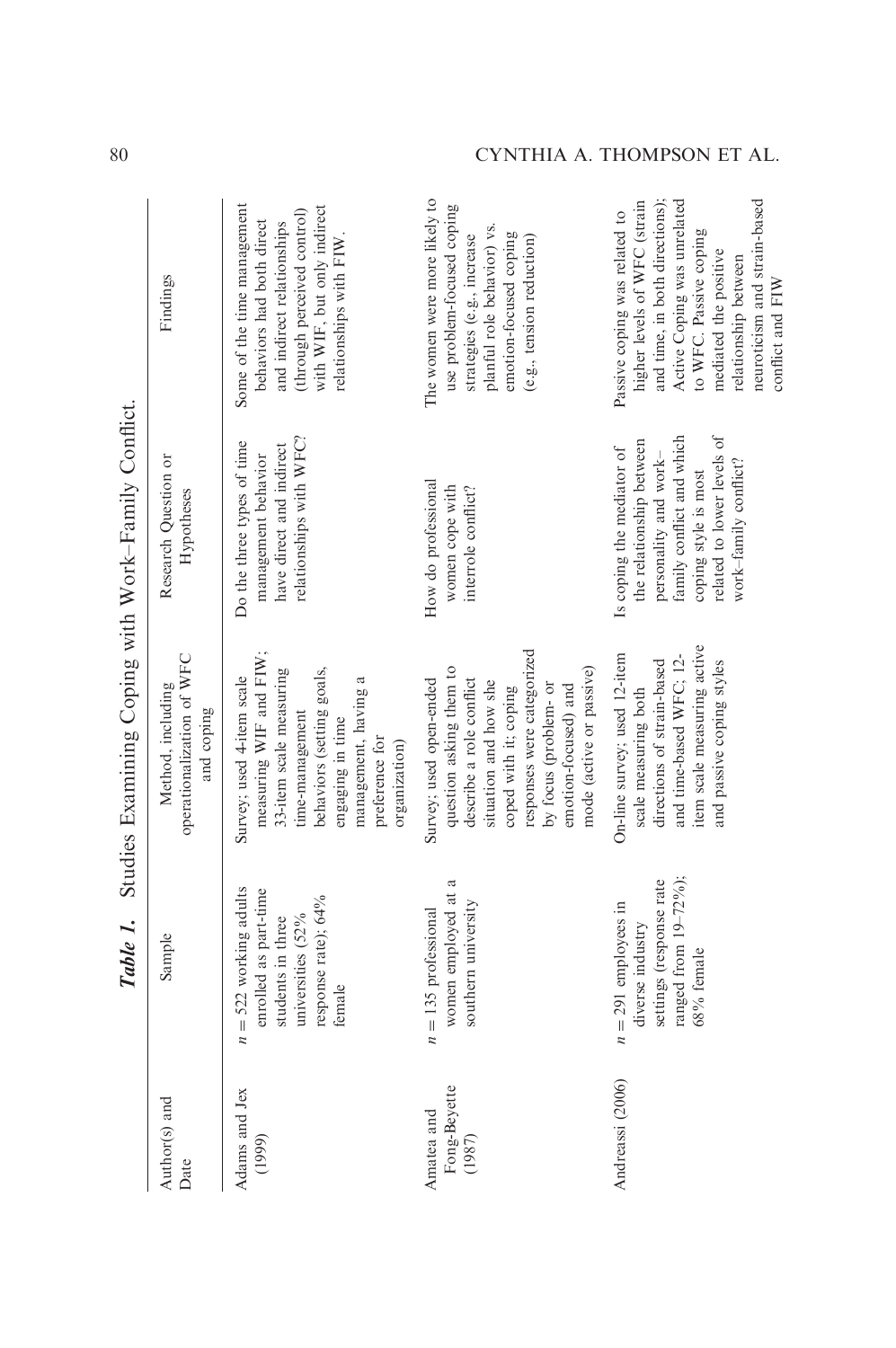| Aryee et al. (1999)<br>Heydens-Gahir<br>Baltes and<br>(2003) | parents (40% response<br>was heterogeneous but<br>rate); resulting sample<br>$= 241$ individuals who<br>filled out a web-based<br>survey (55% response<br>rate); 55.6% female<br>not random; 69.5%<br>$n = 243$ Hong Kong<br>Chinese employed<br>$\overline{\phantom{a}}$ | measuring WIF and FIW;<br>On-line survey; used 10-item<br>scale measuring WIF and<br>Survey; used 10-item scale<br>emotion-focused coping<br>8-item scale measuring<br>problem-focused and<br>compensation (a life<br>measuring selection,<br>FIW; 12-item scale<br>optimization, and     | Is the use of SOC behaviors<br>focused coping moderate<br>Do emotion- and problem-<br>the relationship between<br>domain related to lower<br>WIF and FIW and job,<br>levels of job (family)<br>in the work (family)<br>family, and life<br>satisfaction?<br>stressors? | related to lower levels of job<br>and problem-focused coping<br>had main effects on job and<br>satisfaction only; Emotion-<br>moderated the relationship<br>Use of SOC behaviors was<br>and family stressors, and<br>lower levels of WIF and<br>Emotion-focused coping<br>between FIW and job<br>family satisfaction.<br>FIW. |
|--------------------------------------------------------------|---------------------------------------------------------------------------------------------------------------------------------------------------------------------------------------------------------------------------------------------------------------------------|-------------------------------------------------------------------------------------------------------------------------------------------------------------------------------------------------------------------------------------------------------------------------------------------|------------------------------------------------------------------------------------------------------------------------------------------------------------------------------------------------------------------------------------------------------------------------|-------------------------------------------------------------------------------------------------------------------------------------------------------------------------------------------------------------------------------------------------------------------------------------------------------------------------------|
| Behson (2002),<br>Study 1                                    | $n = 141$ employees at 10<br>response rate); 54%<br>telecommunications<br>locations of a large<br>company (28% $\,$<br>female                                                                                                                                             | and determining alternative<br>setting goals, acquiring the<br>means to achieve the goals,<br>accommodations to family<br>means to achieve blocked<br>Survey; measured FIW only<br>(items not specified); used<br>management strategy of<br>16-item measure of<br>informal work<br>goals) | Does IWAF moderate the<br>FIW and the experience<br>relationship between<br>of work stress?                                                                                                                                                                            | employees experiencing FIW<br>IWAF moderated the positive<br>experienced less stress when<br>relationship between FIW<br>and work stress; i.e.,                                                                                                                                                                               |
| Greenhaus<br>Beutell and<br>(1982)                           | with at least one child;<br>$= 115$ married women<br>sample were students;<br>completed a separate<br>the women in the<br>husbands also<br>female<br>survey<br>$\overline{\phantom{a}}$                                                                                   | to describe up to three role-<br>conflict situations and how<br>questions asking the wives<br>they coped with it; coping<br>according to Hall's three<br>responses were classified<br>problem-focused coping<br>Survey; used open-ended<br>(IWAF), a type of<br>categories                | external locus of control<br>strategies? Is a woman's<br>more likely to use Type<br>negatively related to<br>III (passive) coping<br>Are women with an<br>role involvement<br>Type III coping?                                                                         | involvement; Type III coping<br>Type III coping was not related<br>was negatively related to the<br>number and importance of<br>to locus of control or role<br>they used informal work<br>accommodations<br>non-home roles                                                                                                    |

## Coping with Work–Family Conflict 81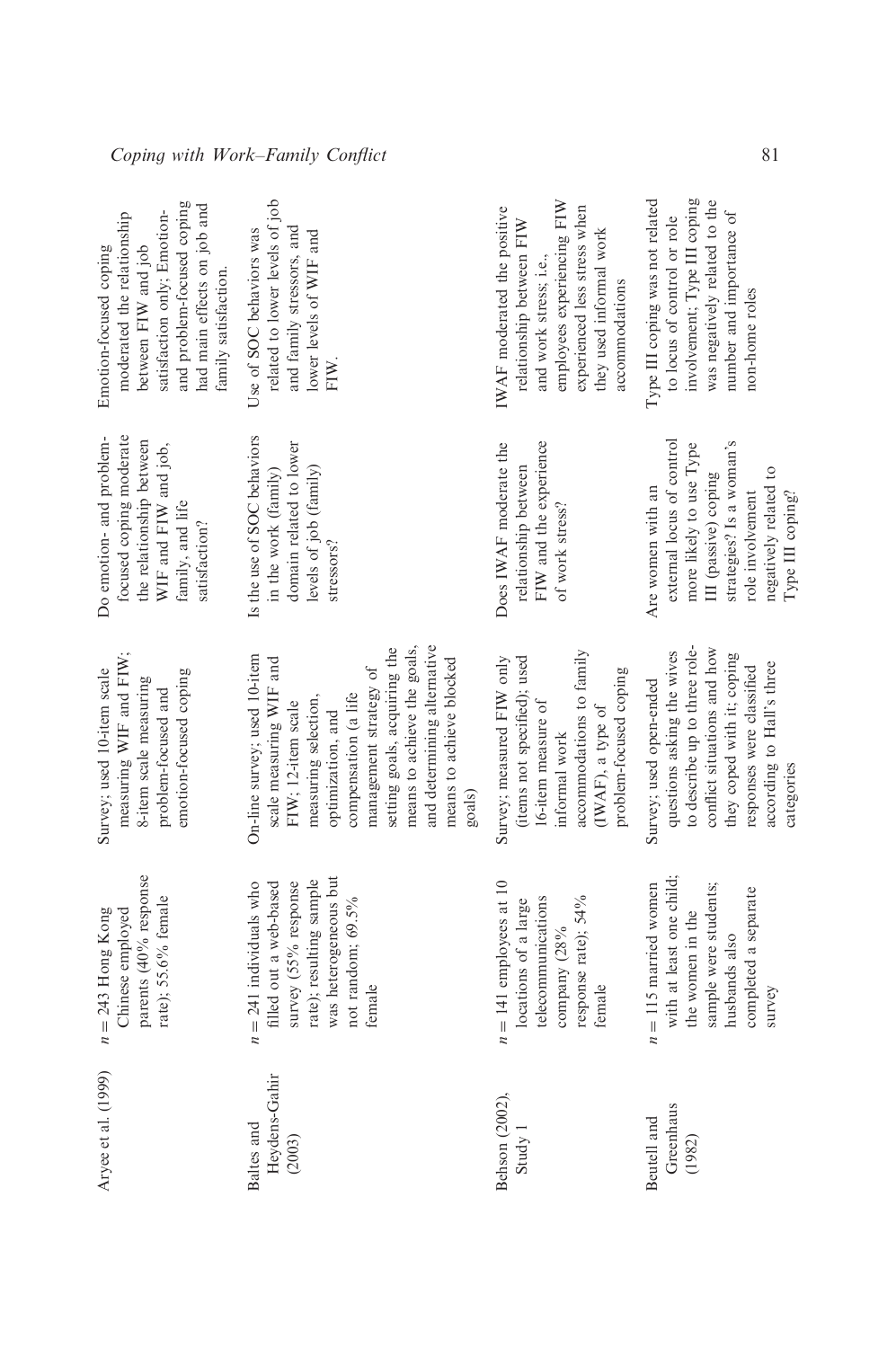| Author(s) and<br>Date              | Sample                                                                                                                                              | operationalization of WFC<br>Method, including<br>and coping                                                                                                                                                                                                                                                                     | Research Question or<br>Hypotheses                                                                                                                                                                                          | Findings                                                                                                                                                                                                                                                                                                             |
|------------------------------------|-----------------------------------------------------------------------------------------------------------------------------------------------------|----------------------------------------------------------------------------------------------------------------------------------------------------------------------------------------------------------------------------------------------------------------------------------------------------------------------------------|-----------------------------------------------------------------------------------------------------------------------------------------------------------------------------------------------------------------------------|----------------------------------------------------------------------------------------------------------------------------------------------------------------------------------------------------------------------------------------------------------------------------------------------------------------------|
| Greenhaus<br>Beutell and<br>(1983) | with at least one child;<br>$n = 115$ married women<br>sample were students;<br>completed a separate<br>the women in the<br>husbands also<br>survey | to describe up to three role-<br>conflict situations and how<br>questions asking the wives<br>they coped with it; coping<br>according to Hall's three<br>responses were classified<br>Survey; used open-ended<br>categories                                                                                                      | attitudes? Which type of<br>Type III coping stronger<br>Is the positive relationship<br>coping is perceived as<br>conflict intensity and<br>between work-home<br>traditional sex role<br>more successful?<br>for women with | coping (Type III) more often<br>role attitudes used reactive<br>perceived as less successful<br>Women with traditional sex-<br>to deal with role conflicts;<br>than more active coping<br>Reactive coping was<br>(Types I and II)                                                                                    |
| Brink and de la<br>Rey (2001)      | $n = 110$ successful South<br>rate); all were married<br>African women of all<br>races (48% response<br>and had at least one<br>child               | interaction strain; used 66-<br>perceived control (2 items)<br>Questionnaire; used 12-item<br>hypothetical work-family<br>subjects to rate how they<br>measure of work-family<br>appraisal (13 items) and<br>conflict situation; also<br>item Ways of Coping<br>questionnaire; asked<br>would respond to a<br>measured cognitive | strategies do women use<br>"interaction strain?" To<br>to handle work-family<br>influence interaction<br>strain and choice of<br>What types of coping<br>cognitive appraisal<br>what extent does<br>coping strategy?        | reappraisal, planful problem-<br>related to lower work-family<br>strategies, including positive<br>perceptions of control were<br>both problem-focused and<br>Participants preferred to use<br>solving, self-control, and<br>emotion-focused coping<br>Cognitive appraisal and<br>seeking social support.<br>strain. |
| Gilbert (1984)<br>Elman and        | rate; 52% met inclusion<br>children; 72% response<br>families with preschool<br>full-time in dual-career<br>$n = 97$ women employed<br>criteria     | "How much conflict do you<br>professional roles?" Coping<br>between your parental and<br>measure of role conflict<br>Survey; used one-item<br>typically experience                                                                                                                                                               | rated as most effective?<br>How do women manage<br>coping strategies are<br>role conflict; which                                                                                                                            | related to the highest ratings<br>increased role behavior and<br>Two coping strategies were<br>of coping effectiveness:<br>cognitive restructuring                                                                                                                                                                   |

Table 1. (Continued) Table 1. (Continued )

## 82 CYNTHIA A. THOMPSON ET AL.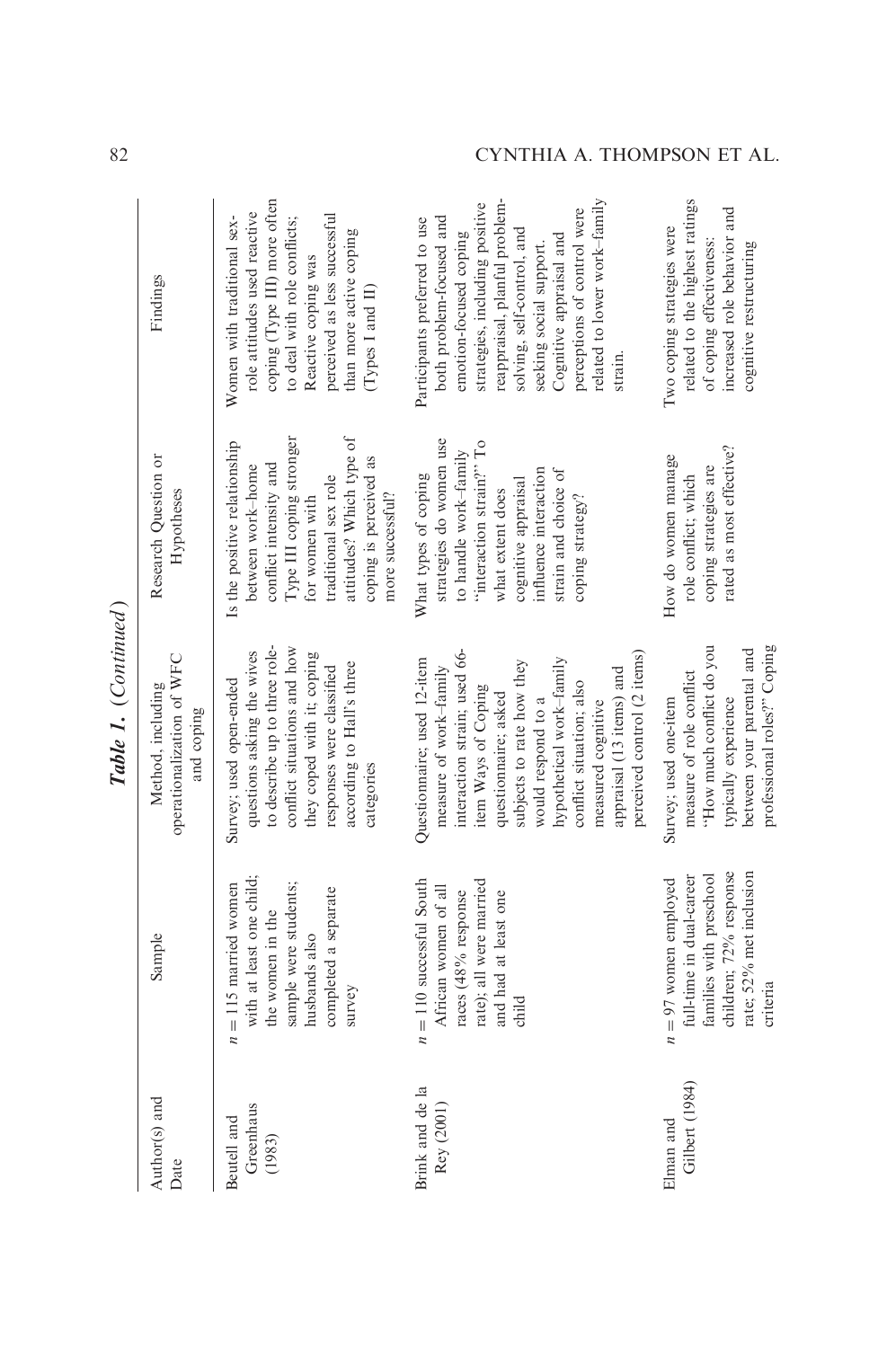| Structural role redefinition,<br>dimensions included: (1) | (2) Personal role | redefinition, (3) Increased | role behavior (e.g., work | more efficiently), (4) | Cognitive restructuring, | and (5) Tension reduction |
|-----------------------------------------------------------|-------------------|-----------------------------|---------------------------|------------------------|--------------------------|---------------------------|
|-----------------------------------------------------------|-------------------|-----------------------------|---------------------------|------------------------|--------------------------|---------------------------|

individuals randomly individuals randomly  $n = 596$  employed Frone et al. (1991)  $n = 596$  employed Frone et al. (1991)

In-depth, structured

In-depth, structured

Hypothesized that active coping, social support, and mastery will moderate (attenuate) the relationship between work stressors, family stressors, WIF and psychological distress (i.e., depression and somatic symptoms); Hypothesized that selffocused attention will

Hypothesized that active coping, social support, moderate (attenuate) the

and mastery will

work stressors, family psychological distress

stressors, WIF and

relationship between

community in NY; community in NY; selected from a selected from a 56% female 56% female

large university (82% large university (82%  $n = 57$  females and 28  $n = 57$  females and 28 males enrolled in a males enrolled in a response rate) response rate) Holahan (1982) Holahan (1982)

question asking respondents to describe a role-conflict situation; authors developed a 32 item measure of coping strategies; 8 dimensions were assessed; 1 item measured perceived coping

respondents to describe a

role-conflict situation;

Gilbert and

Gilbert and

WIF and FIW; Coping was perceived control) and selffocused attention were also administered sections; used administered sections; used WIF and FIW; Coping was coping (8 items) and social perceived control) and selffocused attention were also coping (8 items) and social interviews, included both operationalized as active interviews, included both operationalized as active 4-item scale measuring 4-item scale measuring Survey; used open-ended Survey; used open-ended interviewer and selfinterviewer and selfsupport (24 items); "mastery" (akin to ''mastery'' (akin to support (24 items); question asking measured measured

(i.e., depression and somatic symptoms); Hypothesized that self-

focused attention will

- as effective copers versus various coping strategies as effective copers versus themselves as ineffective various coping strategies themselves as ineffective who viewed themselves would be differentially who viewed themselves would be differentially related to individuals related to individuals Hypothesized that the Hypothesized that the those who viewed those who viewed exacerbate the exacerbate the relationship relationship copers
- Hypothesis was not supported Hypothesis was not supported social support, and mastery social support, and mastery enhancing influence on the resources of active coping, enhancing influence on the resources of active coping, stressors, including WIF stressors, including WIF attention had a stressattention had a stresshowever, self-focused however, self-focused for the psychosocial (a personality trait); for the psychosocial (a personality trait);
- genders) were more likely to surprisingly, problem-solving surprisingly, problem-solving genders) were more likely to was used by both high and was used by both high and High effective copers (both High effective copers (both use coping strategies of use coping strategies of ow effective copers. low effective copers. perspective taking; perspective taking;

effectiveness

effectiveness

measured perceived coping

strategies; 8 dimensions authors developed a 32item measure of coping

were assessed; 1 item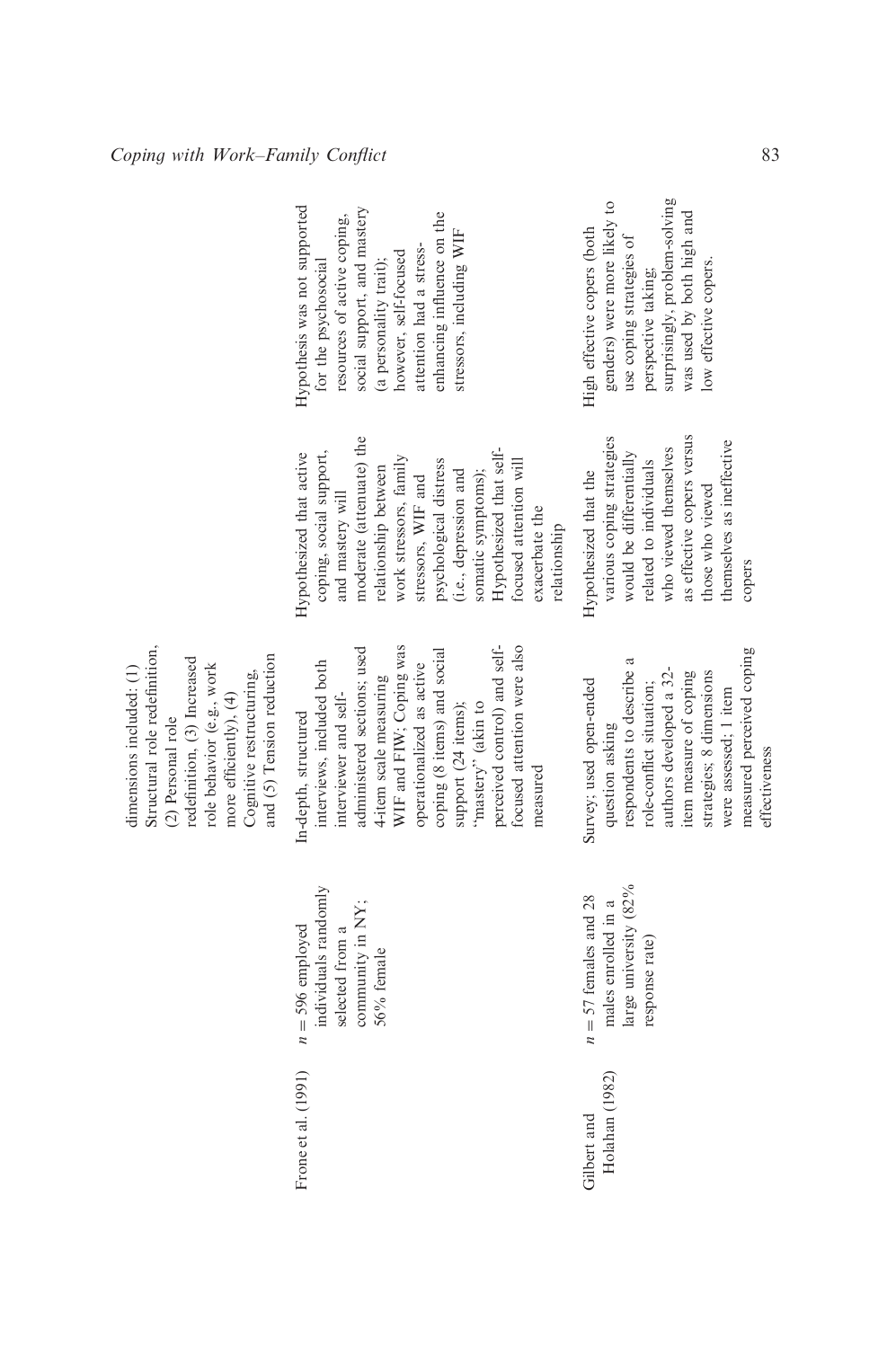## 84 CYNTHIA A. THOMPSON ET AL.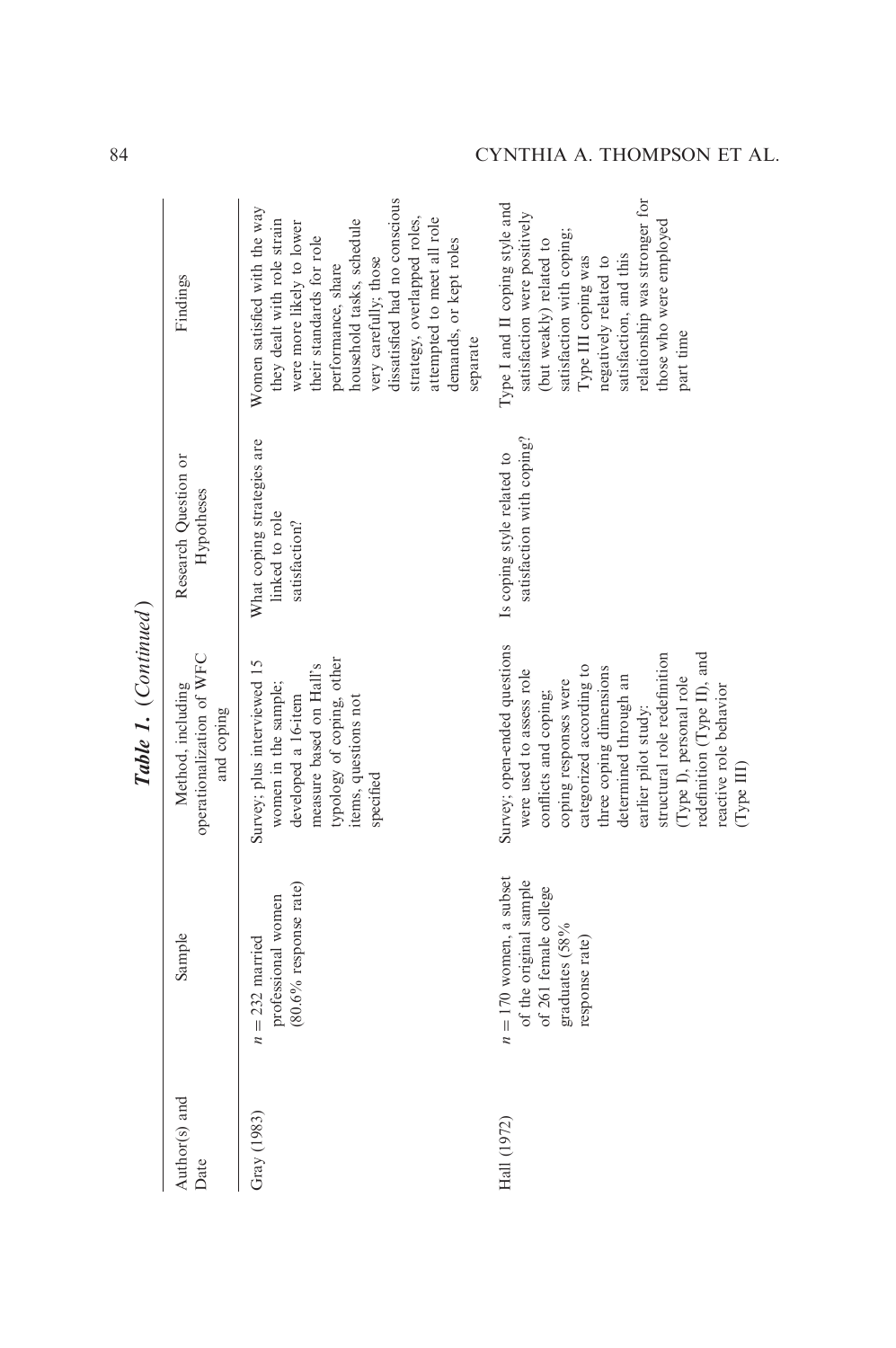| most used Type I coping; for<br>(e.g., for wife vs. worker role,<br>mother vs. worker role, most<br>Type of interrole conflict was<br>related to choice of coping<br>used Type II)                                                                           | (combination of Hall's three<br>positively related to positive<br>related to negative spillover<br>The dominant coping factor<br>spillover and negatively<br>types of coping) was                                                                                                    | demands interfere with work<br>levels of WFC and increased<br>Family and work support (i.e.,<br>from supervisor) and use of<br>actually increase the degree<br>were most related to lower<br>well-being. Telework may<br>problem-focused coping<br>to which family time<br>responsibilities.                                                                                                          |
|--------------------------------------------------------------------------------------------------------------------------------------------------------------------------------------------------------------------------------------------------------------|--------------------------------------------------------------------------------------------------------------------------------------------------------------------------------------------------------------------------------------------------------------------------------------|-------------------------------------------------------------------------------------------------------------------------------------------------------------------------------------------------------------------------------------------------------------------------------------------------------------------------------------------------------------------------------------------------------|
| Hypothesized that choice of<br>depending on the type of<br>conflict (e.g., wife role vs.<br>coping strategy (Type I,<br>worker role; mother vs.<br>II, III) would vary<br>worker role)                                                                       | active coping would be<br>related to less negative<br>more positive spillover<br>Hypothesized that more<br>spillover (FIW) and                                                                                                                                                       | types of coping are<br>related to work-family<br>affective and physical<br>Examined how various<br>conflict as well as<br>well-being.                                                                                                                                                                                                                                                                 |
| Survey; used 3 items to assess<br>mother and your role as a<br>(e.g., "Do you see conflict<br>wife, mother, and worker<br>conflict between 3 roles:<br>they coped with conflict<br>worker?"); Open-ended<br>questions assessed how<br>between your role as a | Survey; used 8-item measure<br>based on Hall's 3 types of<br>factor that included items<br>measured positive family-<br>of FIW (labeled negative<br>from all three types; also<br>spillover); 16-item scale<br>revealed one dominant<br>coping; factor analysis<br>to-work spillover | priorities, organization and<br>instrumental support from<br>measuring both directions<br>asking for help); 20 items<br>of time- and strain-based<br>general problem-focused<br>Survey; used 12-item scale<br>WFC; 6-items measured<br>coping (e.g., becoming<br>supportive supervision<br>more efficient, setting<br>measured emotional<br>the family; 3 items<br>measured family-<br>sustenance and |
| e.g., automobile plant)<br>women employed full-<br>women approached in<br>various work places,<br>$n = 104$ black working<br>time (48% response<br>response rate from<br>rate from surveys<br>distributed, 47%                                               | Canada (40% response<br>rate); 35% female; 18%<br>$= 221$ managers in<br>Chinese, African<br>minorities (e.g.,<br>Canadian)<br>$\overline{\phantom{a}}$                                                                                                                              | students (49% response<br>rate from the executive<br>business school); 42%<br>from alumni of same<br>MBA program, and<br>$n = 230$ former MBA<br>58% response rate<br>female                                                                                                                                                                                                                          |
| Minor (1978)<br>Harrison and                                                                                                                                                                                                                                 | Kirchmeyer<br>(1993)                                                                                                                                                                                                                                                                 | Allen (2006)<br>Lapierre and                                                                                                                                                                                                                                                                                                                                                                          |

## Coping with Work–Family Conflict 85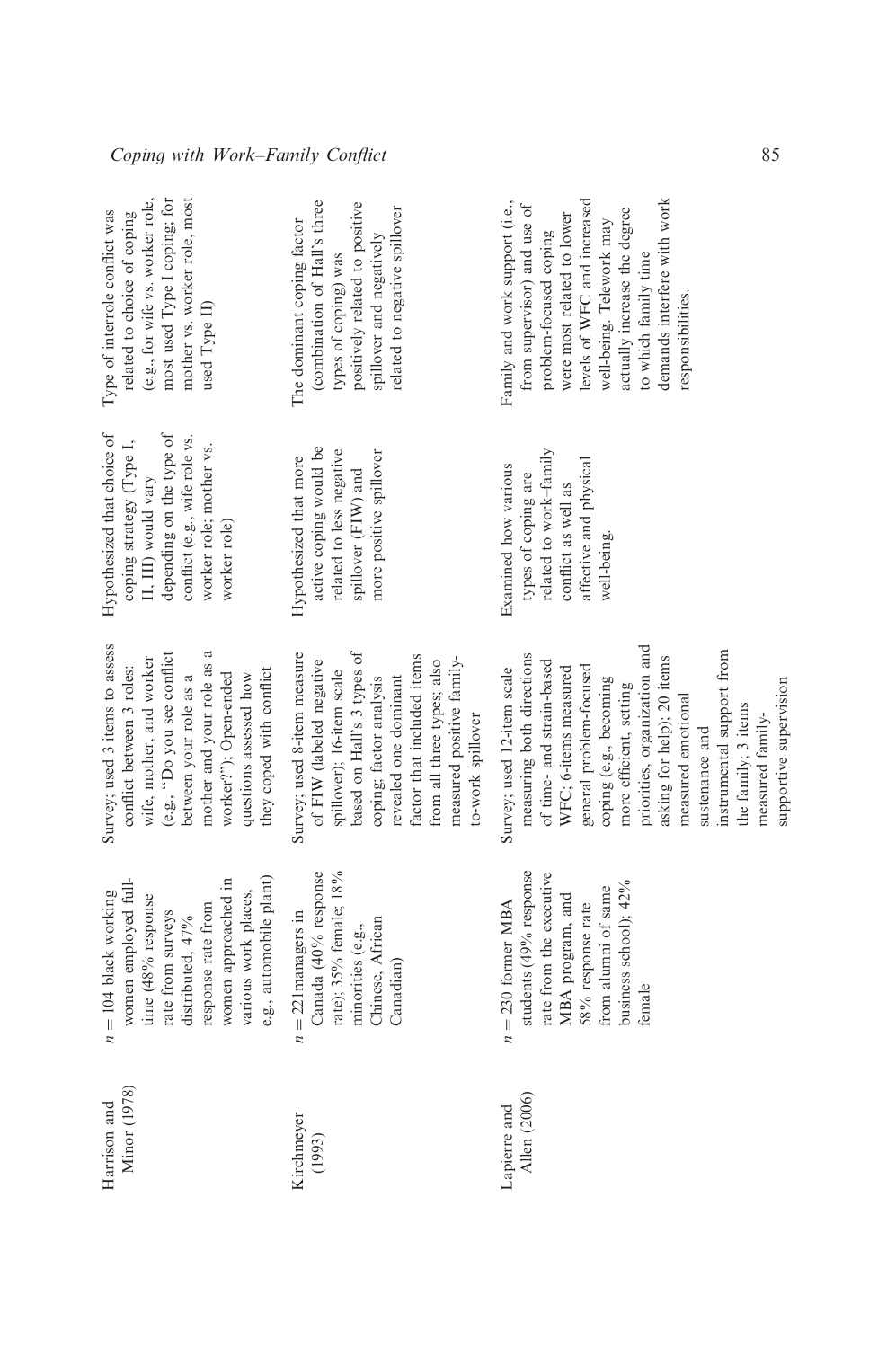| Author(s) and<br>Date       | Sample                                                        | operationalization of WFC<br>Method, including<br>and coping                                                                                                                                                                                                                                                                                                                                                                                             | Research Question or<br>Hypotheses                                                                                                                                                                                                             | Findings                                                                                                                                                                                                                                                                             |
|-----------------------------|---------------------------------------------------------------|----------------------------------------------------------------------------------------------------------------------------------------------------------------------------------------------------------------------------------------------------------------------------------------------------------------------------------------------------------------------------------------------------------------------------------------------------------|------------------------------------------------------------------------------------------------------------------------------------------------------------------------------------------------------------------------------------------------|--------------------------------------------------------------------------------------------------------------------------------------------------------------------------------------------------------------------------------------------------------------------------------------|
| Matsui et al.<br>(1995)     | $n = 131$ Japanese married<br>working women                   | Survey; used 10-item measure<br>(i.e., work-role and family-<br>structural role redefinition<br>measuring two forms of<br>of both time-based and<br>strain-based WIF and<br>Hall's Type I coping,<br>FIW; 4-item scale<br>role redefinition)                                                                                                                                                                                                             | the relationship would be<br>WIF and life strain (i.e.,<br>participants coped via<br>relationship between<br>redefinition would<br>weaker when the<br>Hypothesized that<br>structural role<br>structural role<br>moderate the<br>redefinition) | coping was more common in<br>Use of family-role redefinition<br>this sample than work-role<br>redefinition moderated the<br>elationship between WIF<br>redefinition; family-role<br>and life strain                                                                                  |
| Buehler (1995)<br>Paden and | employed parents (46%<br>$n = 336$ married,<br>response rate) | referred to as role overload<br>study (items appeared to be<br>work and family); 48 items<br>for coping strategies, which<br>child relationships, marital<br>(e.g., spillover into parent-<br>activities); 4 items for role<br>conflict developed for the<br>Survey; 20 items measuring<br>yielded five factors (e.g.,<br>general conflict between<br>alor, xuoxuou-ou-xuow<br>planning, withdrawing)<br>spillover," which they<br>relationship, leisure | would buffer the harmful<br>effects of role strain, and<br>a few (e.g., withdrawing)<br>Hypothesized that most of<br>would exacerbate the<br>effects, on well-being<br>the coping strategies                                                   | buffered the influence of role<br>emotional affect and physical<br>cognitive restructuring and<br>relationship role overload<br>withdrawal buffered the<br>For women, planning and<br>and physical symptoms<br>cognitive restructuring<br>overload/conflict on<br>symptoms; for men, |

**Table 1.** (Continued) Table 1. (Continued )

## 86 CYNTHIA A. THOMPSON ET AL.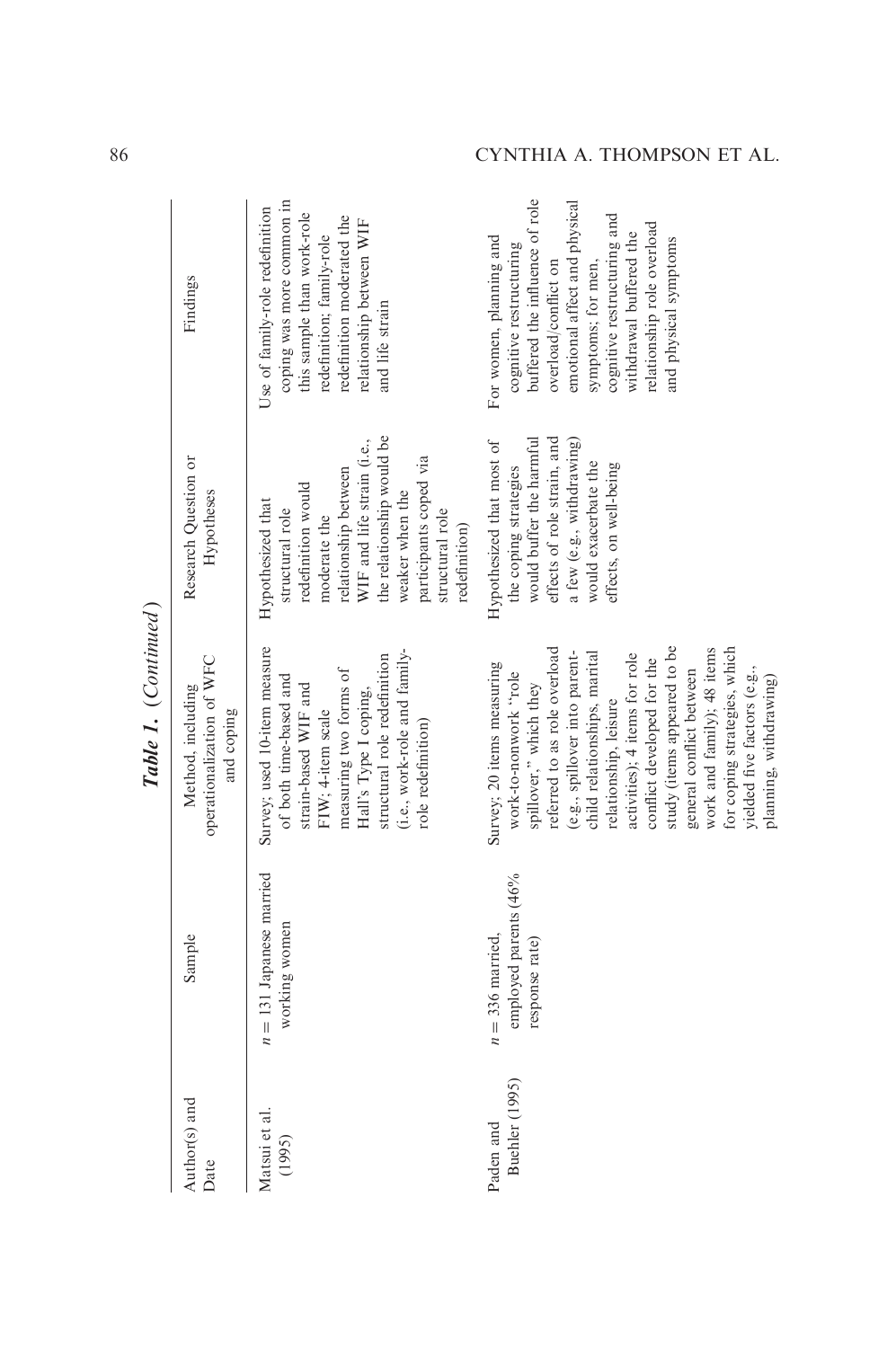| Holahan (1998)<br>Polasky and | professional women,<br>with young children<br>employed full-time,<br>$n = 103$ married | measured as structural role<br>redefinition (11 items) and<br>(similar to Hall's Type III<br>interrole conflict; coping<br>"Superwoman" strategy<br>Survey; 1-item measure of            | more than structural role<br>the superwoman strategy<br>participants would use<br>Hypothesized that<br>redefinition                                                                   | Participants reported using the<br>redefinition (active problem-<br>solving); both strategies were<br>more than structural role<br>"Superwoman" strategy<br>positively related to |
|-------------------------------|----------------------------------------------------------------------------------------|------------------------------------------------------------------------------------------------------------------------------------------------------------------------------------------|---------------------------------------------------------------------------------------------------------------------------------------------------------------------------------------|-----------------------------------------------------------------------------------------------------------------------------------------------------------------------------------|
|                               |                                                                                        | coping; 7 items); 1-item<br>measure of coping<br>effectiveness                                                                                                                           |                                                                                                                                                                                       | perceived coping<br>effectiveness                                                                                                                                                 |
| Rotondo et al.<br>(2003)      | employees of various<br>organizations; 61%<br>$n = 173$ full-time<br>female            | coping at work or at home:<br>measuring both time-based<br>and strain-based WIF and<br>positive thinking, direct<br>measuring 4 styles of<br>FIW; 24-item scale<br>Survey; 12-item scale | Hypothesized that positive<br>WIF and FIW, and that<br>and help-seeking would<br>be negatively related to<br>thinking, direct action,<br>avoidance/resignation<br>would be positively | Help-seeking and direct action<br>FIW. Avoidance/resignation<br>were associated with lower<br>was associated with higher<br>WIF and FIW.                                          |
|                               |                                                                                        | avoidance/resignation<br>action, help-seeking,                                                                                                                                           | related to WIF and FIW                                                                                                                                                                |                                                                                                                                                                                   |
| Shinn et al. (1989)           | children; 23% single<br>employees with<br>$n = 644$ full-time                          | emotion-focused coping, 5<br>items measuring problem-<br>Survey; 10 items measuring                                                                                                      | would be less effective in<br>Hypothesized that coping<br>the work domain                                                                                                             | Coping was the most powerful<br>predictor of outcomes, with<br>problem-focused coping                                                                                             |
|                               | mothers, 32% married<br>mothers, 45% married<br>fathers                                | support was also measured<br>(work) distress, and overall<br>(work) satisfaction, family<br>focused coping; outcomes<br>life satisfaction; social<br>measured were family                | domains, and that social<br>support would be more<br>from which the support<br>helpful in the domain<br>compared to other<br>came                                                     | with negative outcomes (e.g.,<br>satisfaction) and emotion-<br>focused coping associated<br>associated with positive<br>outcomes (e.g., family<br>family distress)                |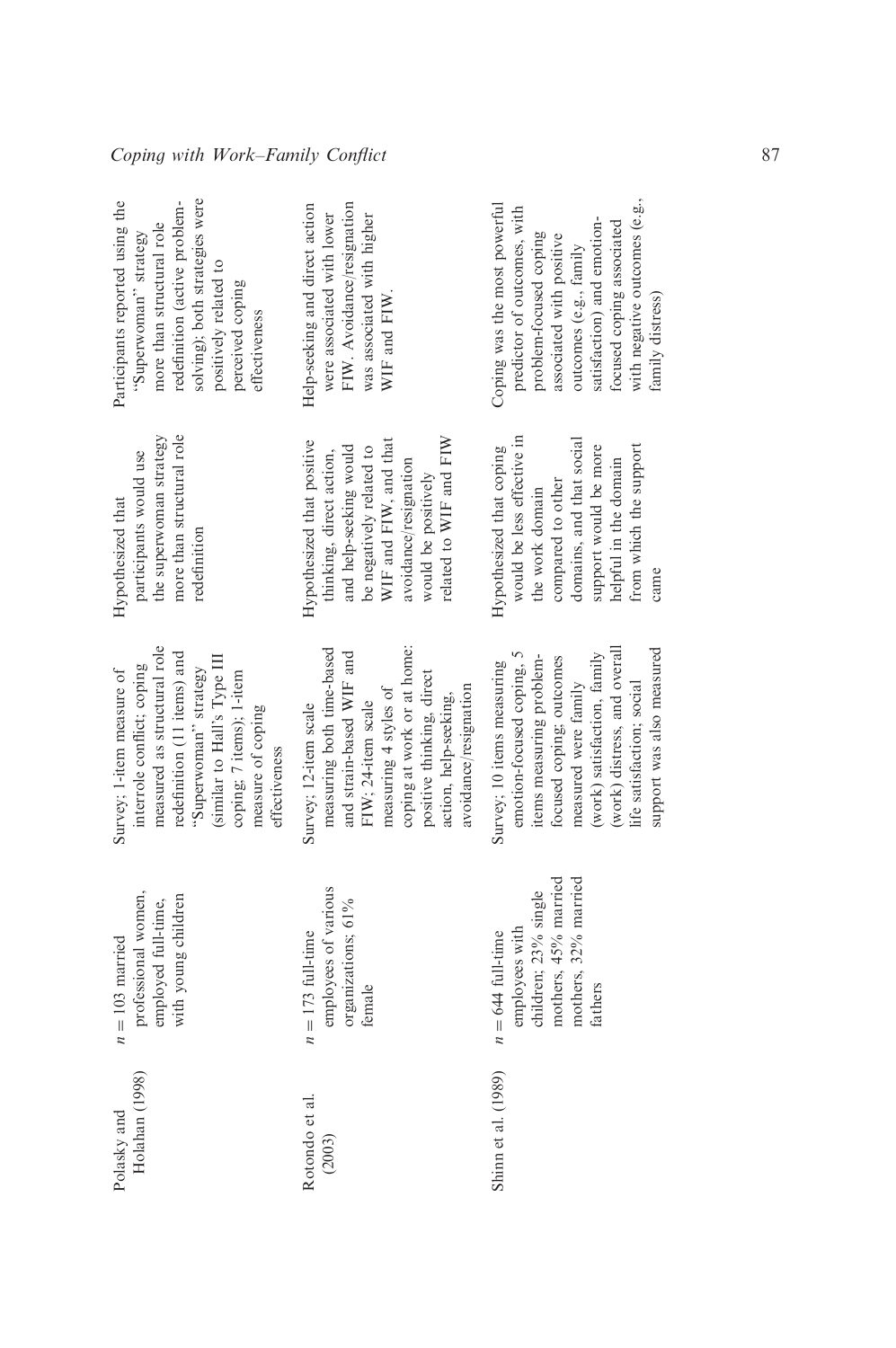|                       |                                                                                                              | Table 1. (Continued)                                                                                                                  |                                          |                                                                                                                                                                                                                                                                                                                                                                                                                  |
|-----------------------|--------------------------------------------------------------------------------------------------------------|---------------------------------------------------------------------------------------------------------------------------------------|------------------------------------------|------------------------------------------------------------------------------------------------------------------------------------------------------------------------------------------------------------------------------------------------------------------------------------------------------------------------------------------------------------------------------------------------------------------|
| Author(s) and<br>Date | Sample                                                                                                       | operationalization of WFC<br>Method, including<br>and coping                                                                          | Research Question or<br>Hypotheses       | Findings                                                                                                                                                                                                                                                                                                                                                                                                         |
| Wiersma (1994)        | $n = 24$ (9 men, 15 women) Interviews; open-ended<br>in dual-career couples;<br>white middle-class<br>sample | dilemmas, what they did to<br>solve the problem, and the<br>questions asking them to<br>result of their action.<br>describe work-home | Qualitative study with no<br>hypotheses. | domestic chores: hire outside<br>Author created a taxonomy of<br>for competition: one partner<br>chores; competition between<br>varied depending on nature<br>help, cognitive reappraisal;<br>coping with six work-home<br>spouses); coping strategies<br>dilemmas (e.g., conflict or<br>overload due to domestic<br>changes careers to avoid<br>behavioral strategies for<br>of dilemma (e.g., for<br>conflict) |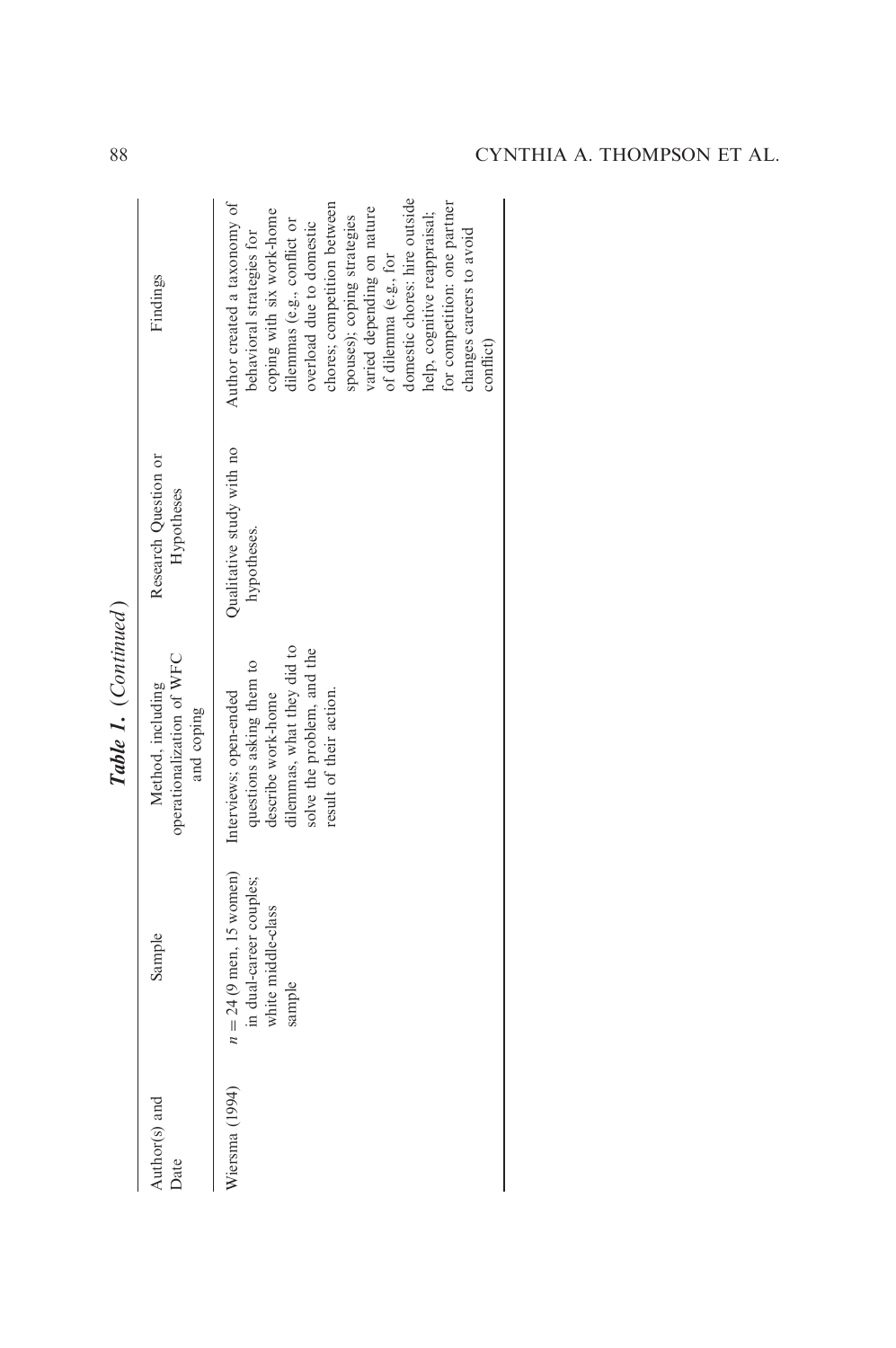1995; Polasky & Holahan, 1998). For example, Matsui et al., (1995) examined work–family conflict (both WIF and FIW) and coping behavior among a sample of Japanese working women. They defined coping as structural role redefinition, and measured both work–role redefinition (e.g., negotiate with supervisor to alter work activities to be more accommodating of family demands) and family–role redefinition (e.g., change expectations of family members to be more realistic about what can be accomplished domestically). Matsui et al. found that family–role redefinition was effective in moderating the relationship between family–work conflict and life strain, but that work– role redefinition was not.

Kirchmeyer (1993), in a study of Canadian managers, assessed all three types of coping behaviors proposed by Hall (1972) but found that, when the 16-item scale was factor analyzed, only one dominant factor emerged. She referred to this general factor as active coping, and found that it was negatively related to family–work conflict and positively related to positive spillover. Beutell and Greenhaus (1982) asked 115 married women with children to describe three role-conflict situations and how they coped with it, and categorized their coping responses according to Hall's typology. They found that Type III coping (i.e., reactive or passive coping) was negatively related to life satisfaction, but only when the woman's husband was dissatisfied with his own life.

Some work–family researchers have conceptualized coping in terms of Folkman and Lazarus' (1980) two categories of coping: problem-focused and emotion-focused coping (e.g., Aryee, Luk, Leung, & Lo, 1999; Brink & de la Rey, 2001; Lapierre & Allen, 2006; Shinn, Wong, Simko, & Ortiz-Torres, 1989). As discussed earlier, problem-focused coping involves addressing the problem directly, and emotion-focused coping involves attempts to reduce or eliminate the negative emotions associated with the problem. In one study, Aryee et al. (1999) examined both emotion-focused and problem-focused coping in a sample of Chinese employed parents in Hong Kong. They found that both forms of coping had direct effects on job and family satisfaction, but not life satisfaction, and that emotion-focused coping moderated the relationship between FIW and job satisfaction only.

Brink and de la Rey (2001), in a study of successful South African women, found that the women preferred to use both problem-focused (e.g., planful problem-solving, accepting responsibility) and emotion-focused (e.g., positive re-appraisal, escape-avoidance) coping strategies. Those who accepted responsibility, normally considered a problem-focused coping style, had higher levels of work–family strain. The authors suggested that perhaps the women in the sample felt responsible for getting their families in a difficult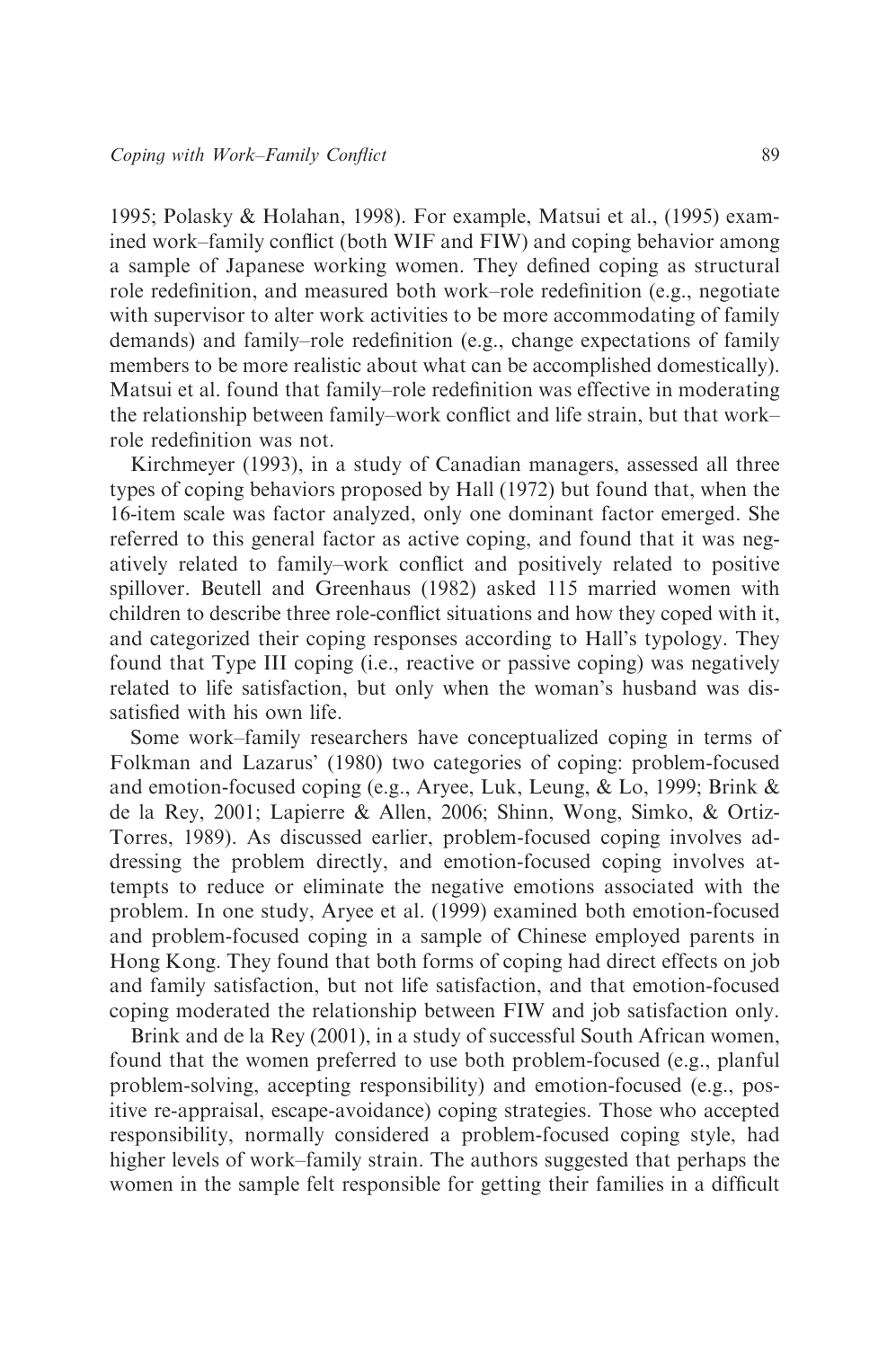predicament of work–family conflict, implying that the women felt guilty as a result. Additionally, women who appraised the conflict situation as controllable had lower work–family strain, perhaps because they were less likely to choose escape/avoidance as a coping strategy. The results must be interpreted with caution, however, as the study participants were responding to a hypothetical conflict situation.

Finally, Lapierre and Allen (2006) found that problem-focused coping was negatively related to strain-based family interferes with work conflict (FIW), but not to strain-based work interferes with family conflict (WIF), nor time-based FIW or WIF. Andreassi (2006) found that active coping (planning, direct action, and suppression of competing activities) was unrelated to WFC (both directions), and that passive coping (denial, behavioral disengagement, and mental disengagement) was related to higher levels of WFC (strain-based, time-based, WIF and FIW). In general, research suggests that active, problem-focused styles of coping tend to be more effective than emotion-focused or passive coping (Behson, 2002; Kirchmeyer, 1993).

Other researchers have used alternative ways of conceptualizing coping (e.g., Adams & Jex, 1999; Baltes & Heydens-Gahir, 2003; Behson, 2002; Frone, Russell, & Cooper, 1991; Gilbert & Holahan, 1982; Paden & Buehler, 1995). For example, Behson (2002) found that an informal coping strategy of making temporary and informal accommodations to the employee's usual work patterns attenuated the relationship between FIW and work stress. Baltes and Heydens-Gahir (2003) examined whether the life management strategy of setting goals, acquiring means to achieve the goals, and determining alternative means to achieve blocked goals (what is called the selection, optimization, and compensation (SOC) model of adaptive behavior) would be helpful in managing work–family conflict. They found that individuals who used SOC behaviors were more likely to experience lower levels of family and work demands, and as a result, lower levels of WIF and FIW.

Gilbert and Holahan (1982) developed items to measure cognitive, affective, and behavioral aspects of coping. Their efforts yielded a 32-item scale that assessed nine dimensions of coping: perspective-taking, problem-solving, recognition of societal influence, expression of feelings, ask others to change, lessen self-demands, calling time out, short-term tension reduction, and depression. Individuals who viewed their coping efforts as effective were more likely to engage in perspective-taking and recognition of societal influences (e.g., ''I realize the role of society's expectations'') than in the other forms of coping. Paden and Buehler (1995) developed a measure of coping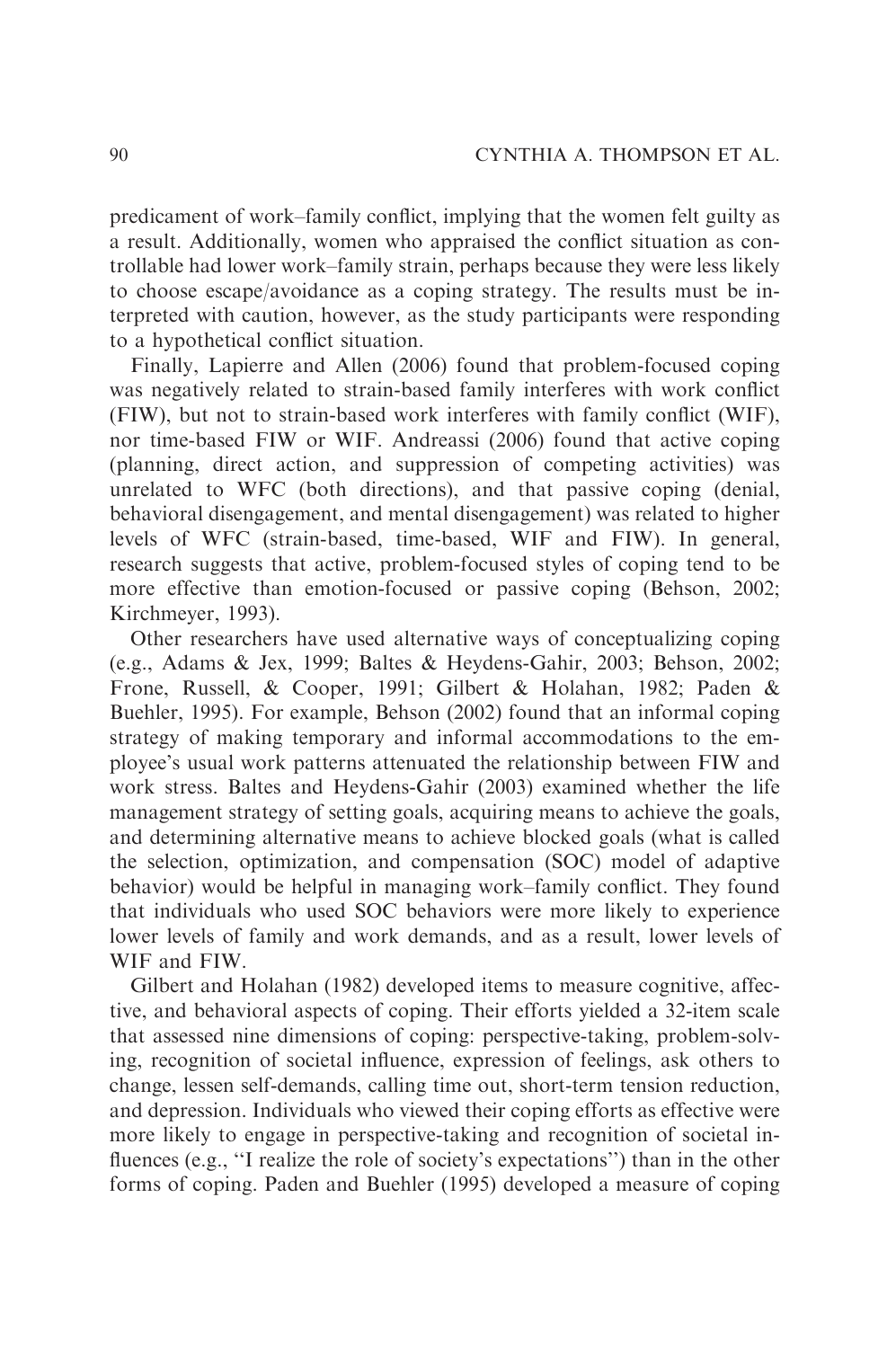that assessed planning, talking, withdrawing, cognitive restructuring, and limiting job responsibilities. They found weak direct effects of coping on measures of well-being (i.e., emotional affect and psychosomatic symptoms), moderating effects of planning and cognitive restructuring for women, and moderating effects of cognitive restructuring and withdrawing for men. Rotondo, Carlson, and Kincaid (2003) assessed four dimensions of coping, based on Havlovic and Keenan (1991) measure of coping with work stress – direct action, avoidance/resignation, positive thinking, and helpseeking – and found that help-seeking behavior used for family stressors was related to lower time-based FIW, and direct action coping with family stressors was related to lower time- and strain-based FIW. On the other hand, neither help-seeking behavior nor direct action coping focused on work stressors was related to any form of WIF. Avoidance/resignation coping was related to higher FIW and to WIF. Positive thinking was not associated with either form of conflict.

Finally, some researchers have created their own dimensions of coping based on data gained from interviews with women and men struggling with work and family demands (Becker & Moen, 1999; Wiersma, 1994). For example, using the critical incident method, Wiersma (1994) interviewed 24 women and men in dual-career families about work–home dilemmas they had experienced, and how they managed the dilemmas. He classified the critical incidents generated into seven categories of work–home conflict: division of household labor, maintaining social relations, role cycling (it is not clear how this is a conflict versus a strategy for coping), normative dilemmas (e.g., conflict associated with departing from societal expectations), competition between spouses, and relocation. For each category, he created a taxonomy of behavioral coping strategies used by the interviewees to solve the problem. For example, for conflict around domestic chores, strategies included hiring outside help, setting priorities, dividing chores among family members, and cognitive reappraisal.

In summary, despite 30 years of research on coping with work–family conflict, there is still much to be learned. Because researchers have used many different conceptualizations of coping, our ability to cogently integrate existing research is hampered. However, there are some common themes among the studies. In particular, active, problem-focused types of coping appear to be related to lower levels of FIW but not WIF (e.g., Matsui et al., 1995; Kirchmeyer, 1993; Lapierre & Allen, 2006; Behson, 2002). However, as mentioned previously, there is some evidence that active coping styles are only effective when the situation is controllable (Vitaliano, DeWolfe, Maiuro, Russo, & Katon, 1990; Valentiner, Holahan, & Moos,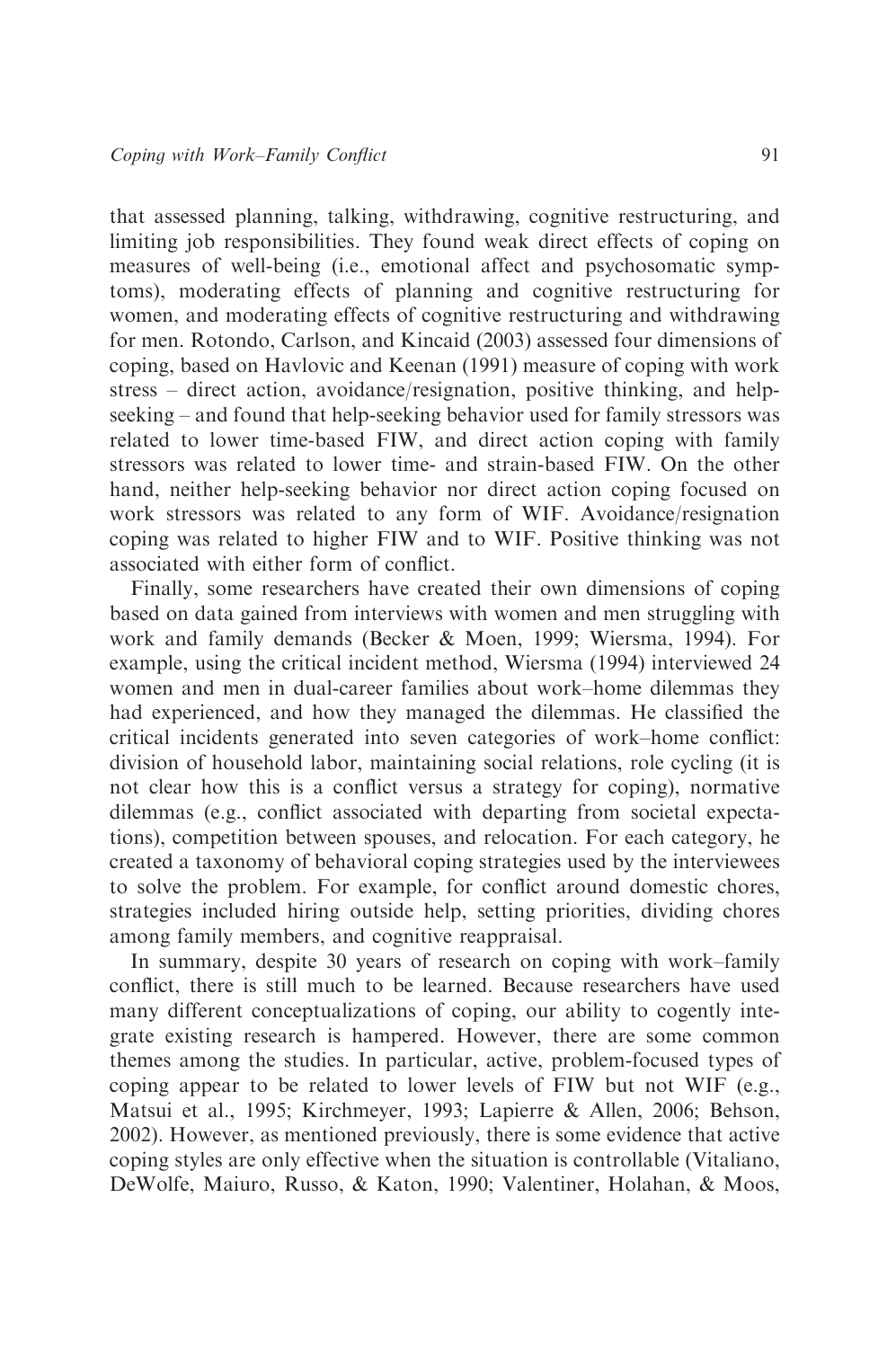1994). It may be that aspects of the family role are more controllable than work, thus making problem-focused coping tenable (e.g., an employee can hire a babysitter to help pick up a child from daycare, but might not be able to hire an additional employee at work due to budget constraints). Finally, there is fairly consistent evidence that passive coping is related to higher levels of both WIF and FIW (Andreassi, 2006; Rotondo et al., 2003), as well as to decreased life satisfaction (Beutell & Greenhaus, 1982).

#### Limitations of the Research

Although the body of research on coping with work–family conflict has increased and grown more sophisticated over the past several decades, there are several aspects to the existing research that limit our understanding of the phenomenon. For example, because the measurement of coping with work–family conflict has been so varied (e.g., one dimension versus multiple dimensions, generic measures of coping versus situation-specific measures) and the focus of the coping has also varied (e.g., in some studies, respondents were asked to think of a time when they had a conflict, in others they were asked to describe how they generally cope with work–family conflict, and in yet others, they were given a work–family conflict scenario and asked to describe how they would cope with it), it is difficult to compare the findings across studies. Further, the samples on which taxonomies or categories of coping were developed were often small, not representative, and drawn from largely white, middle-class, managerial-level employees (Frone, 2003), thus limiting the generalizability of the research.

Probably the most important limitation of existing research is the absence of longitudinal studies examining the relationship between coping, work– family conflict, and coping effectiveness, thus hampering our ability to draw conclusions about causality. Although it may seem self-evident that a negative correlation between, for example, problem-focused coping and work– family conflict suggests that this coping method is effective, an alternative explanation for this relationship is that because the employee experiences less stress he or she is able to use strategies that are problem-focused in nature. Similarly, perhaps highly stressful conflict situations call for emotion-focused coping initially, but as the crisis abates, problem-focused coping emerges as the appropriate response. It is also possible that certain poorly chosen coping strategies lead to greater levels of work–family conflict. In short, because coping is a dynamic, on-going process, a snapshot at one point in time cannot capture the richness of the interaction between a stressful work–family dilemma and an employee's response to it, and the subsequent outcome.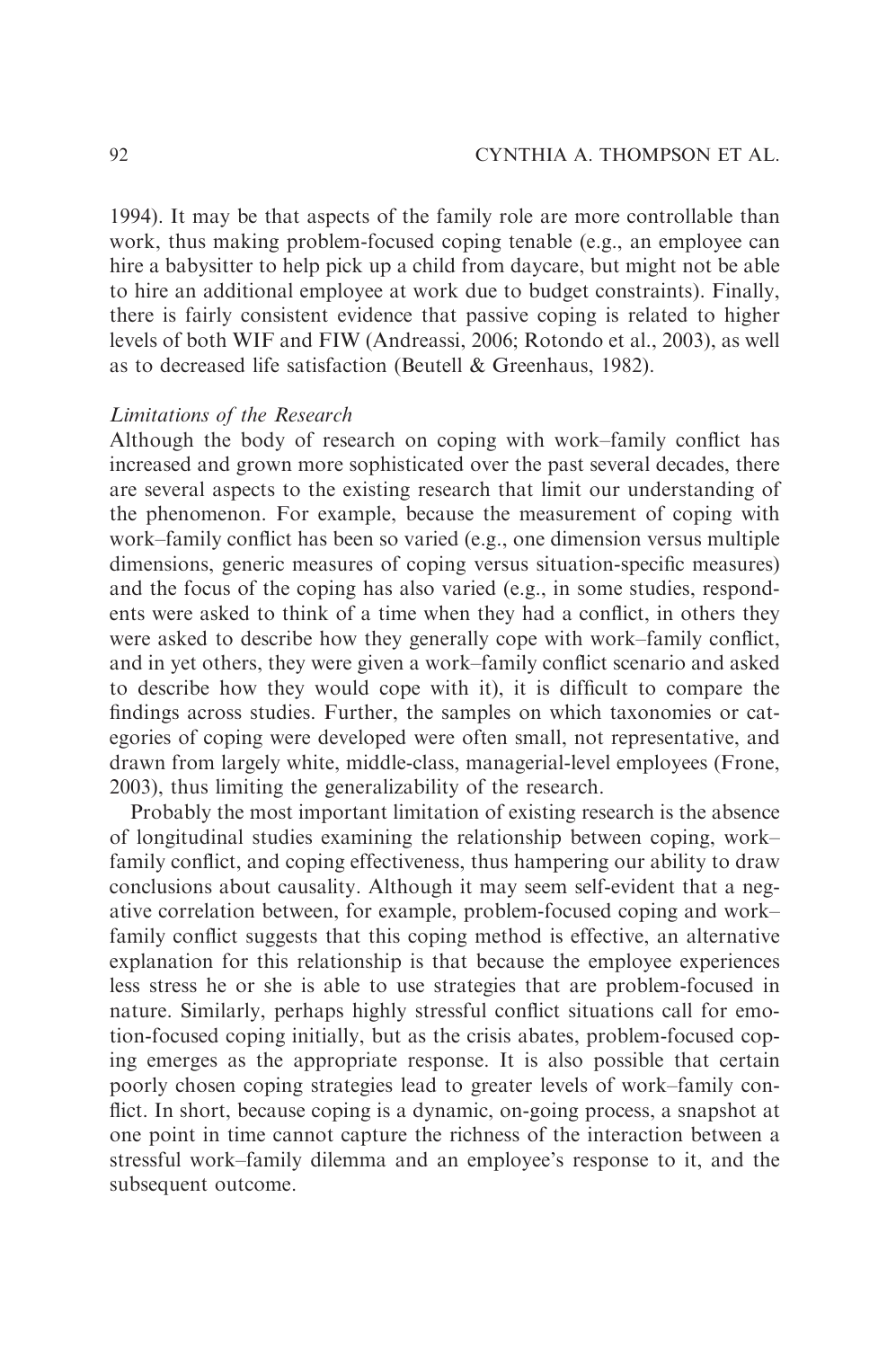Another limitation of existing research is that the relationship between coping and coping effectiveness is still not well understood. Although some researchers have asked participants questions like, ''How effective do you think you are at managing the conflict between your professional and parental roles?'' (Polasky & Holahan, 1998), the possibility for response bias (e.g., self-serving attributions) is great. Further, assuming that a positive relationship between coping behaviors and well-being is indicative of coping effectiveness ignores the possibility that a third variable explains the relationship. For example, it is likely that certain personality traits (e.g., extraversion) related to coping choice also explain variance associated with well-being. Relatedly, few researchers have examined the conditions under which certain coping behaviors might be more effective than others, and whether certain coping behaviors are more suited for the family domain and others for the work domain (see Rotondo et al., 2003 for an exception). Only one study has examined the extent to which a person's appraisal of the situation (i.e., the demand or conflict) influences choice of coping behavior (Brink & de la Rey, 2001).

In short, the complexity of the process through which individuals appraise the seriousness of the conflict, evaluate resources available to manage the conflict, and choose the method of coping with the conflict, is not well understood within the context of work and family. To address the above deficiencies, we next present a model of the coping process that has the potential to advance the state of our knowledge to a level more commensurate with the complexity inherent in coping with stress and work–family conflict.

## A MODEL OF COPING WITH WORK–FAMILY **CONFLICT**

Fig. 1 illustrates an extension of Lazarus and Folkman's (1984) model of the stress and coping process, tailored to a situation-specific stressor, work– family conflict. As described earlier, coping refers to the thoughts and behaviors that people use to manage the demands of a situation that are appraised as stressful (Folkman & Moskowitz, 2004). Briefly, the model proposes that when a work–family conflict occurs, individuals first appraise the conflict in terms of whether it is a threat (or not), then secondly, they appraise the situation in terms of what they can do to resolve the conflict. Thirdly, they choose a method with which they attempt to either solve the conflict or manage the emotions associated with the conflict. To illustrate, we build on the example cited earlier regarding an employee asked to work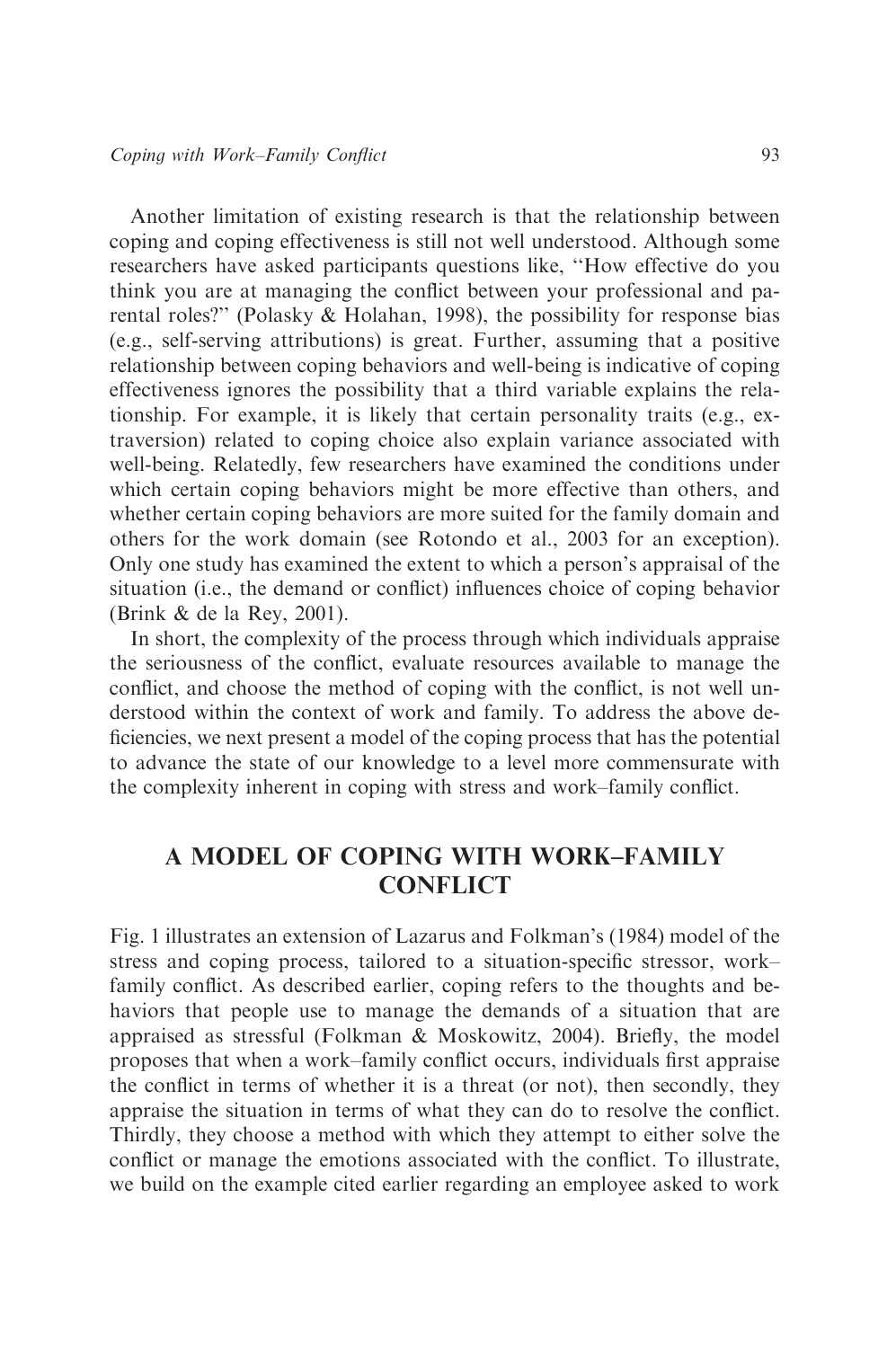

Fig. 1. A Process Model of Coping with Work–Family Conflict.

on Saturday. When asked by his manager to work on Saturday, the employee would initially appraise the situation in terms of what is at stake. Knowing that he is hosting a family birthday party on Saturday, the manager's request would be viewed as threatening to the employee's family role performance. The employee would then consider what he could do to resolve the conflict. This would consist of an evaluation of coping resources available. In this case the employee may consider his manager as a source of social support if the manager has demonstrated consideration for family needs in the past. Lastly, the employee would choose a coping strategy. In our example, the employee chooses to negotiate with his manager regarding the timing of the work that needs to be done. The three phases of appraisal are influenced by individual differences as well as by aspects of the situation. When the choice of coping method fits the situation and resolves the conflict, we can say that the coping method was effective. If effective, work– family conflict should be reduced, role performance should be improved or unaffected, and the strain associated with conflict should abate.

In the next section, we review the three phases, and then describe ways in which the stress and coping process may be influenced by (1) individual differences, including personality, values, and role salience, and (2) the situation, including the degree to which the situation is controllable, or changeable, the supportiveness of the organizational culture, and aspects of the job itself. Specifically, we will examine (1) the ways in which these factors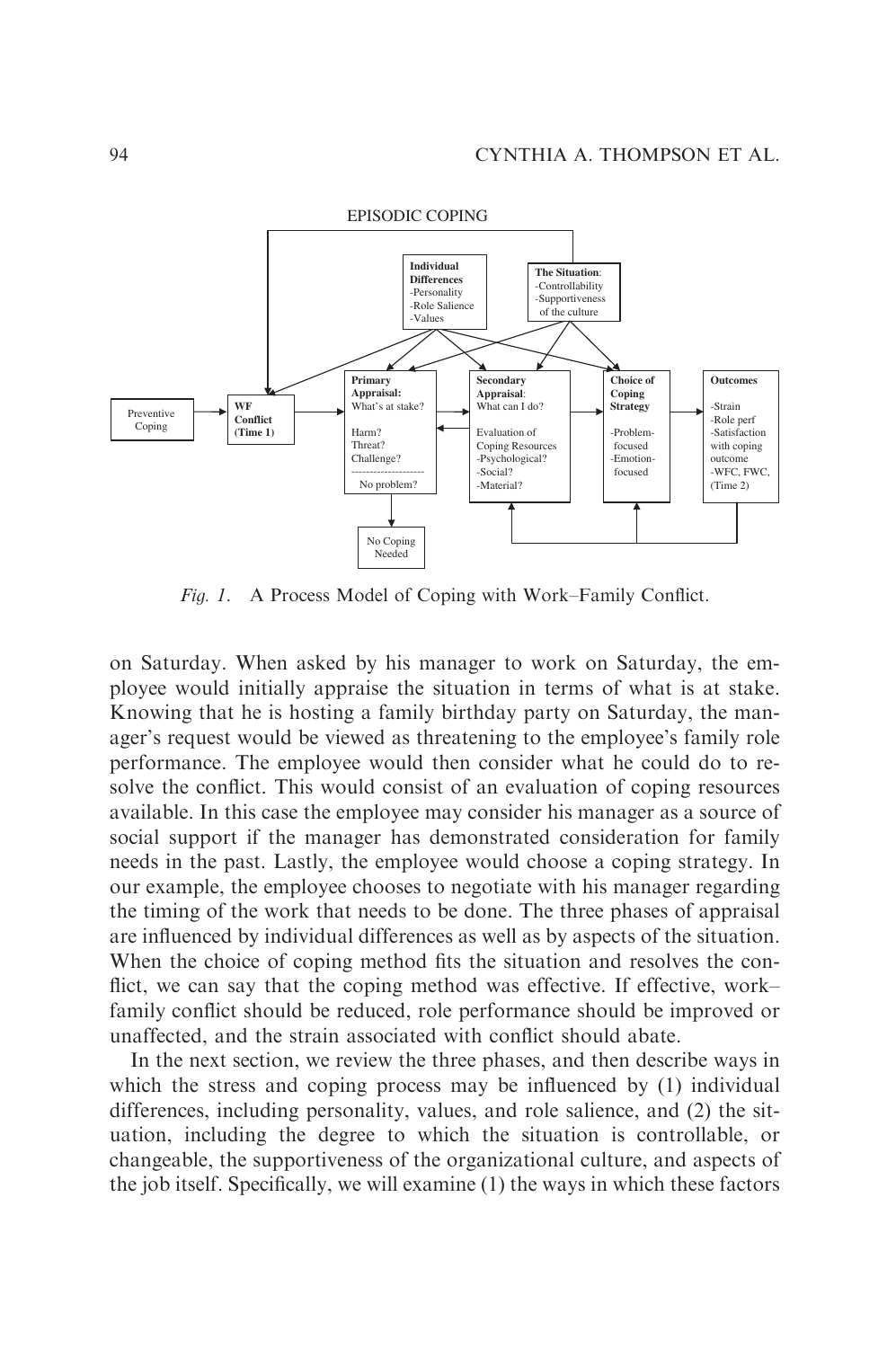may influence both the primary and secondary appraisal, as well as an individual's choice of coping strategy, and (2) how the fit between the situation (e.g., degree of controllability) and the choice of coping strategy (e.g., problem- versus emotion-focused) may influence important work–family outcomes such as role performance, work–family conflict, and strain.

## Phases of the Appraisal Process

In the primary appraisal phase, according to Lazarus and Folkman (1984), individuals appraise the environment to determine whether the event, in this case work–family conflict, is a threat or a challenge to their well-being, or if it is harmless. For example, if the conflict has the potential to constrain or inhibit the attainment of important values (e.g., career success, family harmony), then the conflict may be viewed as a threat, and thus invoke behavior motivated to reduce or manage the threat. In fact, Perrewe, Hochwarter, and Kiewitz (1999) found that a general measure of value attainment mediated the relationship between WIF, FIW, and job and life satisfaction, suggesting that when work–family conflict is perceived as threatening value attainment, job and life satisfaction are compromised. Further, Folkman and Moskowitz (2004) argued that appraisal of events as threatening induces a negative emotional response, which in turn prompts a secondary appraisal.

In the secondary appraisal, individuals evaluate the demands, constraints, and resources of the environment, as well as their perceived ability to manage them. Potential existing resources may be social (e.g., spouse support), material (e.g., financial resources) or personal (e.g., ability) in nature. In Lazarus's model of stress and coping, an individual's *perception* of the situation's controllability is an important factor in the secondary appraisal (Lazarus & Folkman, 1984). As such, individual differences may factor into the equation of how resources, and one's ability to handle the threat, are appraised. In addition, the situational context, including the objective degree of controllability as well as the supportiveness of the organizational culture, may influence the secondary appraisal and the subsequent choice of coping strategy.

The third phase of the appraisal process involves *choosing a coping strat*egy. According to Lazarus and Folkman (1984), after a situation has been appraised as a threat, and after resources have been evaluated, individuals select a coping strategy in an attempt to regulate the stressor. These coping strategies include a range of possible actions, and as described earlier, can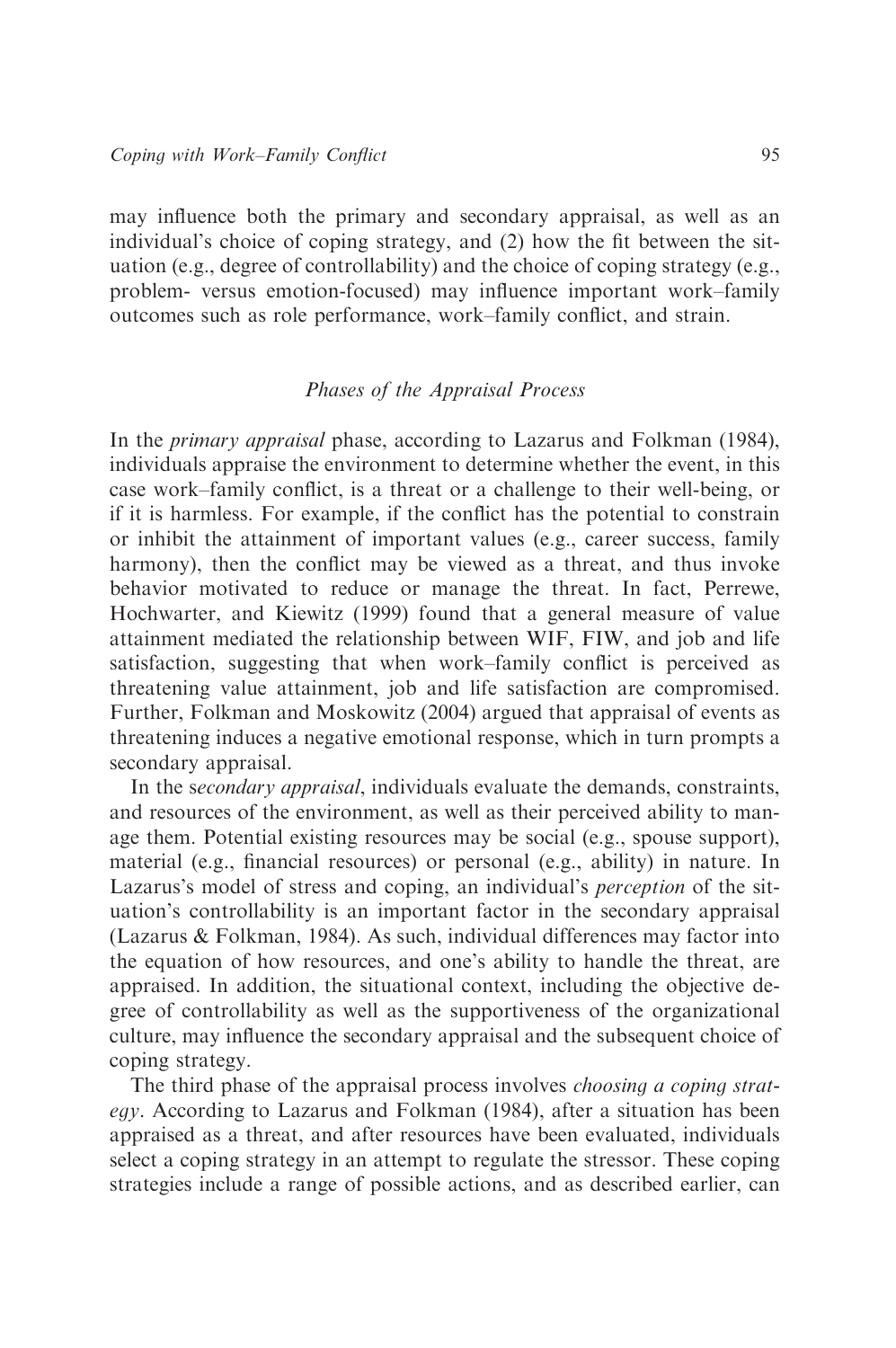generally be categorized as problem-focused or emotion-focused. Finally, emotions are present throughout the stressful encounter. If the encounter has a successful resolution, positive emotions will predominate; if the resolution is unclear or unfavorable, negative emotions will predominate (Folkman & Moskowitz, 2004).

## The Person: Impact on the Stress and Coping Process

As noted earlier, the stress and coping literature has long recognized that individual differences influence the stress and coping process. As shown in our model, individual differences can affect exposure to work–family conflict, primary and secondary appraisal, and choice of coping response.

#### Link Between Individual Differences and WFC

Bolger and Zuckerman (1995) argue that personality influences what they call ''differential exposure'' to stressors. That is, personality may influence the actual number or type of events that a person experiences and that can cause stress. Within the work–family literature, recent research supports this link between personality and work–family conflict. For example, research consistently shows that individuals higher in negative affectivity (NA) report greater WFC (Bruck & Allen, 2003; Carlson, 1999; Frone, Russell, & Cooper, 1993; Stoeva, Chiu, & Greenhaus, 2002). Indeed, Bruck and Allen (under review) found that NA was the dominant predictor of WFC among a host of known work-related (e.g., work overload) and family-related (e.g., family overload) variables associated with WFC. This is not surprising in that NA has been consistently associated with reports of stressors in the general stress literature (Spector, Zapf, Chen, & Frese, 2000; Staw, 1984). More recently, research has found that self-evaluation traits (i.e., adaptive and maladaptive perfectionism, self-esteem) were related to both WIF and FIW, although more strongly to WIF (Beauregard, 2006).

The personality traits that comprise the Big Five have also been associated with work–family conflict. Neuroticism, which is highly associated with NA, has been linked to both WIF and FIW (Andreassi, 2006; Bruck  $\&$ Allen, 2003; Grzywacz & Marks, 2000; Wayne, Musica, & Fleeson, 2004). Grzywacz and Marks (2000) found a higher level of extraversion was associated with less negative spillover (both WIF and FIW). Additionally, several studies have found that more *conscientious* individuals report less WFC and that less *agreeable* individuals were more likely to reported WFC (Bruck & Allen, 2003; Wayne et al., 2004).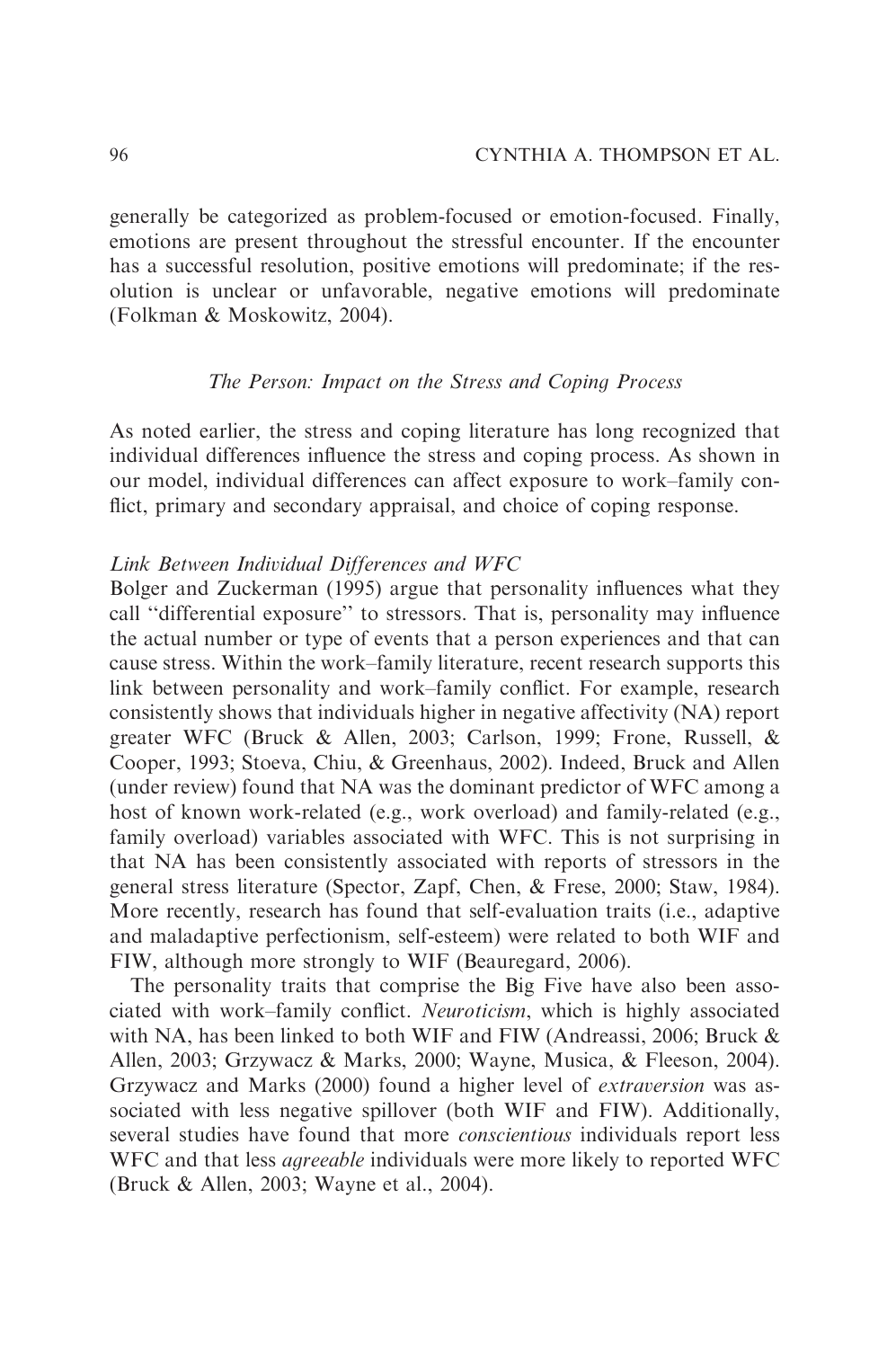## Link Between Individual Differences, Appraisal and Coping Choice

Research examining the influence of individual differences on the appraisal and coping choice process within the work–family context is rare. However, based on the extensive personality and stress literature, we can safely predict that individual differences will relate to the reactions and coping choices individuals make when faced with a work–family conflict. This literature is briefly reviewed in the following sections.

Personality. Bolger and Zuckerman (1995) demonstrated that, in addition to differential exposure, personality may lead to ''differential reactivity,'' or individual differences in the felt intensity or reaction to stress. For example, locus of control (LOC) has been associated with various aspects of the stress and coping process, including appraisal and choice of coping (Petrosky & Birkimer, 1991; Sandler & Lakey, 1982). LOC is a belief system regarding the extent to which one's outcomes and rewards in life are due to factors outside of one's control, such as luck or fate (external locus of control), or by one's own actions, such as effort or skill (internal locus of control). Research suggests that LOC may affect the primary appraisal of whether the situation is threatening or not. Specifically, the stronger an individual's perception of control, the less likely he or she is to appraise a specific situation as harmful or threatening (Folkman, 1984; Rotter, 1975; Schan & Abelson, 1977). Thus, individuals with an external LOC may be more likely to view incidents of work–family conflict as threatening. In addition, LOC may be directly related to secondary appraisal as well as to choice of coping strategy. For example, Petrosky and Birkimer (1991) found that an internal locus of control was related positively to direct coping. Conversely, an external locus of control was related positively to suppression (or avoidance) and negatively to direct coping.

Self-esteem also helps shape control beliefs, and ultimately choice of coping strategy. Stress research indicates that self-esteem is an important resource that influences cognitive appraisal and the use of active, problemfocused coping strategies, and as a result, is related to positive coping outcomes (Lazarus & Folkman, 1984; Jerusalem & Schwarzer, 1989; Carver, Scheier, & Weintraub, 1989; Pearlin & Schooler, 1978). Individuals with low self-esteem have been shown to over-generalize the negative implications of failure (Brown & Dutton, 1995). For example, after a failure to successfully negotiate a conflict between work and family, low self-esteem individuals may generalize that failure experience and consider future attempts to negotiate these roles as futile. Judge, Erez, and Bono (1998) found that individuals high in generalized self-efficacy (conceptualized as a combination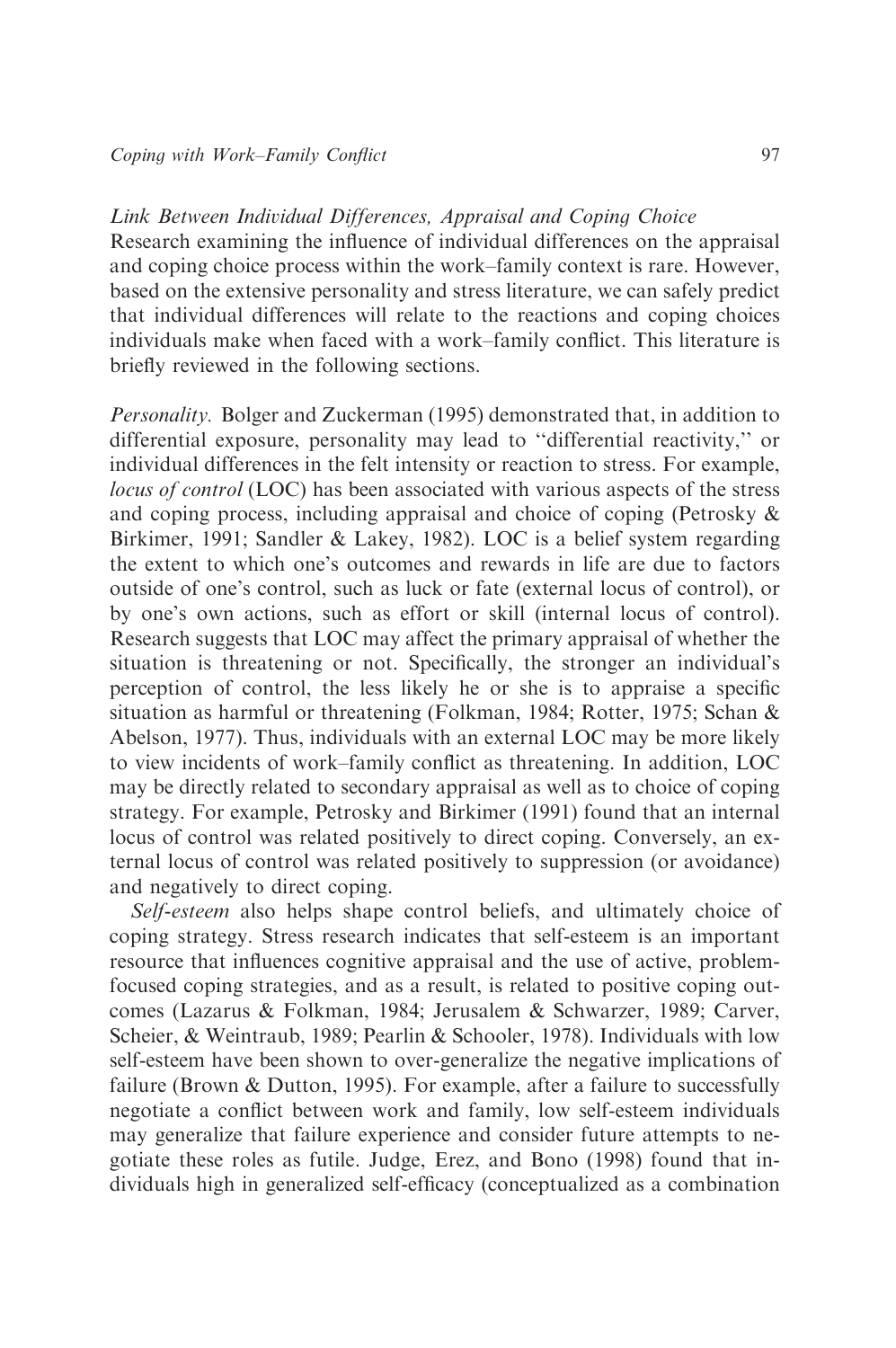of low neuroticism, high self-esteem, and high self-efficacy) had higher job performance. It may be that when faced with a stressful situation at work, someone with a poor self-concept may appraise the situation as one they cannot handle, thus decreasing motivation to solve the problem and resulting in poor performance (Judge et al., 1998). Low self-esteem individuals facing a work–family dilemma may react in a similar manner.

Of the Big Five personality variables, neuroticism and extraversion have received the greatest research attention with regard to choice of coping strategy. For example, Watson and Hubbard (1996) reported that neuroticism was most related to a focus on venting emotions, followed by mental disengagement, behavioral disengagement, and denial. Similarly, Penley and Tomaka (2002) reported that neuroticism was significantly and positively related to defensive and emotional regulation coping styles. McCrae and Costa (1986) report that neuroticism was related significantly to the use of hostile reactions, escapist fantasies, self-blame, sedation, withdrawal, wishful thinking, passivity and indecision, coping styles, which Kardum and Hudek-Knezevic (1996) refer to as immature or neurotic coping. It is also associated with the use of avoidance and distancing coping behaviors, for example, making conscious efforts to avoid thinking about a source of stress in hopes that it will resolve itself (Vollrath, Torgersen, & Alnaes, 1995). Most recently, in a diverse industry sample of employees, Andreassi (2006) found that people high in neuroticism coped more passively, and not surprisingly, had higher levels of FIW and strain-based WIF.

Watson and Hubbard (1996) found that extraverts were more likely to seek social support (consistent with extraverts being sociable) and were positive in their coping style. Nakano's (1992) results also suggest that extraversion is associated with seeking social support. On the contrary, Penley and Tomaka (2002) found that extraversion was not significantly related to any of the coping styles. This may have resulted from a lack of social resources to draw upon in the short duration of the study.

Watson and Hubbard (1996) discovered that people high in agreeableness were more likely to use positive reinterpretation and planning, while Penley and Tomaka (2002) found that agreeableness was related to higher levels of social support seeking and passive endurance. Individuals high in conscientiousness were more likely to engage in planning and active problem solving and refrain from passive maladaptive coping (Jelinek & Morf, 1995; Vollrath, Banholzer, Caviezel, Fischli, & Jungo, 1994; Vollrath et al., 1995). Penley and Tomaka (2002) found that conscientiousness was related to more active coping. Watson and Hubbard (1996) also found that conscientiousness was significantly and positively associated with active coping,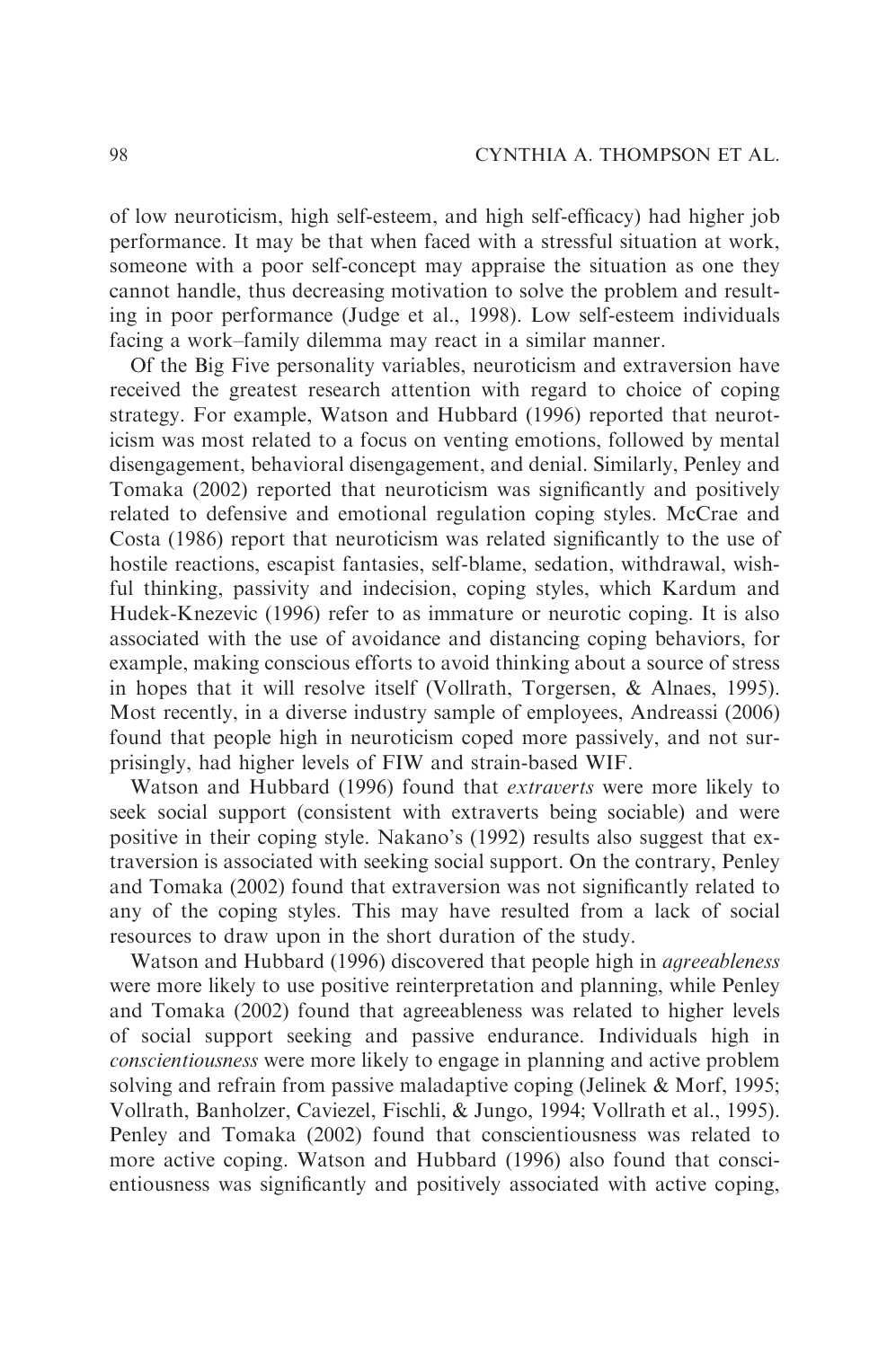but conscientious individuals were more likely to engage in suppression of competing activities.

The fifth dimension of the Big Five, openness to experience, has also been associated with choice of coping strategy (Jelinek & Morf, 1995; Watson & Hubbard, 1996). For example, Watson and Hubbard (1996) found that openness to experience was most related to a greater propensity to plan, positive reinterpretation and growth, and decreased tendency to turn to religion as a way to cope. Similarly, Penley and Tomaka (2002) found that openness to experience was related to active coping and greater propensity to plan, a component of problem-focused coping.

Values and Role Salience. The importance or value that individuals place on work and family has been described by various terms like work/family values or priorities, role salience, and work/family involvement (we will use the term role salience). Role salience influences the interpretation, or primary appraisal, of a work–family dilemma as either a non-event (no problem, or no negative emotion aroused) or as a threat that must be managed. The more salient a role is to an individual, the more time and emotion are invested in the role (Burke & Reitzes, 1991; Lobel, 1991; Lobel & St. Clair, 1992; Stryker & Serpe, 1994), and the more likely it is that the stakes are perceived to be higher in the domain in which the conflict occurs. For example, a person whose work role is most salient may view a request from his boss to stay late as reasonable and thus hardly conflictive, while an individual whose family role is most salient may interpret the same request as a threat to one's values or one's family relationships, and consequently, a conflict. And yet, Carlson and Kacmar (2000) found that when individuals valued work over family, they experienced greater FIW and less family satisfaction, which suggests that there is also a direct relationship between values and work–family conflict. Finally, when both family and work salience are high, research suggests that high family salience can counteract the effect of high work salience in its influence on the selection of a family activity (Greenhaus & Powell, 2003). When the salience of the work role is low, individuals tend to select a family activity regardless of the salience of their family role.

#### The Situation: Impact on the Stress and Coping Process

There are several aspects of the situation that appear to influence the coping process. An important factor is the controllability of a stressor, as it can affect the secondary appraisal (What can I do?), the choice of coping strategy, as well as the extent to which a particular coping strategy is effective.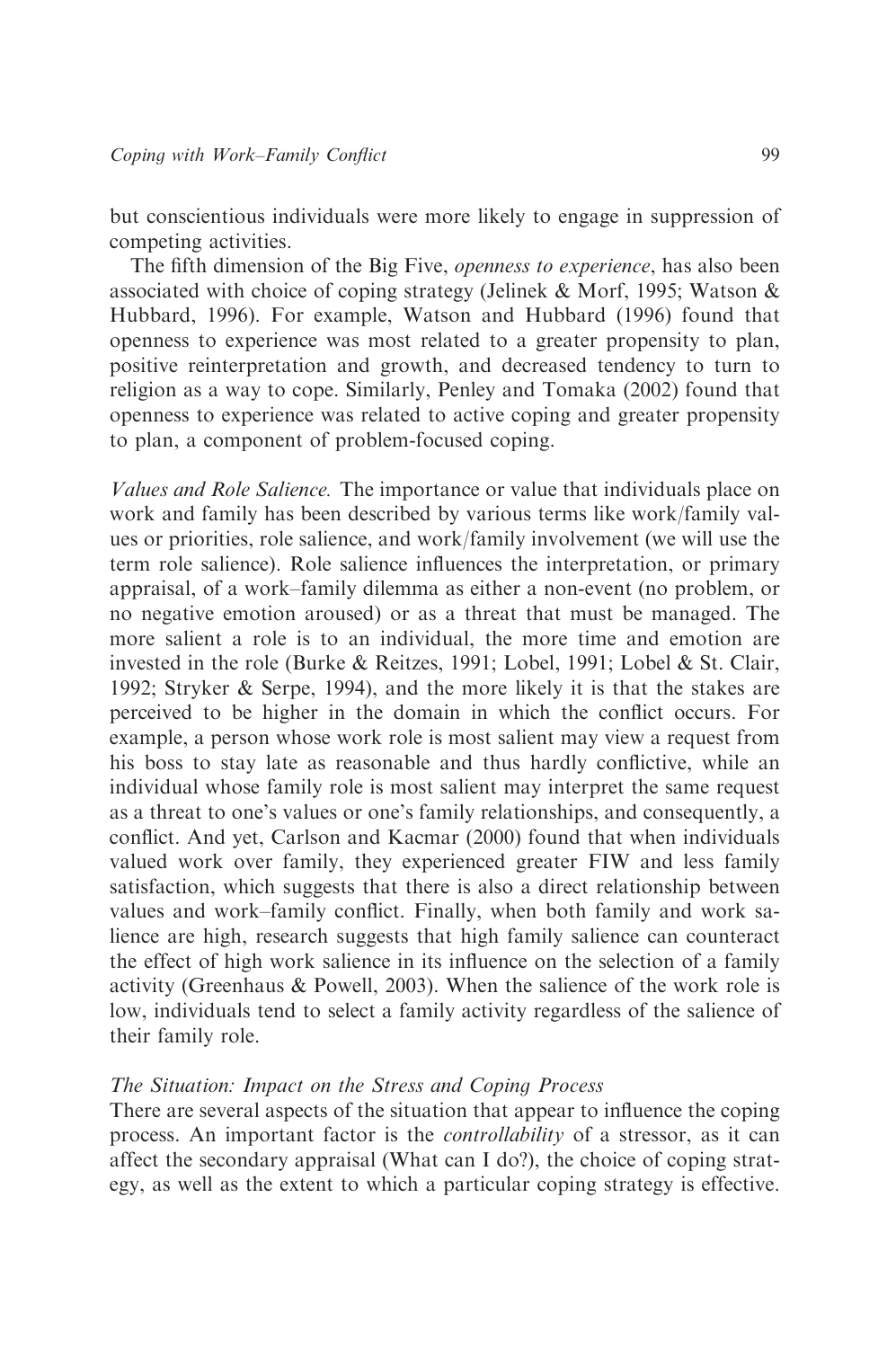Situations that are controllable are amenable to change, whereas situations that are not controllable, by definition, cannot be changed. An attempt to change an uncontrollable situation would most likely lead to frustration and greater stress. In fact, research has found that active coping styles are most adaptive in situations that are perceived as controllable and passive styles are most adaptive in situations perceived as uncontrollable (Compas, Malcarne, & Fondacaro, 1988; Forsythe & Compas, 1987; Vitaliano et al., 1990). This research suggests a ''goodness of fit'' between coping style and controllability. When a situation is uncontrollable, the normally adaptive active coping style may be maladaptive because one is attempting to change the source of the stressor when in fact it cannot be altered.

Another important aspect of the situation is the supportiveness of the organization's culture, as it can affect work–family conflict directly as well as affect the primary and secondary appraisal, and ultimately the choice of coping strategy. Employers offer family-supportive benefits and policies (e.g., flexible work schedules, telecommuting) to help their employees manage work and family, and to symbolize their commitment to work–life balance, but research on the effectiveness of these policies for reducing work– family conflict is mixed. Some research suggests that the policies are related to lower levels of work–family conflict (e.g., Allen, 2001; Hammer, Allen, & Grigsby, 1997; Thompson et al., 1999) while other research has found weak or non-existent relationships (e.g., Anderson, Coffey, & Byerly, 2002; Batt & Valcour, 2003; Lapierre & Allen, 2006; Thomas & Ganster, 1995; Thompson, Jahn, Kopelman, & Prottas, 2004; Thompson & Prottas, 2006).

What appears to be more important than specific benefits is how supportive the organizational culture is toward work–life balance (Allen, 2001; Thompson et al., 1999). A supportive work–family culture allows employees to feel more comfortable using family-friendly benefits like flextime, as they are less likely to worry about possible negative career consequences. Supportive cultures are more likely to have supportive supervisors, thus making it more likely that an employee will feel comfortable requesting help when a conflict between work and family occurs. Finally, a supportive culture is less likely to require workaholic hours of its employees, thus reducing the likelihood that work–family conflict will occur in the first place. As such, a supportive culture can serve a preventive function in the stress process as well as enable employees to more easily manage work–family conflicts after they arise. In fact, employees who work in organizations with supportive work–family cultures report lower levels of work–family conflict (e.g., Allen, 2001; Anderson et al., 2002; Behson, 2005; Bond, Thompson, Galinsky, & Prottas, 2003; Thompson et al., 1999).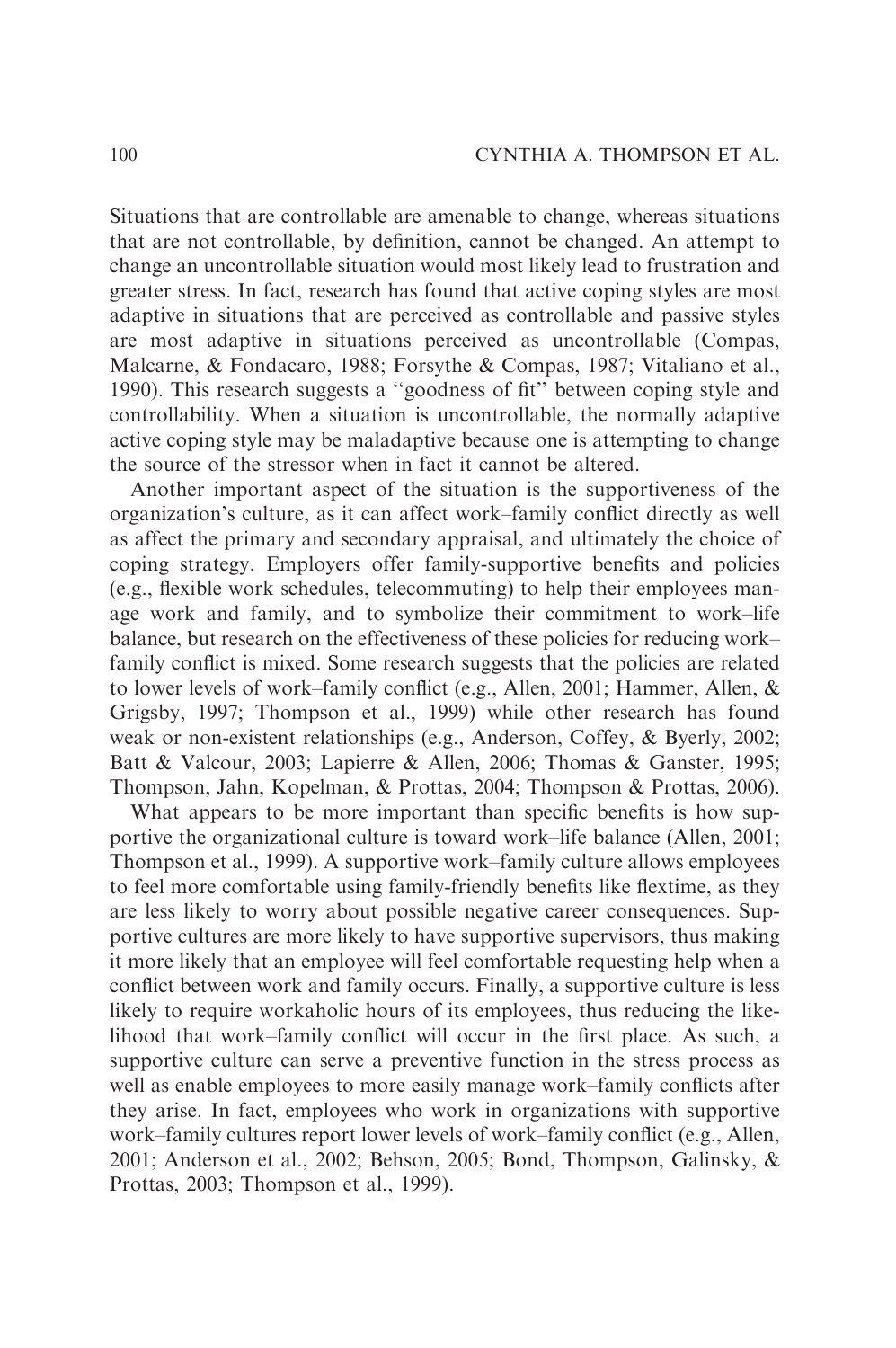Finally, the nature of the employee's job may influence the coping process. In particular, research has demonstrated that job autonomy (i.e., discretion over when, where, and how the work is done) is related to the experience of stress, FIW, and positive spillover (Clark, 2001; Grzywacz & Marks, 2000; Kossek, Lautsch, & Eaton, 2005; Thompson & Prottas, 2006; Voydanoff, 2004). High levels of job autonomy contribute to an employee's ability to control demands in the workplace, and like a supportive culture, may serve a preventive role in the stress and coping process as well as allow an employee to more easily cope with work–family conflict once it occurs.

#### Fit Between the Situation, the Person, and Choice of Coping Strategy

Finally, we must consider the importance of the fit between the situation, personality, and choice of coping strategy. For example, at first glance, it may appear that having an internal locus of control is most ideal, yet having an internal locus of control in an uncontrollable situation can lead to frustration and adverse outcomes (Krause & Stryker, 1984; Noor, 2002). Spector, Cooper, and Sparks (2001) and Spector et al. (2002) found in a 24 country study that having an internal locus of control was beneficial for well-being, irrespective of the country or level of individualism. However, their study focused on managers. At lower socio-economic levels, having an internal locus of control may be detrimental because lower salaries, less access to paid domestic help, little or no organizational support, and higher family demands are factors that may contribute to the perception that the situation is uncontrollable or unchangeable.

Another instance where we can see the importance of a fit between individual and situational factors is in the availability and use of coping resources at work, such as flexibility and leave policies. The perceived adequacy of resources, and the subsequent choice of coping strategy, is likely moderated by personality or personal preferences. As suggested earlier, employees may be concerned with possible negative career consequences for using work–family benefits (Anderson et al., 2002; Thompson et al., 1999). People with certain personality traits, such as neuroticism and conscientiousness, may be more concerned about such consequences. In addition, personal preferences may play a role in the perceived adequacy of certain coping resources. In his multi-level fit model of work and family, Poelmans (2003) suggested that high levels of resources may not neutralize high levels of demands if the resources do not fit the demands. For instance, an extensive bundle of flexibility policies (work resources) may not neutralize the aversive effects of unpredictable work hours (work demands). What the employee needs is a specific, relevant fit between demands and resources,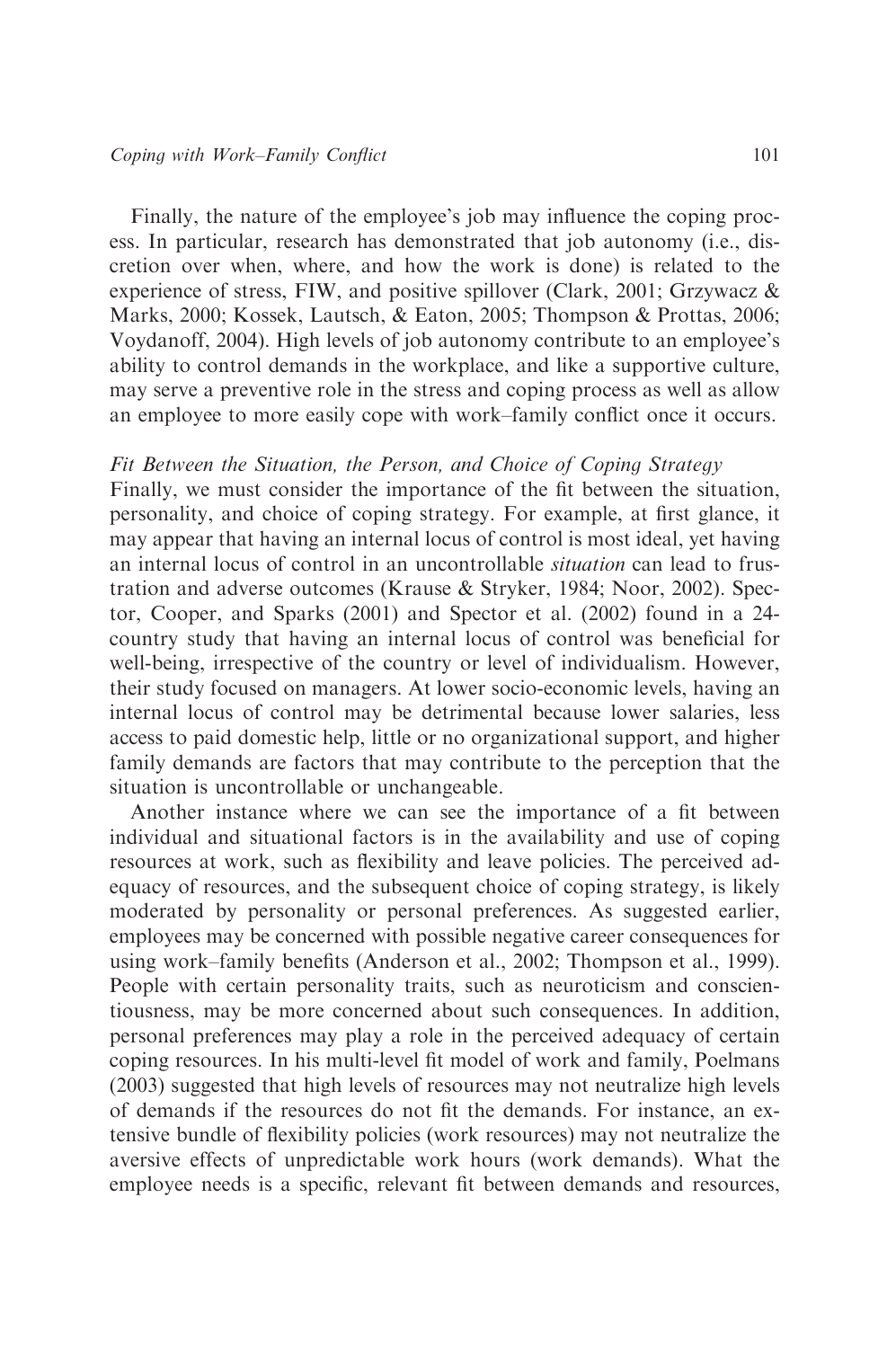such as a financial compensation for the extra hours and specific childcare support during the hours when he or she is unexpectedly ''called for duty.''

A study by Rothbard, Phillips, and Dumas (2005) also demonstrates the need to consider fit. They found that the desire for segmentation moderated the relationship between the policies offered by the organization and individual's job satisfaction and commitment to the organization. Segmentors, individuals who prefer to keep their work and family roles separate, were less satisfied and committed when they had greater access to integrating policies (e.g., on-site childcare) than when they had less access to these policies. They were more satisfied and committed when they had access to segmenting policies (e.g., flextime). For integrators, individuals who prefer to blend their work and family roles, access to on-site childcare was positively related to job satisfaction. This effect held even after controlling for a wide range of demographic variables.

It is clear that a contingency approach for coping with work–family conflict is needed if we want to predict a bigger portion of the variability in outcomes. Work–family conflict may persist and satisfaction may decrease, even in the ideal and probably rather exceptional circumstance where organizational resources such as work–life policies and managerial support are available, because these policies do not fit with personal preferences. Unfortunately, little or no research has examined the fit between personal and situational factors as it pertains to work–family conflict and coping.

## **DISCUSSION**

Although there is a rich body of literature on general stress and coping, the research on coping with work–family conflict as a stressor is underdeveloped. To help guide future research, we presented a process model of coping with work–family conflict, and reviewed factors that may influence coping at three different stages: (1) appraising work–family conflict as a threat, (2) evaluating demands, constraints, and resources of the environment, as well as perceived ability to manage them, and (3) choosing a coping strategy. In addition, we discussed various personal and situational factors that researchers might want to consider as they attempt to more fully understand the stress and coping process as it pertains to WFC. Indeed, an important feature of our coping model is that it is a contingency model. We consider the fit between the situation, personal characteristics and preferences, and the choice of coping strategy, whether episodic or preventive, to be a vital,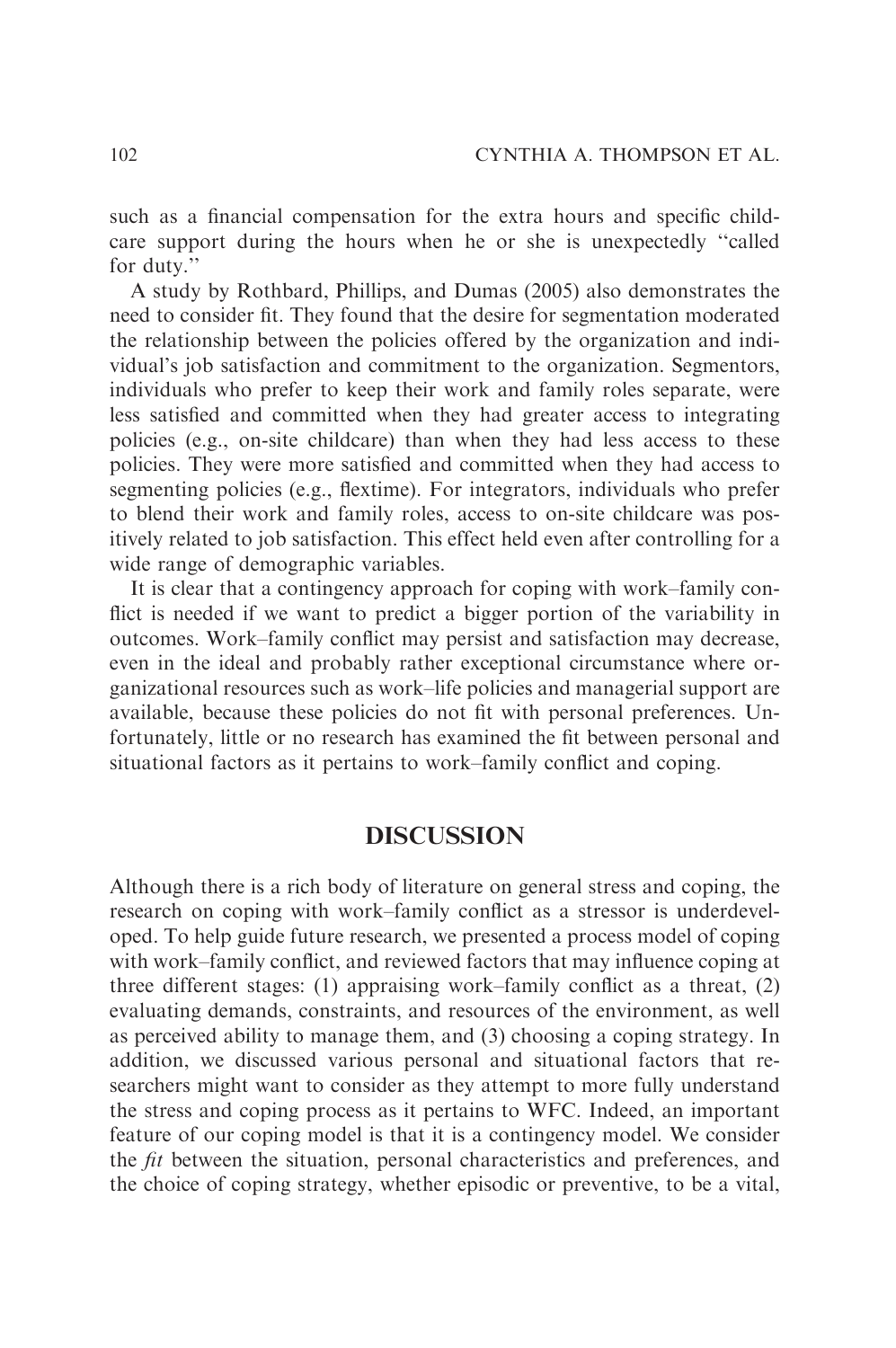additional factor important for understanding work–family outcomes such as role performance, work–family conflict, and strain.

#### Directions for Future Research

Most of the work–family coping literature to date has focused on episodic coping, that is, coping directed at an immediate conflict. However, some of the coping strategies that have been investigated appear to assess preventive coping strategies (e.g., planning). Although this chapter focuses primarily on episodic coping, in our model we distinguish episodic from preventive coping strategies. As noted by Aspinwall and Taylor (1997), proactive (or preventive) coping is one of the missing links in the general stress and coping literature, and this appears to be true in the work–family literature as well. We believe it is important to distinguish between the two forms of coping, as they may be more or less effective depending on when the individual uses them. Future researchers should examine the nature of strategies aimed at preventing the development of work–family conflict versus strategies aimed at addressing specific, unexpected conflict, and compare each in terms of their relative efficacy.

Additionally, more research is needed that examines the effectiveness of various types of strategies used to cope with work–family conflict (e.g., problem-focused, emotion-focused, active versus passive coping), including both short-term and long-term effects. For example, turning down the increased responsibilities associated with a promotion to prevent work–family conflict may have short-term benefits in terms of psychological health, but long-term negative career consequences. Moreover, to predict coping success, we need to think more deeply about what is meant by success. Importantly, effectiveness should be viewed not only from the perspective of the individual experiencing the work–family conflict, but also from other stakeholders such as family members and co-workers. Strategies that benefit family members may not be in the best interest of co-workers, and vice-versa.

To more fully understand work–family conflict and the coping process, it may be useful to consider coping at the level of the couple, in addition to the individual level. Previous research has shown that couples develop joint strategies to deal with work–family conflicts (Gupta & Jenkins, 1985; Becker & Moen, 1999). It may be important to take into account the quality of the marital relationship in terms of trust, communication, and mutual support to understand the likelihood that WFC will occur as well as which coping strategies will be effective for the couple, jointly and individually.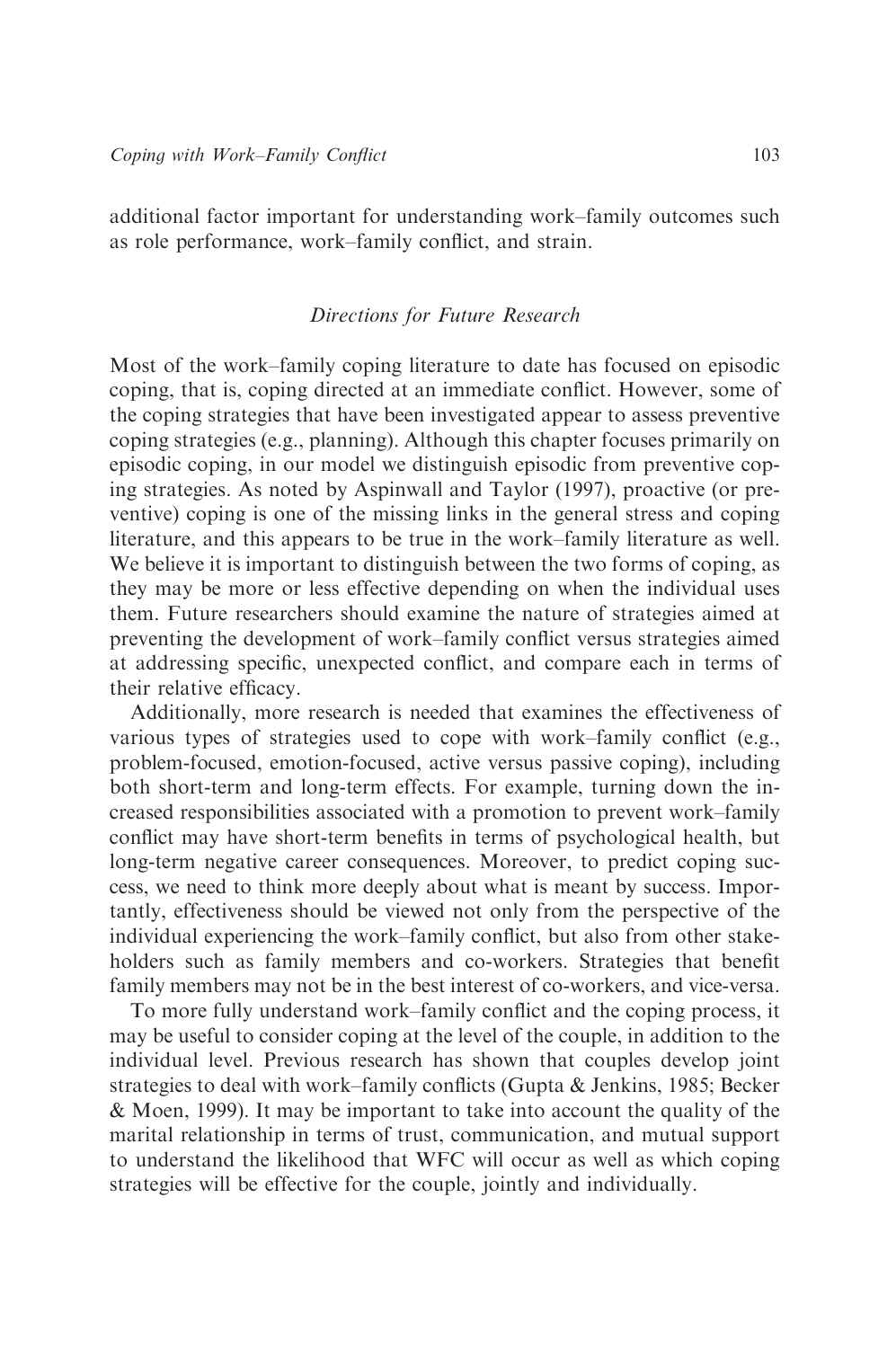Future researchers may also want to examine family stage as an individual difference variable. The presence and age of children is likely to make a difference in how individuals appraise and react to a work–family conflict, as well as the particular coping strategies selected. Specifically, work–family conflicts that pose a challenge to family life will likely be viewed as more threatening when young children are in the home. Researchers should also consider an individual's values and role salience, as individual priorities toward career versus family shift at different life stages.

The role of emotions, particularly guilt, in the work–family conflict and coping process is an important topic for future research. As described earlier, emotions are embedded within the appraisal process. However, the role of emotions in the context of work–family conflict has rarely been theoretically explored or empirically examined (see Aycan & Eskin, 2005; Korabik, Lero, & Ayman, 2003, for exceptions). Emotions such as guilt are frequently discussed in association with work–family conflict in the popular press (e.g., Shellenbarger, 2003), and it is surprising that work–family researchers have not explored this powerful emotion. Guilt is an inwardfocused emotion that can be defined as a regretful response to real or imagined wrongdoings (e.g., Eisenberg, 2000; Zahn-Waxler, Kochanska, Krupnick, & McKnew, 1990). In the work–family context, guilt may occur over choices made favoring one role over the other when conflicts occur (e.g., missing work when a child is sick) (McElwain & Korabik, 2005).

Research assessing how guilt drives the work–family conflict coping process would be a good place to start in terms of examining emotions. Incorporating emotions into work–family conflict research may also help explain the link between work–family conflict and a variety of health outcomes and behaviors (see Greenhaus, Allen, & Spector, 2006 for a review). For example, research on alcohol abuse has shown that a dominant motive for consuming alcohol is to cope with negative emotions (Cooper, Russell, Skinner, & Windle, 1992).

To further understand the process of coping with work–family conflict, researchers may want to consider emerging theory and research on decisionmaking in situations of work–family conflict (e.g., Kossek et al., 1999; Greenhaus & Powell, 2003; Poelmans, 2005). Like coping, decision-making is a process that develops over time and is influenced by both individual and situational factors, but focuses more on the cognitive process of how people rationally and actively resolve conflict.

Additionally, emerging theory and research on the Conservation of Resources (COR) theory (Hobfoll, 1989; Hobfoll, 2001) is another potential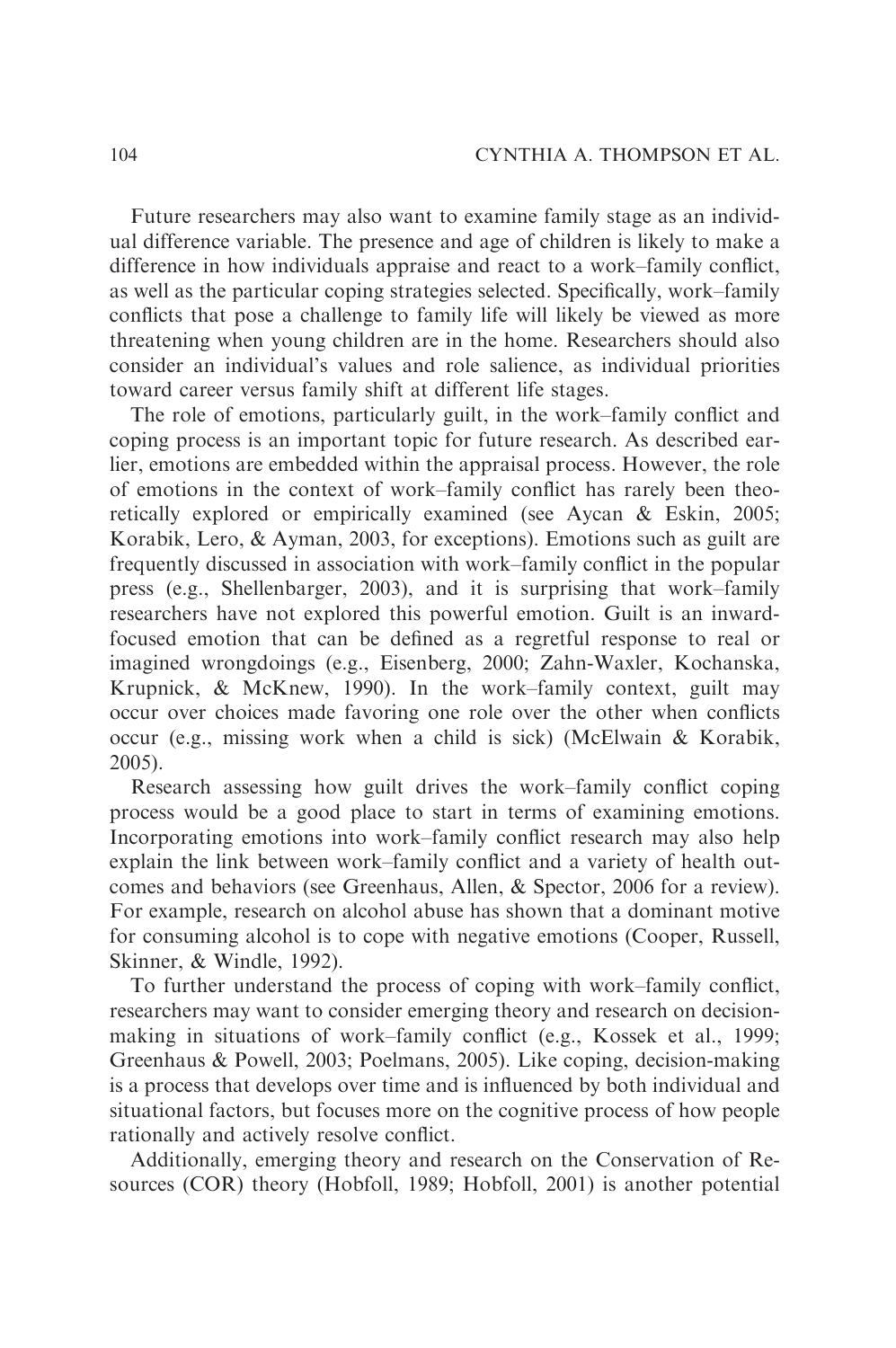avenue for exploration. According to the COR model, individuals seek to acquire and maintain resources, including objects (e.g., shelter), personal characteristics (e.g., self-esteem), conditions (e.g., social support, financial security), and energies (e.g., stamina, knowledge). Stress occurs when there is a loss of resources, or a threat of loss. Resource loss is detrimental because it makes future stressors more difficult to handle, thus creating a spiraling effect of increasing strain, as individuals have fewer and fewer resources to handle stressful situations.

Westman, Hobfoll, Chen, Davidson, and Laski (2005) suggest that COR theory is useful for expanding the theoretical underpinnings of work–family conflict. They argue that WFC represents an especially detrimental form of threat and loss because ''the conflicting demands are interdependent; loss of resources in one domain may exacerbate further loss in the other'' (p. 185). For example, strain from the work role may drain physical and/or mental energy needed for the family role (Grandey & Cropanzano, 1999; Lapierre & Allen, 2006). By examining coping methods in terms of whether and how they minimize resource loss and/or enhance resource gain, we may increase our understanding of how best to cope with WFC. Further, because of the potential insights of the theory about resources and resource gain/loss, future researchers should consider combining the Lazarus appraisal model and COR theory to enhance our understanding of the coping process. For example, we may find that we should modify our model (Fig. 1) to show that resource availability has a direct effect on work–family outcomes (e.g., having money to hire a babysitter alleviates conflict in having to pick up a child from daycare) as well as indirect effects (e.g., having money increases one's appraisal that the situation is not threatening and that one can handle it). Examining the two frameworks together may increase our understanding of the complex process involved when coping with work and family stressors.

To address these issues, more methodologically sophisticated studies are urgently needed. Our model suggests that coping is a complex phenomenon that develops over time. Most research to date has relied on self-report survey data collected at one point in time and therefore has not been able to unravel the process. Clearly, more longitudinal and qualitative research is needed to understand the relevant factors influencing coping at different developmental stages. Research programs that include a variety of methods such as qualitative interview studies, experience sampling, critical incident analysis, and experimental designs would bring us closer to an understanding of the process of coping with work–family conflict. In addition to self-report research, we would benefit by using multiple source data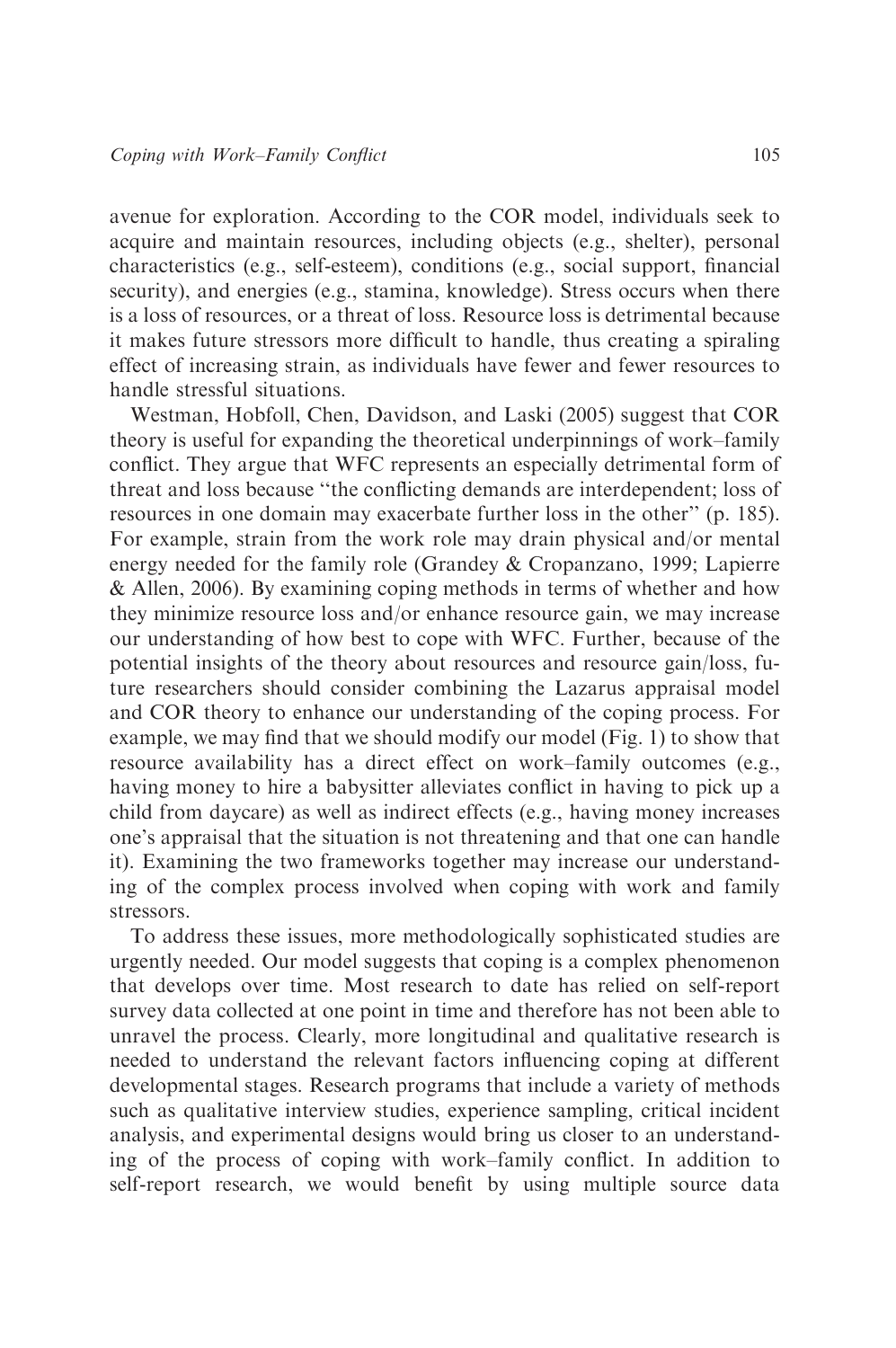(e.g., evaluation of the effectiveness of coping strategies by the spouse) as well as objective indicators of work–family conflict reactions such as endocrinological assessments. For example, a great deal has been learned about the physiological effects of job stress by examining differences in employee cortisol levels on working and non-working days (see Sonnentag & Fritz, 2006 for a review).

Relatedly, efforts are needed to develop a psychometrically sound measure of coping with work–family conflict. Instead of simply measuring the strategies used by the employees, the instrument should be designed to assess coping as a process. It might, for example, include measures of the frequency, recurrence, and intermediate success of coping strategies, and how this information feeds back into the appraisal of WFC as well as how it affects future choice of coping strategy. Researchers might also consider developing measures tailored to specific stages of the coping process.

Finally, research is needed to test our model in different cultures. As citizens of Western countries we are submerged in rather individualistic and gender egalitarian cultures and may therefore be biased toward coping as a variable to be studied at the individual or dyad level of analysis, with an emphasis on individual antecedents. We call for rigorous cross-cultural research investigating how perceptions of threat, demands and resources, as well as use of strategies are embedded in cultural values. In poor, developing countries with collectivistic values and traditional role expectations, role salience, perceptions of controllability, and the fit between personal characteristics and adequacy of available resources may be of a whole different nature.

To conclude, there is surprisingly little systematic research that examines the process of coping with work–family conflict. We hope that our proposed model will inspire researchers in the growing field of work and family to embark on multi-stage, longitudinal research programs incorporating both qualitative and quantitative methods, focusing on theory and instrument development, and distinguishing between episodic and preventive coping. The relevance of this research is clear: The vast majority of employees around the world do not have access to governmental or organizational support, and as a result have to rely mostly on individual, couple or familybased strategies. We encourage future researchers to test and refine our understanding of coping so that ultimately, we can offer models to guide teachers, social workers, family psychologists, and HR professionals to alleviate stress in the fast-growing collective of dual-earner and single-parent families, and improve the harmony between two vital facets of our life: work and family.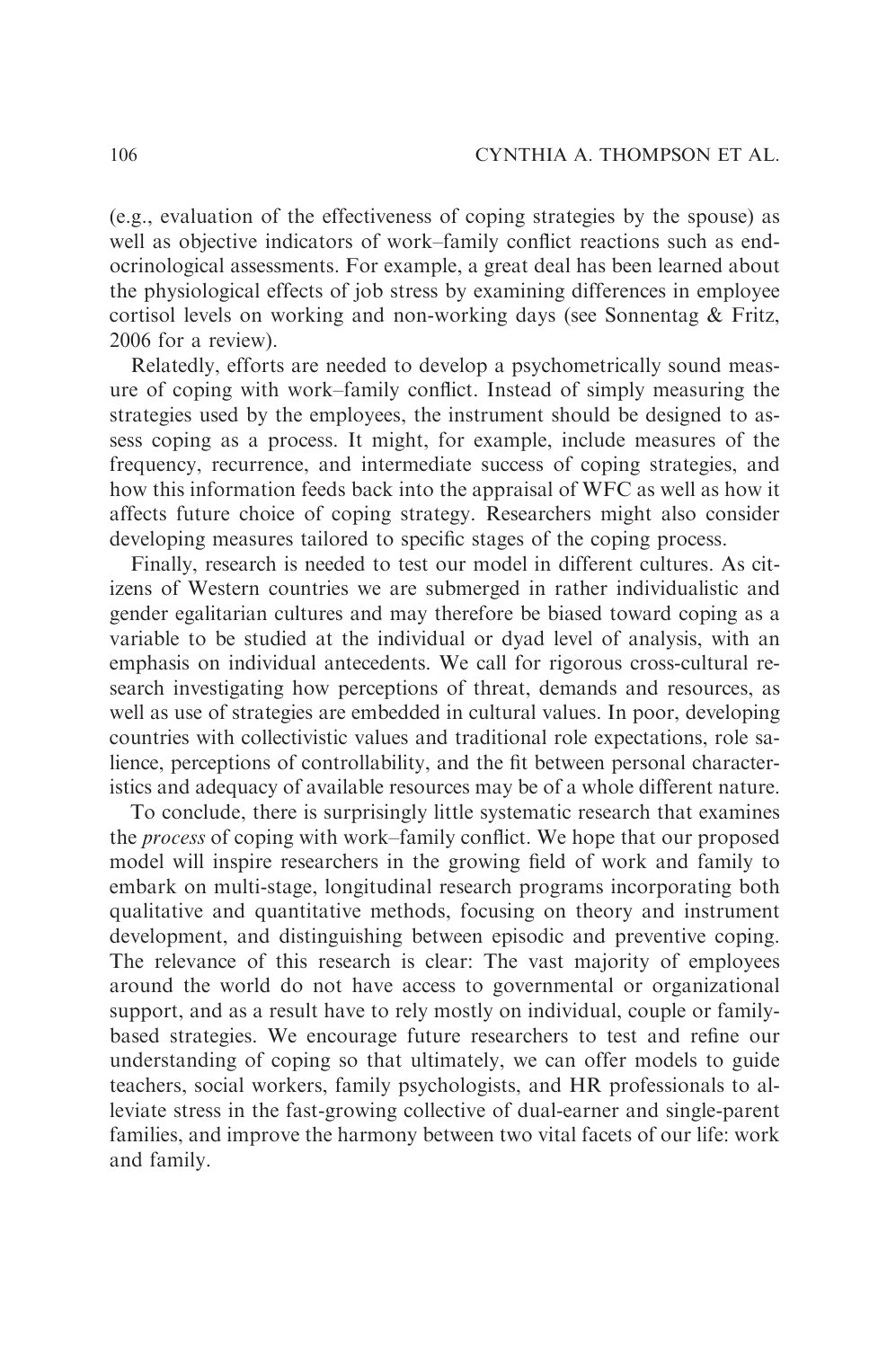## **REFERENCES**

- Adams, G. A., & Jex, S. M. (1999). Relationships between time management, control, work– family conflict, and train. Journal of Occupational Health Psychology, 4, 72–77.
- Allen, T. D. (2001). Family-supportive work environments: The role of organizational perceptions. Journal of Vocational Behavior, 58, 414–435.
- Amatea, E. S., & Fong-Beyette, M. L. (1987). Through a different lens: Examining professional women's interrole coping by focus and mode. Sex Roles, 17, 237–252.
- Amirkhan, J. H., Risinger, R. T., & Swickert, R. J. (1995). Extraversion: A 'hidden' personality factor in coping? Journal of Personality, 63, 189–212.
- Anderson, S. E., Coffey, B. S., & Byerly, R. T. (2002). Formal organizational initiatives and informal workplace practices: Links to work–family conflict and job-related outcomes. Journal of Management, 28, 787–810.
- Andreassi, J. K. (2006). The role of personality and coping in work–family conflict: New directions. Unpublished doctoral dissertation, City University of New York.
- Aryee, S., Luk, V., Leung, A., & Lo, S. (1999). Role stressors, interrole conflict, and well-being: The moderating influence of spousal support and coping behaviors among employed parents in Hong Kong. Journal of Vocational Behavior, 54, 259–278.
- Ashforth, B. E., Kreiner, G. E., & Fugate, M. (2000). All in a day's work: Boundaries and micro role transitions. Academy of Management Review, 25, 472–491.
- Aspinwall, L. G., & Taylor, S. E. (1997). A stitch in time: Self regulation and proactive coping. Psychological Bulletin, 121, 417–436.
- Aycan, Z., & Eskin, M. (2005). Relative contributions of childcare, spousal support, and organizational support in reducing work–family conflict for men and women: The case of Turkey. Sex Roles, 53, 453–471.
- Baltes, B. B., & Heydens-Gahir, H. A. (2003). Reduction of work–family conflict through the use of selection, optimization, and compensation behaviors. Journal of Applied Psychology, 88, 1005–1018.
- Batt, R., & Valcour, P. M. (2003). Human resources practices as predictors of work–family outcomes and employee turnover. Industrial Relations, 42, 189–220.
- Beauregard, T. A. (2006). Predicting interference between work and home: A comparison of dispositional and situational antecedents. Journal of Managerial Psychology, 21, 244–264.
- Becker, P. E., & Moen, P. (1999). Scaling back: Dual-earner couples' work–family strategies. Journal of Marriage & the Family, 61, 995-1007.
- Behson, S. J. (2002). Coping with family-to-work conflict: The role of informal work accommodations to family. Journal of Occupational Health Psychology, 7, 324–341.
- Behson, S. J. (2005). The relative contribution of formal and informal organizational work– family support. Journal of Vocational Behavior, 66, 487–500.
- Beutell, N. J., & Greenhaus, J. H. (1982). Interrole conflict among married women: The influence of husband and wife characteristics on conflict and coping behavior. Journal of Vocational Behavior, 21, 99–110.
- Bolger, N., & Zuckerman, A. (1995). A framework for studying personality in the stress process. Journal of Personality and Social Psychology, 69, 890–902.
- Bond, J. T., Thompson, C., Galinsky, E., & Prottas, D. (2003). Highlights of the national study of the changing workforce. NY: Families and Work Institute.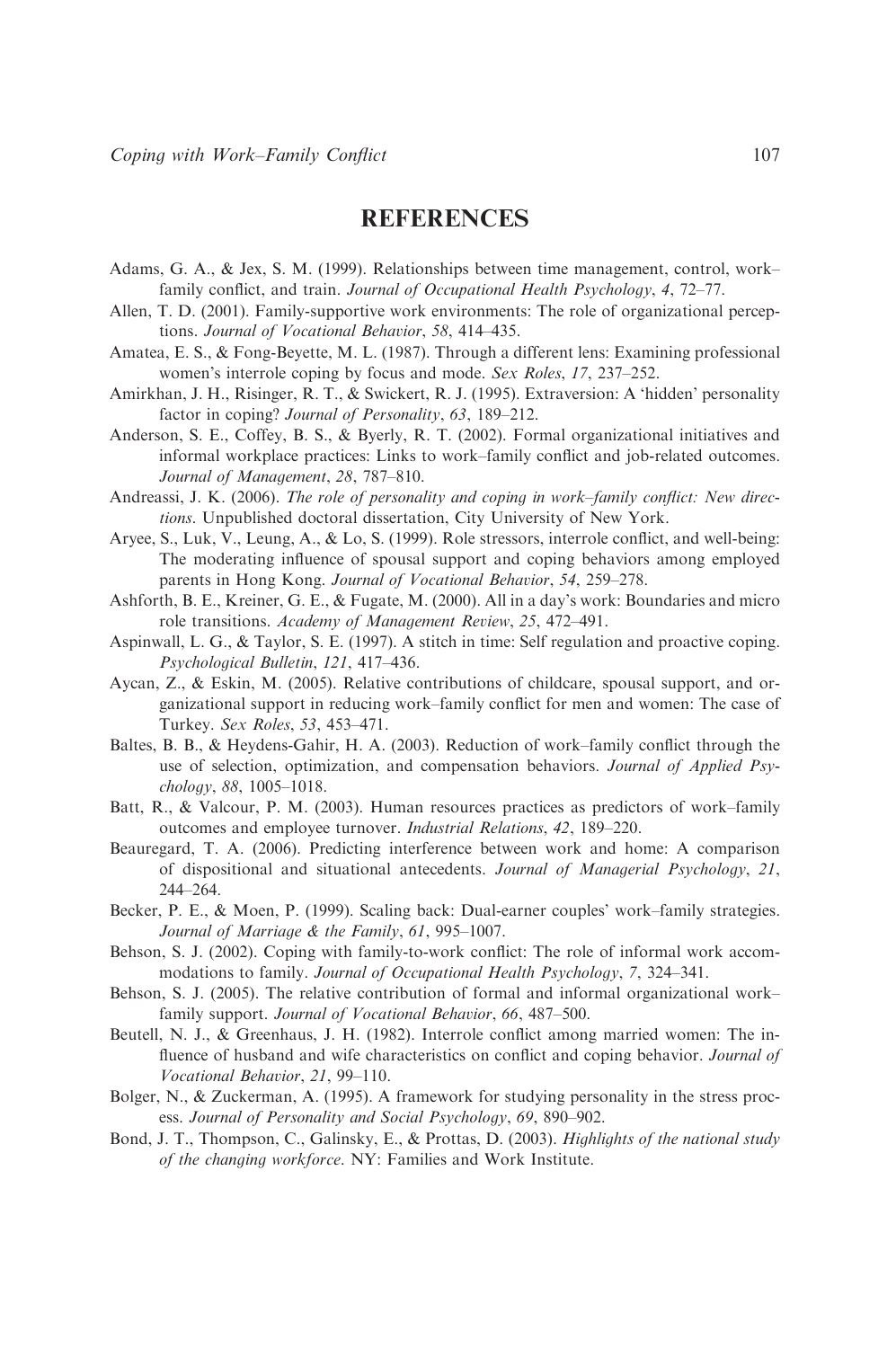- Brink, B., & de la Rey, C. (2001). Work–family interaction strain: Coping strategies used by successful women in the public, corporate and self-employed sectors of the economy. South African Journal of Psychology, 31, 55–61.
- Brown, J. D., & Dutton, K. A. (1995). The thrill of victory, the complexity of defeat: Selfesteem and people's emotional reactions to success and failure. Journal of Personality and Social Psychology, 68, 712–722.
- Bruck, C. S., & Allen, T. D. (2003). The relationship between Big Five personality traits, negative affectivity, type A behavior, and work–family conflict. Journal of Vocational Behavior, 63, 457–472.
- Bruck, C. S., & Allen, T. D. (under review). Theoretical predictors of work–family conflict: A comprehensive investigation.
- Burke, P. J., & Reitzes, D. C. (1991). An identity theory approach to commitment. Social Psychology Quarterly, 54, 239–251.
- Carlson, D. S. (1999). Personality and role variables as predictors of three forms of work–family conflict. Journal of Vocational Behavior, 55, 236–253.
- Carlson, D. S., & Kacmar, K. M. (2000). Work–family conflict in the organization: Do life role values make a difference? Journal of Management, 26, 1031–1054.
- Carver, C. S., Scheier, M. F., & Weintraub, J. K. (1989). Assessing coping strategies: A theoretically based approach. Journal of Personality and Social Psychology, 56, 267–283.
- Clark, S. C. (2001). Work cultures and work/family balance. Journal of Vocational Behavior, 58, 348–365.
- Compas, B. E., Fondacaro, K. M., & Malcarne, V. L. (1988). Coping with stressful events in older children and young adolescents. Journal of Consulting and Clinical Psychology, 56, 405–411.
- Cooper, M. L., Russell, M., Skinner, J. B., & Windle, M. (1992). Development and validation of a three-dimensional measure of drinking motives. Psychological Assessment, 4, 123–132.
- Costa, P. T., & McCrae, R. R. (1985). The NEO personality inventory manual. Odessa, FL: Psychological Assessment Resources.
- Costa, P. T. J., Somerfield, M. R., & McCrae, R. R. (1996). Personality and coping: A reconceptualization. In: M. Zeidner & N. S. Endler (Eds), Handbook of coping: Theory, research, applications (pp. 44–61). John Wiley & Sons.
- Eby, L. T., Casper, W. J., Lockwood, A., Bordeaux, C., & Brinley, A. (2005). Work and family research in IO/OB: Content analysis and review of the literature (1980–2002). Journal of Vocational Behavior, 66, 124–197.
- Edwards, J. R., & Rothbard, N. P. (2000). Mechanisms linking work and family: Clarifying the relationship between work and family constructs. Academy of Management Review, 25, 178–199.
- Eisenberg, N. (2000). Emotion, regulation, and moral development. Annual Review of Psychology, 51, 665–697.
- Elfering, A., Grebner, S., Semmer, N. K., Kaiser-Freiburghaus, D., Lauper-Del Ponte, S., & Witschi, I. (2005). Chronic job stressors and job control: Effects on event-related coping success and well-being. Journal of Occupational and Organizational Psychology, 78, 237–252.
- Elman, M. R., & Gilbert, L. A. (1984). Coping strategies for role conflict in married professional women with children. Family Relations, 33, 317–327.
- Folkman, S. (1984). Personal control and stress and coping processes: A theoretical analysis. Journal of Personality and Social Psychology, 46, 839–852.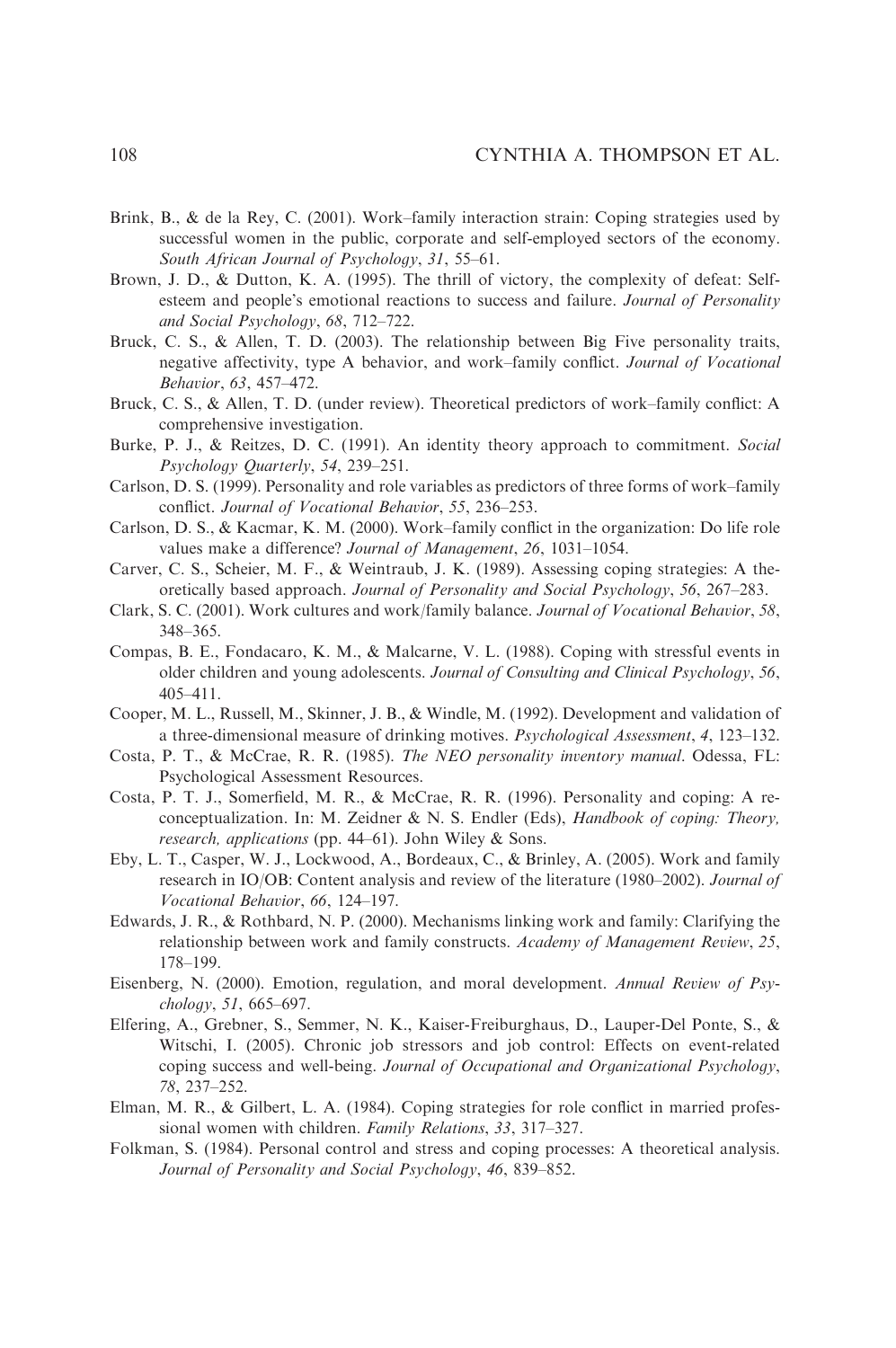- Folkman, S., & Lazarus, R. S. (1980). An analysis of coping in a middle-aged community sample. Journal of Health and Social Behavior, 21, 219-239.
- Folkman, S., & Lazarus, R. S. (1991). Coping and emotion. In: A. Monet & R. S. Lazarus (Eds), Stress and coping (pp. 207–227). New York: Columbia University Press.
- Folkman, S., & Moskowitz, J. T. (2004). Coping: Pitfalls and promise. Annual Review of Psychology, 55, 745–774.
- Forsythe, C. J., & Compas, B. E. (1987). Interaction of cognitive appraisals of stressful events and coping: Testing the goodness of fit hypothesis. Cognitive Therapy and Research, 11, 473–485.
- Frone, M. R. (2003). Work–family balance. In: J. C. Quick & L. E. Tetrick (Eds), *Handbook of* occupational health psychology (pp. 143–162). Washington, D. C.: American Psychological Association.
- Frone, M. R., Russell, M., & Cooper, M. L. (1991). Relationship of work and family stressors to psychological distress: The independent moderating influence of social support, mastery, active coping, and self-focused attention. Journal of Social Behavior & Personality, 6, 227–250.
- Frone, M. R., Russell, M., & Cooper, M. L. (1993). Relationship of work–family conflict, gender, and alcohol expectancies to alcohol use/abuse. Journal of Organizational Behavior, 14, 545–558.
- Gilbert, L. A., & Holahan, C. K. (1982). Conflicts between student/professional, parental, and self-development roles: A comparison of high and low effective copers. *Human Relations*, 35, 635–648.
- Goldstein, M. (1973). Individual differences in response to stress. American Journal of Community Psychology, 1, 113–137.
- Grandey, A. A., & Cropanzano, R. (1999). The conservation of resources model applied to work–family conflict and strain. Journal of Vocational Behavior, 54, 350–370.
- Gray, J. D. (1983). The married professional woman: An examination of her role conflicts and coping strategies. Psychology of Women Quarterly, 7, 235–243.
- Greenhaus, J. H., Allen, T. D., & Spector, P. E. (2006). Health consequences of work–family conflict: The darkside of the work–family interface. In: P. L. Perrewe & D. C. Ganster (Eds), Research in occupational stress and well being, 5, 61–99.
- Greenhaus, J. H., & Beutell, N. J. (1985). Sources and conflict between work and family roles. Academy of Management Review, 10, 76–88.
- Greenhaus, J. H., & Powell, G. N. (2003). When work and family collide: Deciding between competing role demands. Organizational Behavior and Human Decision Processes, 90, 291–303.
- Grzywacz, J. G., & Marks, N. F. (2000). Reconceptualizing the work–family interface: An ecological perspective on the correlates of positive and negative spillover between work and family. Journal of Occupational Health Psychology, 5, 111–126.
- Gupta, N., & Jenkins, G. D. (1985). Dual-career couples: Stress, stressors, strains, and strategies. In: T. A. Beehr & R. S. Bhagat (Eds), Human stress and cognition in organizations: An integrative perspective. New York: Wiley-Interscience.
- Hall, D. T. (1972). A model of coping with role conflict: The role behavior of college educated women. Administrative Science Quarterly, 17, 471–486.
- Hammer, L. B., Allen, E., & Grigsby, T. D. (1997). Work–family conflict in dual-earner couples: Within-individual and crossover effects of work and family. Journal of Vocational Behavior, 50, 185–203.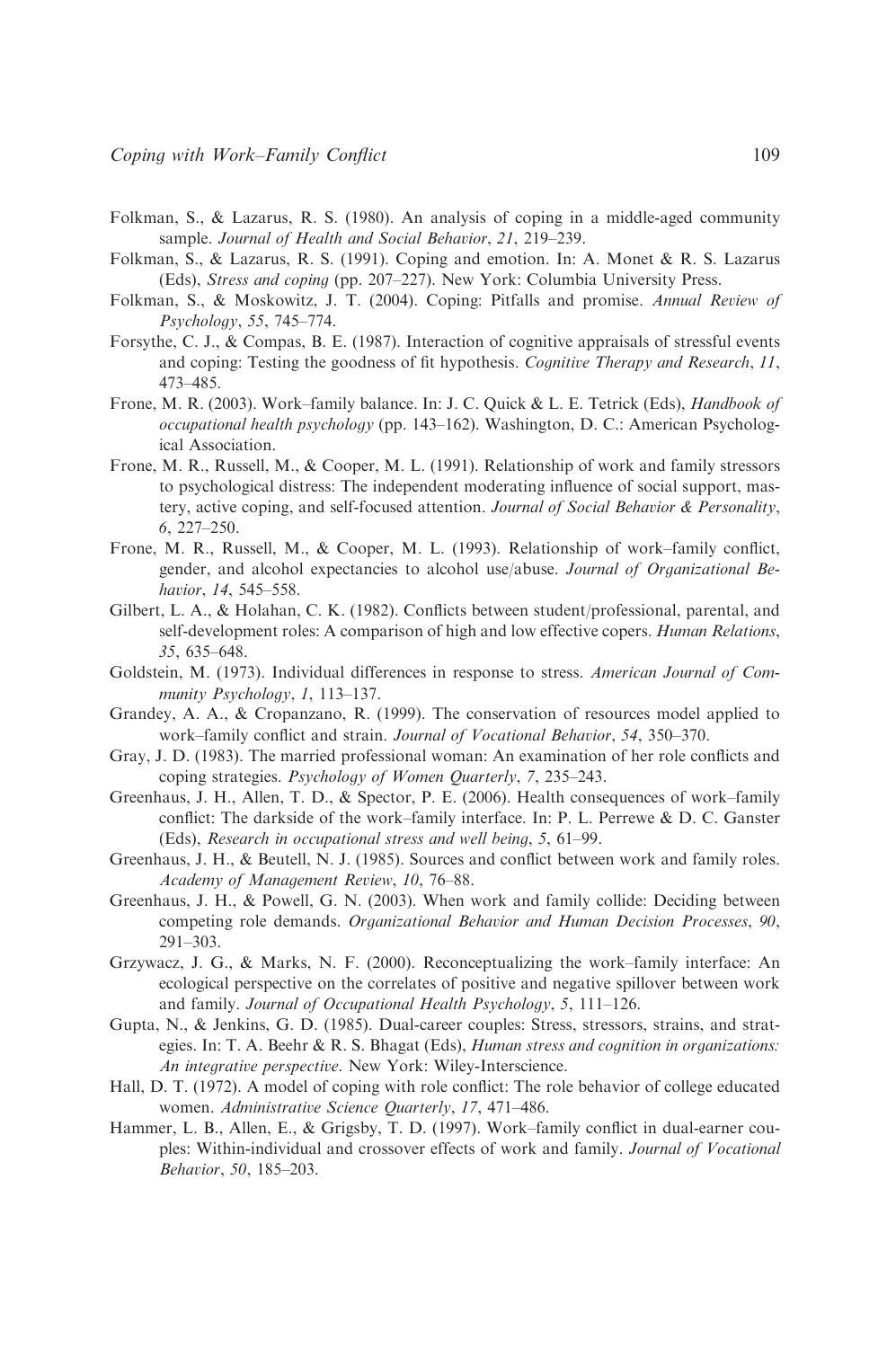- Harrison, A. O., & Minor, J. H. (1978). Interrole conflict, coping strategies, and satisfaction among Black working wives. Journal of Marriage and the Family, 40, 799–805.
- Havlovic, S. J., & Keenan, J. P. (1991). Coping with work stress: The influence of individual differences. Journal of Social Behavior & Personality, 6, 199-212.
- Hobfoll, S. E. (1989). Conservation of resources: A new attempt at conceptualizing stress. American Psychologist, 44(3), 513–524.
- Hobfoll, S. E. (2001). The influence of culture, community, and the nested-self in the stress process: Advancing conservation of resources theory. Applied Psychology: An International Review, 50, 337–421.
- Jelinek, J., & Morf, M. E. (1995). Accounting for variance shared by measures of personality and stress-related variables: A canonical correlation analysis. Psychological Reports, 76, 959–962.
- Jerusalem, M., & Schwarzer, R. (1989). Anxiety and self-concept as antecedents of stress and coping: A longitudinal study with German and Turkish adolescents. Personality and Individual Differences, 10, 785–792.
- Judge, T. A., Erez, A., & Bono, J. E. (1998). The power of being positive: The relation between positive self-concept and job performance. Human Performance, 11, 167–187.
- Kaitz, M. (1985). Role conflict resolution for women with infants. Birth Psychology Bulletin, 6, 10–20.
- Kardum, I., & Hudek-Knezevic, J. (1996). The relationship between Eysenck's personality traits, coping styles and moods. Personality and Individual Differences, 20, 341–350.
- Kirchmeyer, C. (1993). Nonwork-to-work spillover: A more balanced view of the experiences and coping of professional women and men. Sex Roles, 28, 531–552.
- Korabik, K., Lero, D., & Ayman, R. (2003). A multi-level approach to cross-cultural workfamily research: A micro- and macro-level perspective. International Journal of Cross-Cultural Management, 3, 289–303.
- Kossek, E. D., Lautsch, B. A., & Eaton, S. C. (2005). Flexibility enactment theory: Implications of flexibility type, control, and boundary management for work–family effectiveness. In: E. E. Kossek & S. Lambert (Eds), Work and life integration: Organizational, cultural, and individual perspectives (pp. 243–261). Mahwah, NJ: Erlbaum.
- Kossek, E. E., Noe, R. A., & DeMarr, B. J. (1999). Work–family role synthesis: Individual and organizational determinants. International Journal of Conflict Management, 10, 102–129.
- Krause, N., & Stryker, S. (1984). Stress and well-being: The buffering role of locus of control beliefs. Social Science & Medicine, 18, 783–790.
- Lapierre, L. M., & Allen, T. D. (2006). Work-supportive family, family-supportive supervision, use of organizational benefits, and problem-focused coping: Implications for work–family conflict and employee well-being. Journal of Occupational Health Psychology, 11, 169–181.
- Lazarus, R. S., & Folkman, S. (1984). Stress, appraisal, and coping. New York: Springer.
- Levinson, D. (1959). Role, personality, and social structure in the organizational setting. Journal of Abnormal and Social Psychology, 58, 170–180.
- Lobel, S. A. (1991). Allocation of investment in work and family roles: Alternative theories and implications for research. Academy of Management Review, 16, 507–521.
- Lobel, S. A., & St. Clair, L. (1992). Effects of family responsibilities, gender, and career identity salience on performance outcomes. Academy of Management Journal, 35, 1057-1069.
- Matsui, T., Ohsawa, T., & Onglatco, M.-L. (1995). Work–family conflict and the stress buffering effects of husband support and coping behavior among Japanese married working women. Journal of Vocational Behavior, 47, 178–192.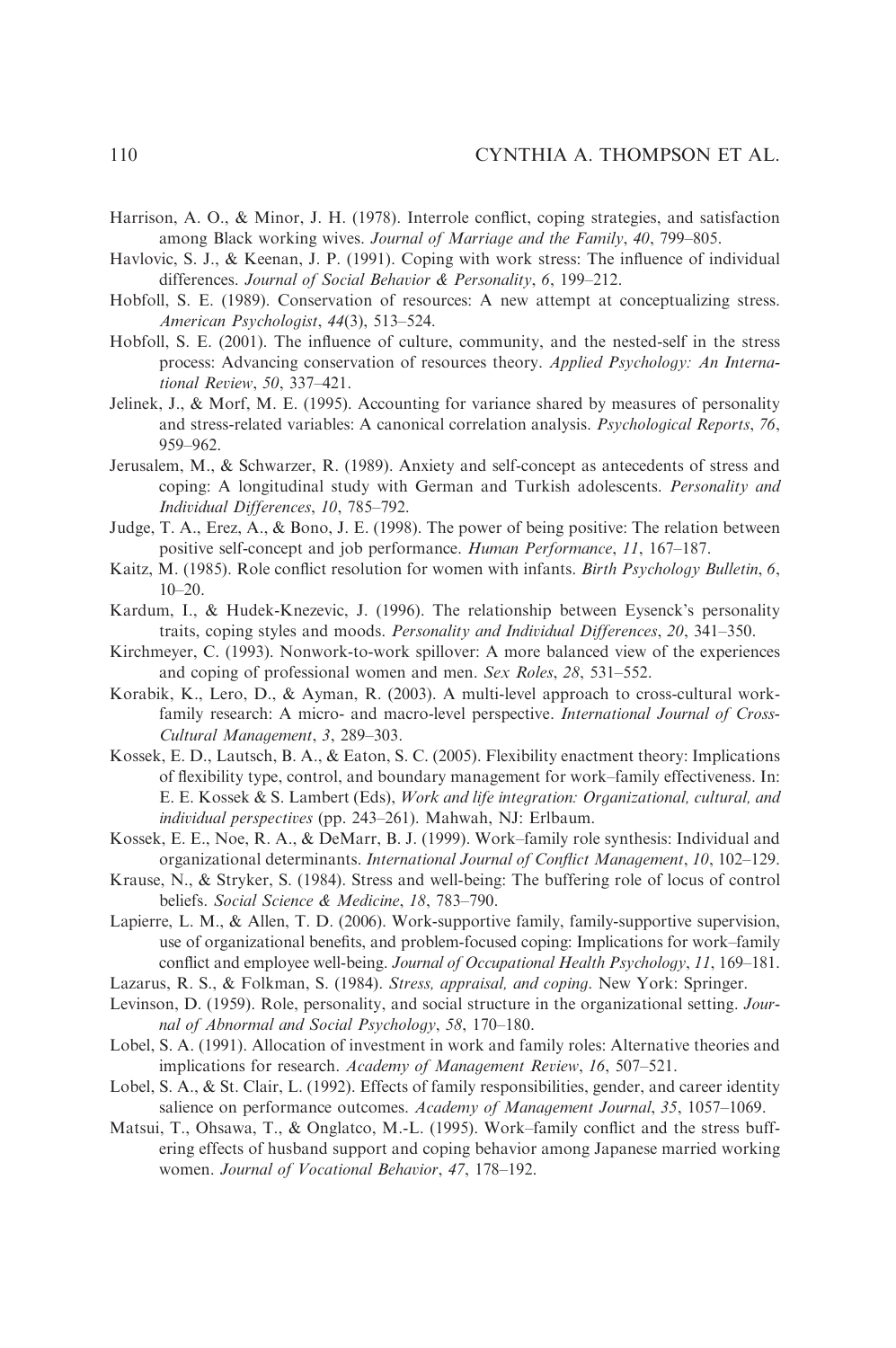- McCrae, R. R., & Costa, P. T. (1986). Personality, coping, and coping effectiveness in an adult sample. Journal of Personality, 54, 385-405.
- McElwain, A. K., & Korabik, K. (2005). Work–family guilt. In: M. Pitt Catsouphes & E. E. Kossek (Eds), Work–family encyclopedia, Sloan Work and Family Research Network at Boston College (www.bc.edu/wfnetwork).
- Mesmer-Magnus, J. R., & Viswesvaran, C. (2005). Convergence between measures of work-tofamily and family-to-work conflict: A meta-analytic examination. Journal of Vocational Behavior, 67, 215–232.
- Nakano, K. (1992). Role of personality characteristics in coping behaviors. *Psychological* Reports, 71, 687–690.
- Nippert-Eng, C. E. (1995). Home and work: Negotiating boundaries through everyday life. Chicago: University of Chicago Press.
- Noor, N. M. (2002). Work–family conflict, locus of control, and women's well-being: Tests of alternative pathways. Journal of Social Psychology, 142, 645–662.
- Paden, S. L., & Buehler, C. (1995). Coping with the dual-income lifestyle. Journal of Marriage & the Family, 57, 101–110.
- Parker, S. K., Williams, H. M., & Turner, N. (2006). Modeling the antecedents of proactive behavior at work. Journal of Applied Psychology, 91, 636–656.
- Pearlin, L. I., & Schooler, C. (1978). The structure of coping. Journal of Health and Social Behavior, 19, 2–21.
- Penley, J. A., & Tomaka, J. (2002). Associations among the Big Five, emotional responses and coping with acute stress. Personality and Individual Differences, 32, 1128–1215.
- Perrewe, P. L., Hochwarter, W. A., & Kiewitz, C. (1999). Value attainment: An explanation for the negative effects of work–family conflict on job and life satisfaction. Journal of Occupational Health Psychology, 4, 318–326.
- Petrosky, M. J., & Birkimer, J. C. (1991). The relationship among locus of control, coping styles, and psychological symptom reporting. Journal of Clinical Psychology, 47, 336–345.
- Poelmans, S. A. Y. (2003). Editorial. The multi-level "fit" model of work and family. *Inter*national Journal of Cross Cultural Management, 3, 267–274.
- Poelmans, S. A. Y. (2005). The decision process theory of work and family. In: E. E. Kossek & S. Lambert (Eds), Work and life integration: Organizational, cultural, and individual perspectives (pp. 263–285). Mahwah, NJ: Erlbaum.
- Polasky, L. J., & Holahan, C. K. (1998). Maternal self-discrepancies, interrole conflict, and negative affect among married professional women with children. Journal of Family Psychology, 12, 388–401.
- Rothbard, N. P., Phillips, K. W., & Dumas, T. L. (2005). Managing multiple roles: Work-family policies and individuals desires for segmentation. Organization Science, 16, 243–258.
- Rotondo, D. M., Carlson, D. S., & Kincaid, J. F. (2003). Coping with multiple dimensions of work–family conflict. Personnel Review, 32, 275–296.
- Rotter, J. B. (1975). Some problems and misconceptions related to the construct of internal versus external control of reinforcement. Journal of Consulting and Clinical Psychology, 43, 56–67.
- Sandler, I. N., & Lakey, B. (1982). Locus of control as a stress moderator: The role of control perceptions and social support. American Journal of Community Psychology, 10, 65–80.
- Schan, R., & Abelson, R. (1977). Scripts, plans, goals and understanding. Wiley.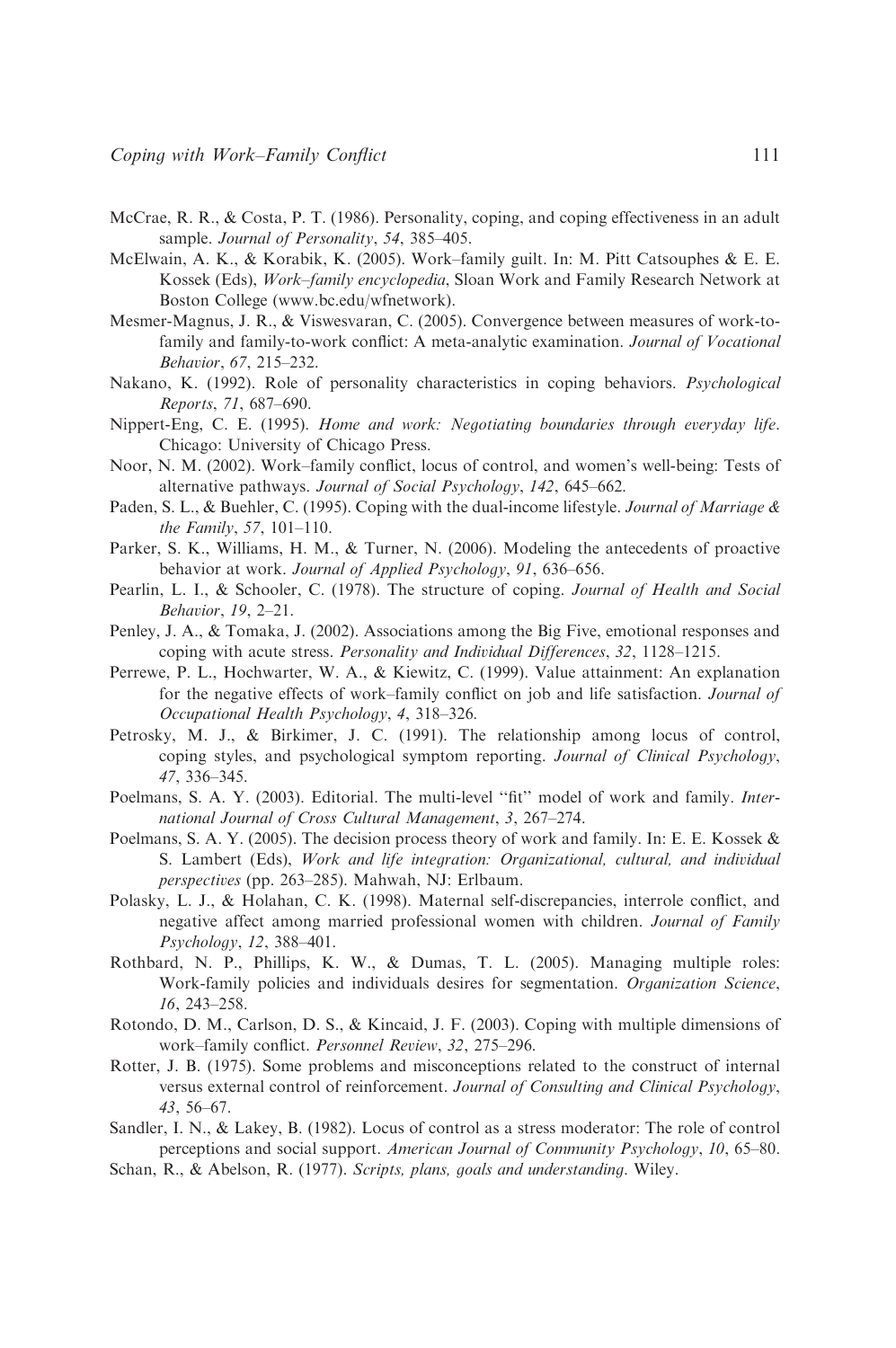- Shellenbarger, S. (2003, August 1) Working parents endure a strong sense of guilt. Wall Street Journal Online.
- Shinn, M., Wong, N. W., Simko, P. A., & Ortiz-Torres, B. (1989). Promoting the well-being of working parents: Coping, social support, and flexible job schedules. American Journal of Community Psychology, 17, 31–55.
- Sonnentag, S. & Fritz, C. (2006). Endocrynological processes associated with job stress: Catecholamine and cortisol responses to acute and chronic stressors. In: P. L. Perrewe & D. C. Ganster (Eds), Research in occupational stress and well being, 5, 1–59.
- Spector, P. E., Cooper, C. L., & Sparks, K. (2001). An international study of the psychometric properties of the Hofstede Values Survey Module 1994: A comparison of individual and country/province level results. Applied Psychology: An International Review, 50, 269–281.
- Spector, P. E., Zapf, D., Chen, P. Y., & Frese, M. (2000). Why negative affectivity should not be controlled in job stress research: Don't throw out the baby with the bath water. Journal of Organizational Behavior, 21, 79–95.
- Staw, B. M. (1984). Organizational behavior: A review and reformulation of the field's outcome variables. Annual Review of Psychology, 35, 627–666.
- Stoeva, A. Z., Chiu, R. K., & Greenhaus, J. H. (2002). Negative affectivity, role stress, and work–family conflict. Journal of Vocational Behavior, 60, 1–16.
- Stone, A. A., & Neale, J. M. (1984). New measure of daily coping: Development and preliminary results. Journal of Personality and Social Psychology, 46, 892–906.
- Stryker, S., & Serpe, R. T. (1994). Identity salience and psychological centrality: Equivalent, overlapping, or complementary concepts? Social Psychology Quarterly, 57, 16–35.
- Suls, J., David, J. P., & Harvey, J. H. (1996). Personality and coping: Three generations of research. Journal of Personality, 64, 711–735.
- Thomas, L. T., & Ganster, D. C. (1995). Impact of family-supportive work variables on work– family conflict and strain: A control perspective. Journal of Applied Psychology, 80, 6–15.
- Thompson, C. A., Beauvais, L. L., & Lyness, K. S. (1999). When work–family benefits are not enough: The influence of work–family culture on benefit utilization, organizational attachment, and work–family conflict. Journal of Vocational Behavior, 54, 392–415.
- Thompson, C. A., Jahn, E. W., Kopelman, R. E., & Prottas, D. (2004). Perceived organizational family support: A longitudinal and multilevel analysis. Journal of Managerial Issues, 16, 545–565.
- Thompson, C. A., & Prottas, D. J. (2006). The mediating role of perceived control on the relationship between organizational family support, job autonomy, and employee well-being. Journal of Occupational Health Psychology, 11, 100-118.
- Valentiner, D. P., Holahan, C. J., & Moos, R. H. (1994). Social support, appraisals of event controllability, and coping: An integrative model. Journal of Personality and Social Psychology, 66, 1094–1102.
- Vitaliano, P. P., DeWolfe, D. J., Maiuro, R. D., & Russo, J. (1990). Appraised changeability of a stressor as a modifier of the relationship between coping and depression: A test of the hypothesis of fit. Journal of Personality and Social Psychology, 59, 582–592.
- Vollrath, M., Banholzer, E., Caviezel, C., Fischli, C., & Jungo, D. (1994). Coping as a mediator or moderator of personality in mental health? In: B. D. Raad, W. K. B. Hofstee & G. L. M. Van Heck (Eds), Personality psychology in Europe, (Vol. 5, pp. 262–273). Tilburg: Tilburg University Press.
- Vollrath, M., Torgersen, S., & Alnæs, R. (1995). Personality as long-term predictor of coping. Personality and Individual Differences, 18, 117–125.